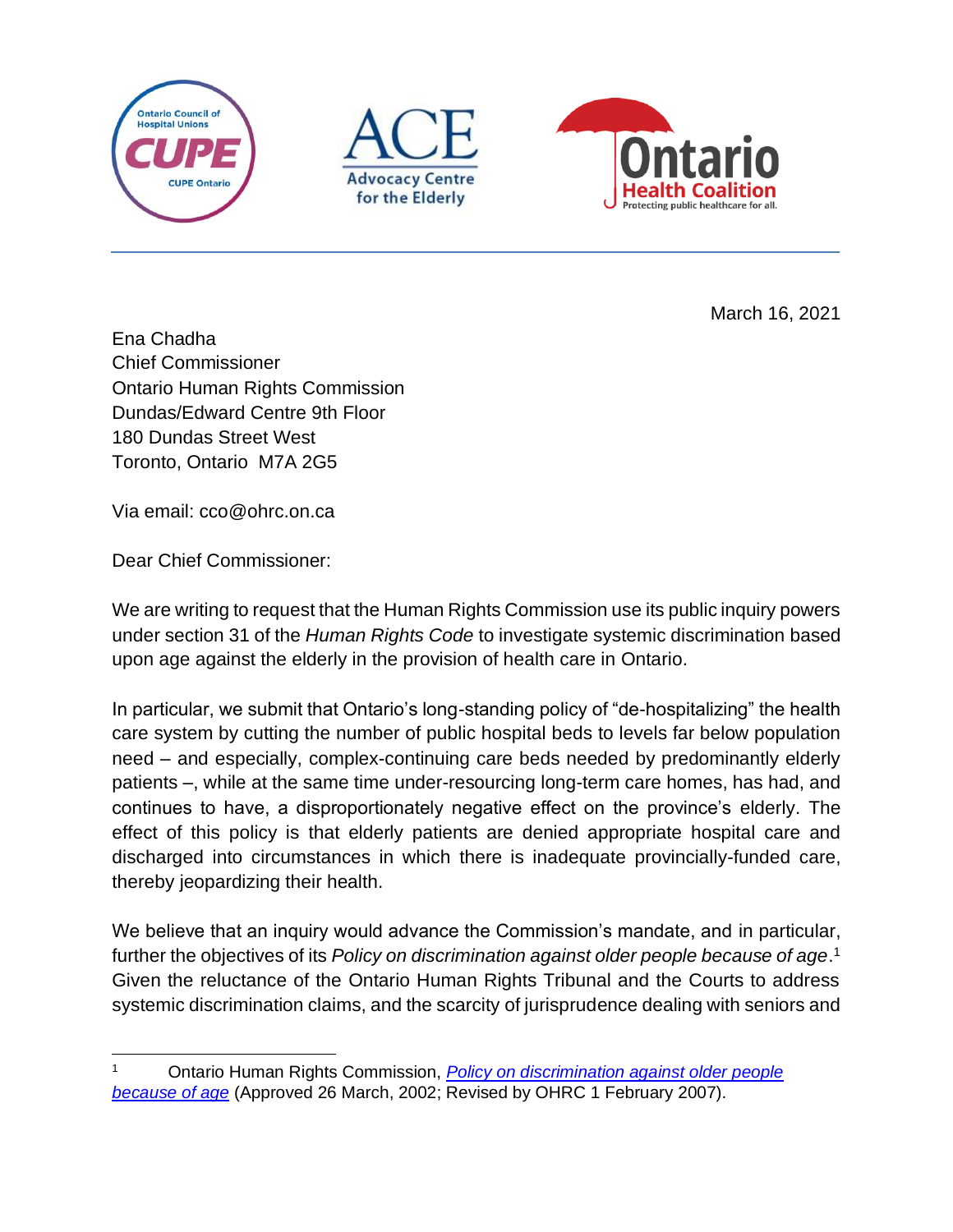the health care system, we submit that the Commission has a critical role to play in shining a spotlight on this pervasive form of discrimination, which affects the elderly and their families throughout Ontario.

As set out in detail below, age discrimination in the provision of health care has been an issue of grave and growing concern for several decades. Over the past several months, these chronic concerns have become tragically acute. The COVID-19 pandemic has made all too apparent inequities in access to health care, which already existed for elderly Ontarians.

According to provincial epidemiological data, as of February 27, 2021, 3,869 residents of long-term care homes in the province had died of COVID-19. This represents 55% of the total of 7,014 COVID-19 related deaths across Ontario.<sup>2</sup> Significant numbers of residents who succumbed to COVID-19 died in the facilities where they lived, without having been transferred to hospital. For example, Toronto Public Health found that as of April 17, 2020, only 22 of 899 residents of retirement and long-term care homes with confirmed cases of COVID-19 were being treated in hospital – or approximately 2.5%. By May 1, 2020, when there were 1,691 cases in Toronto seniors' facilities, 95 residents – or 5.6% – had been hospitalized. An investigative report by the *Ottawa Citizen* also found that the vast majority of long-term care home residents who had died since the pandemic began did not go to hospital. Using provincial data, they found that as of mid-May, only 13% of longterm care home residents over the age of 70 with COVID-19 were treated in hospital, compared with 36% of the same age group who live in the community.<sup>3</sup>

A new study by researchers at the University of Toronto and Public Health Ontario looks at hospitalization rates for long-term care residents with COVID-19 through the peak of the first wave and into the second wave of the pandemic. They found that in the peak months of Wave I, March and April, only 15.5% of long-term care residents with the virus were hospitalized before they died. This reached a high of 41.2% in June and July when the first wave was ending. Looking at the pandemic as a whole, and into the second wave from March to October, the study finds that the hospitalization rate for long-term care residents with COVID-19 was just 22.4%. This compares to 81.4% of people who lived in the community.<sup>4</sup>

<sup>&</sup>lt;sup>2</sup> Public Health Ontario, [Weekly Epidemiological Summary](https://www.publichealthontario.ca/-/media/documents/ncov/epi/covid-19-weekly-epi-summary-report.pdf?la=en) (27 February 2021).

Elizabeth Payne, "Only 13% of Ontario's long-term care COVID patients went to [hospital; advocates want to know why"](https://ottawacitizen.com/news/local-news/only-13-of-ontarios-long-term-care-covid-patients-went-to-hospital-advocates-want-to-know-why), *Ottawa Citizen* (8 June 2020).

Kenyon Wallace, "Only a fraction of long-term-care residents killed by COVID-19 were [taken to hospital"](https://www.thestar.com/news/gta/2020/12/06/only-a-fraction-of-long-term-care-residents-killed-by-covid-19-were-taken-to-hospital-a-mount-sinai-doctor-says-the-system-shut-them-out-with-beds-available.html?fbclid=IwAR0_8lkT2e6_sCmJAK0SBY__JI2miHhmAyCpR1mq7fTl4IYpxP3JLS0PmU0), *Toronto Star* (6 December 2020).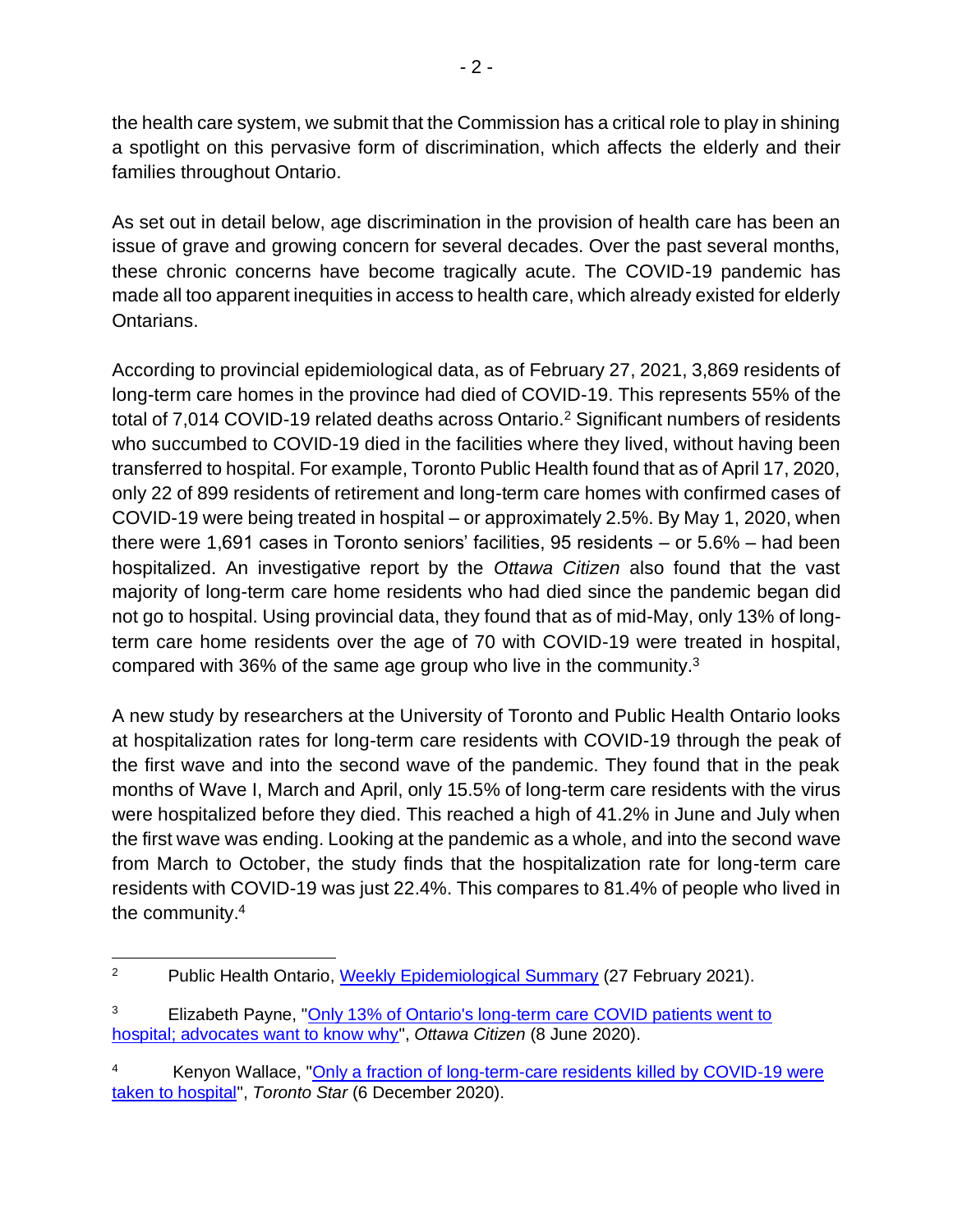This raises the very troubling possibility that elderly residents were not hospitalized despite clear medical appropriateness/need. It may well be that in individual cases, proper considerations effectively precluded transfer. There are, however, compelling reports that even where family members, who were the residents' substitute decision-makers, requested that their loved ones be hospitalized, they had their requests denied and were told – sometimes incorrectly – that hospitals were not accepting transfers from long-term care homes.<sup>5</sup> Families also have reported instances where long-term care homes could not provide safe and adequate care and yet residents were not transferred to hospitals or were transferred only after grave suffering.<sup>6</sup> Lawyers from the Advocacy Centre for the Elderly report that they received numerous calls from families who had to compel longterm care homes to call an ambulance to transfer their loved ones to hospital during the first wave of the pandemic; that long-term care homes had used blanket no-hospitalization policies or dissuasion in contravention of residents' rights to informed consent in health care pursuant to the *Health Care Consent Act*; and that provincial policies have created

See also:

Elizabeth Payne, Andrew Duffy, "No-transfer practice at some long-term care homes [denies residents rights during pandemic, say advocates"](https://ottawacitizen.com/news/local-news/no-transfer-policy-at-some-long-term-care-homes-denies-residents-rights-during-pandemic-say-advocates), *Ottawa Citizen* (14 April 2020);

Terry Reith, ["'No benefit' to sending seniors ill with COVID-19 to hospital, some nursing](https://www.cbc.ca/news/health/covid-19-long-term-care-1.5519657)  [homes tell loved ones"](https://www.cbc.ca/news/health/covid-19-long-term-care-1.5519657), *CBC News* (3 April 2020)

Elizabeth Payne, ["Only 13% of Ontario's long-term care COVID patients went to hospital;](https://ottawacitizen.com/news/local-news/only-13-of-ontarios-long-term-care-covid-patients-went-to-hospital-advocates-want-to-know-why)  [advocates want to know why"](https://ottawacitizen.com/news/local-news/only-13-of-ontarios-long-term-care-covid-patients-went-to-hospital-advocates-want-to-know-why), *Ottawa Citizen* (8 June 2020)

Liam Casey, ["Families accuse Ontario long-term care home of denying loved ones](https://nationalpost.com/pmn/news-pmn/canada-news-pmn/families-accuse-ontario-long-term-care-home-of-denying-loved-ones-hospital-trips)  [hospital trips"](https://nationalpost.com/pmn/news-pmn/canada-news-pmn/families-accuse-ontario-long-term-care-home-of-denying-loved-ones-hospital-trips), *Canadian Press* (18 June 2020)

<sup>6</sup> Chris Glover, ["Family reeling as senior dies of malnutrition, not COVID-19, inside long](https://www.cbc.ca/news/canada/toronto/ontario-long-term-care-death-1.5604030)[term care home"](https://www.cbc.ca/news/canada/toronto/ontario-long-term-care-death-1.5604030), *CBC News* (9 June 2020).

Jill Mahoney, "What happened when families were blocked from Canada's long-term [care homes"](https://www.theglobeandmail.com/canada/article-what-happened-when-families-were-blocked-from-long-term-care-homess/), *The Globe and Mail* (3 June 2020).

Kim Zarzour, "Families sue Woodbridge Vista alleging long-term care home put profit [ahead of residents"](https://www.yorkregion.com/news-story/10023452-families-sue-woodbridge-vista-alleging-long-term-care-home-put-profit-ahead-of-residents/https:/www.yorkregion.com/news-story/10023452-families-sue-woodbridge-vista-alleging-long-term-care-home-put-profit-ahead-of-residents/) *Vaughan Citizen* (16 June 2020).

Muriel Draaisma, ["Canadian military to help long-term care home struggling with COVID-](https://www.cbc.ca/news/canada/toronto/canadian-armed-forces-woodbridge-vista-care-community-covid-19-outbreak-1.5602361)[19 in Vaughan"](https://www.cbc.ca/news/canada/toronto/canadian-armed-forces-woodbridge-vista-care-community-covid-19-outbreak-1.5602361), *CBC News* (7 June 2020).

<sup>5</sup> Katie Pedersen, Melissa Mancini, David Common, ["Nursing home told families hospital](https://www.cbc.ca/news/canada/toronto/orchard-villa-families-hospital-pandemic-1.5614511)  [wouldn't accept sick residents during pandemic. That wasn't true"](https://www.cbc.ca/news/canada/toronto/orchard-villa-families-hospital-pandemic-1.5614511), *CBC News* (17 June 2020).

Sue-Ann Levy, ["\\$20M class-action suit filed against Schlegel Villages"](https://torontosun.com/news/local-news/20m-class-action-suit-filed-against-schlegel-villages), *Toronto Sun* (26 Jun 2020).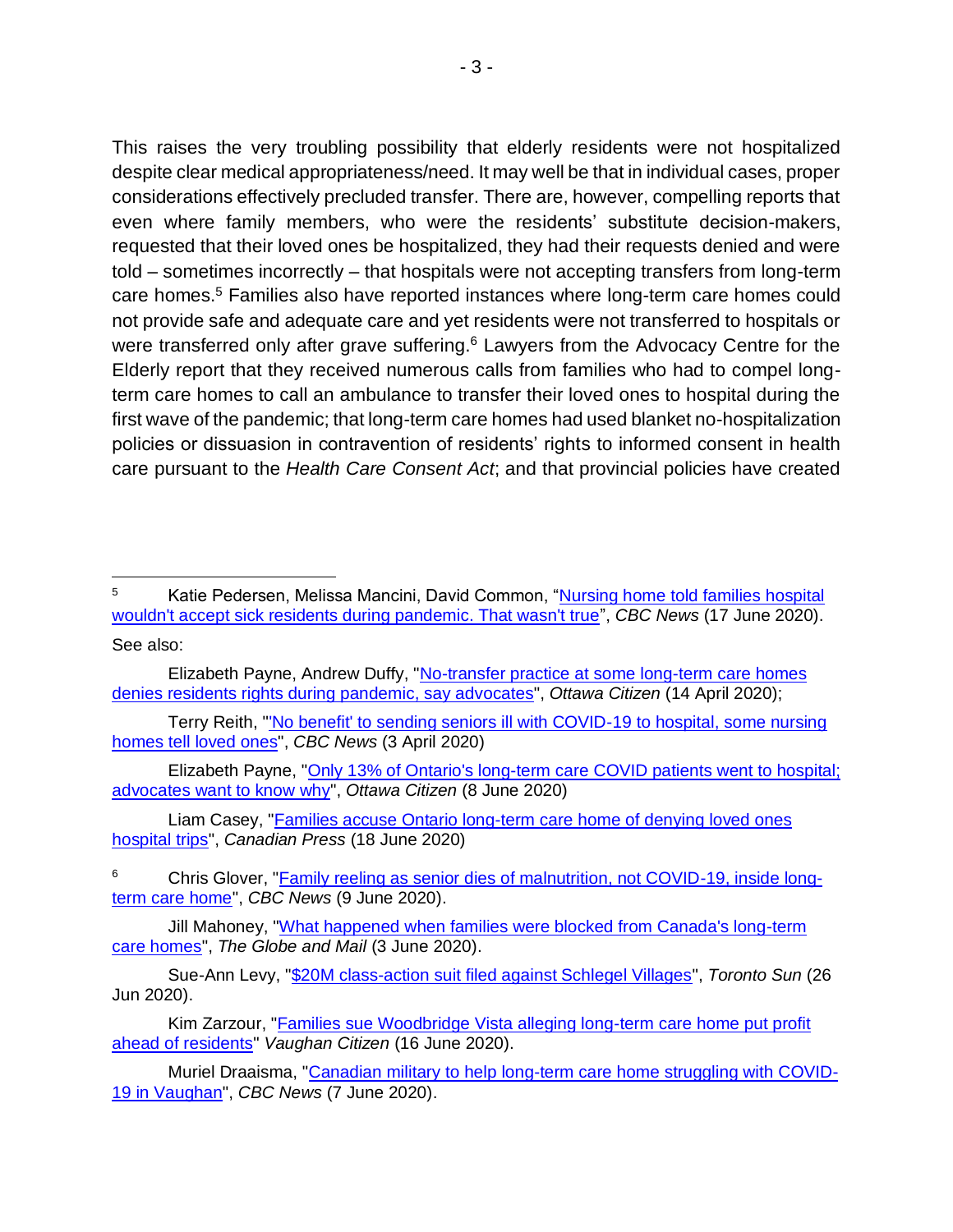a culture of "hospital avoidance", leaving the elderly with "minimal care" while they were dying.<sup>7</sup>

In fact, long-term care home operators have now testified before the Ontario Long-Term Care COVID-19 Commission that they were told not to send residents to hospitals. Dr. Allan Bell, Chief and Director of Emergency Medicine at Quinte Health Care, sent a letter to regional long-term care homes informing them that hospital visits were not recommended. Fraser Wilson, Vice-President of Ontario Long-Term Care for Chartwell, a for-profit chain company, testified to the Commission that hospitals denied transfers of sick residents or returned them within hours of being sent. Maria Elias, CEO of Belmont House, a non-profit long-term care home, told the Commission that the homes were instructed not to send seniors with COVID-19 to hospital.<sup>8</sup>

In addition, many seniors were in fact transferred *out* of hospital care in anticipation of a wave of COVID-19 related admissions. According to a recent report from *The Globe and Mail*, between March 2 and May 3, 2020, hospitals transferred out nearly 2,200 Alternate Level of Care ("ALC") patients, sending 1,589 to long-term care homes and 605 to retirement homes.<sup>9</sup> In fact, we have found that ALC patients across Ontario, the vast majority of them elderly, were transferred from public hospitals not just to long-term care but also to hotels, private for-profit retirement homes, unlicensed facilities, or even home without adequate care – in some cases in clear violation of their right to informed consent.<sup>10</sup> While not all of those transfers were COVID-19 related, it is clear that the cost of shoring up hospitals fell disproportionately on the elderly.

Kelly Grant & Tu Thanh Ha, "How shoring up hospitals for COVID-19 contributed to [Canada's long-term care crisis"](file:///C:/Users/aweaver/Desktop/Client%20Work/OCHU/Kelly%20Grant%20&%20Tu%20Thanh%20Ha,), *The Globe and Mail* (20 May 2020)

<sup>10</sup> Media reports detail these transfers across the province. For example:

- **Sudbury** 95 patients were moved out to the Clarion Hotel: Barbara Sibbald, ["What](https://cmajnews.com/2020/05/15/covid-alc-1095873/)  [happened to the hospital patients who had 'nowhere else to go'?"](https://cmajnews.com/2020/05/15/covid-alc-1095873/), *CMAJ News* (15 May 2020).
- **North Bay –** 16 patients were transferred from hospital to LTC or retirement homes before the province stopped the transfers late-April. At least 7 of them were transferred to one private for-profit retirement home: Jennifer Hamilton-McCharles, "Plug pulled on [hospital patient transfers"](https://www.nugget.ca/news/local-news/plug-pulled-on-hospital-patient-transfers), *North Bay Nugget* (22 April 2020).
- **Lindsay/Kawartha Lakes** Hospital reports it transferred many patients out of hospital to LTC, retirement homes or home waiting for care to clear out beds. Family reports it

<sup>&</sup>lt;sup>7</sup> Elizabeth Payne, "Only 13% of Ontario's long-term care COVID patients went to hospital; [advocates want to know why"](https://ottawacitizen.com/news/local-news/only-13-of-ontarios-long-term-care-covid-patients-went-to-hospital-advocates-want-to-know-why), Ottawa Citizen (8 June 2020)

Kenyon Wallace, "Only a fraction of long-term-care residents killed by COVID-19 were [taken to hospital"](https://www.thestar.com/news/gta/2020/12/06/only-a-fraction-of-long-term-care-residents-killed-by-covid-19-were-taken-to-hospital-a-mount-sinai-doctor-says-the-system-shut-them-out-with-beds-available.html?fbclid=IwAR0_8lkT2e6_sCmJAK0SBY__JI2miHhmAyCpR1mq7fTl4IYpxP3JLS0PmU0), *Toronto Star* (6 December 2020)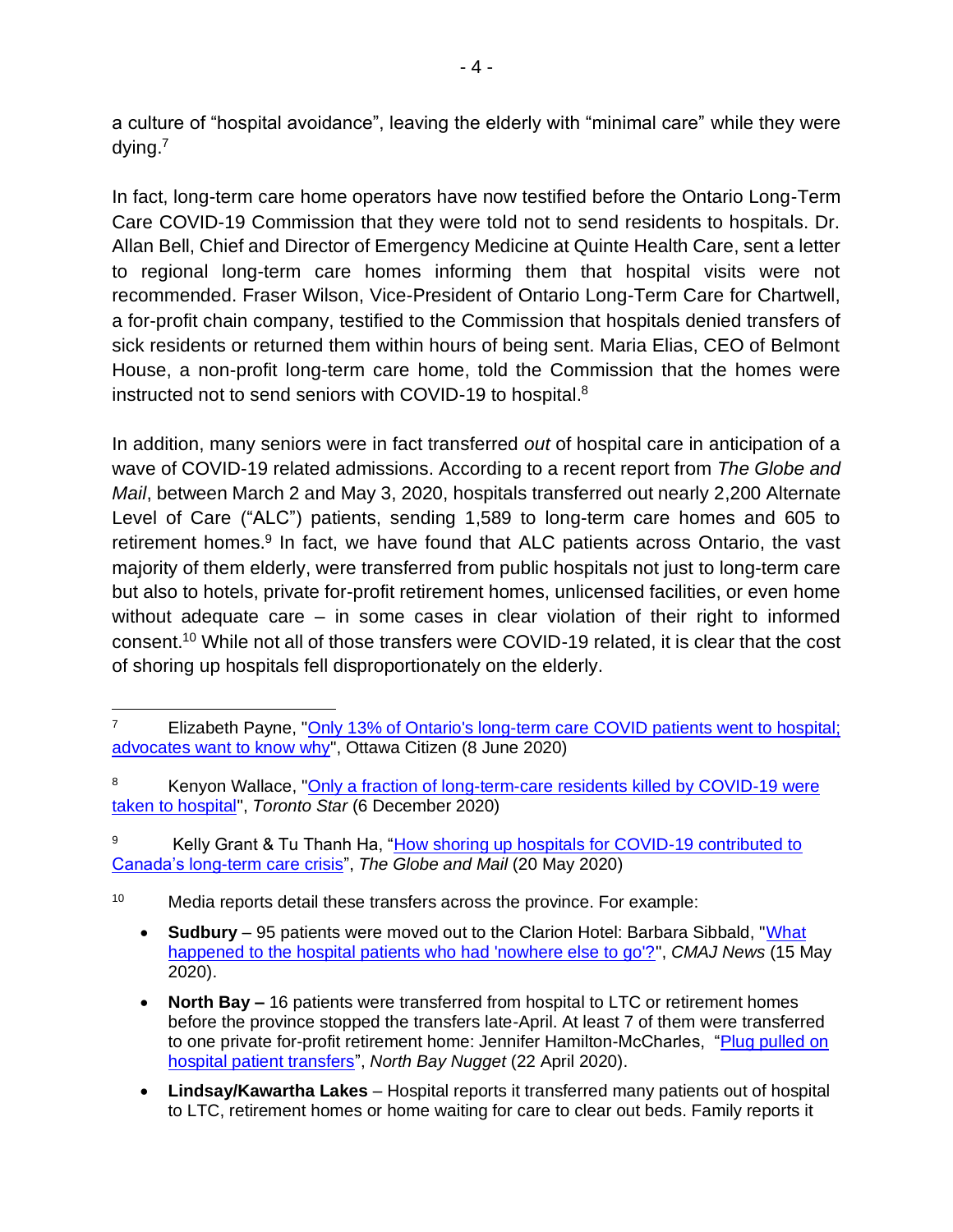Public reporting in recent months has brought much needed attention to the issue of elderly patients' access to health care services. It must be noted, however, that the provincial policy to de-hospitalize ALC patients during the first wave of the pandemic<sup>11</sup> simply accelerated the existing discriminatory policy of de-hospitalizing the health system by limiting hospital bed availability to levels far below population need, and discharging elderly patients regardless of medical need, appropriateness and safety.

From 1990 to 2014, more than 6,100 complex continuing care (also known as chronic care) hospital beds were closed down, thereby eliminating 54% of Ontario's chronic care hospital bed capacity.<sup>12</sup> At the same time, Ontario's population grew from 10.3 million in 1990 to 13.62 million in 2014 (32%) – and had grown by a further 700,000 to a total of 14.32 million by 2018. In addition, population aging has accelerated, which means that the proportion of the population that is elderly has increased. According to the most recent data, Ontario now has the fewest hospital beds per capita of any province in the country and ranks third last in number of hospital beds among all countries in the OECD.<sup>13</sup> Ontario's policy of cutting health care costs through de-hospitalization has been not only radical, but a profound departure from the public policy norms of peer jurisdictions.

In order to accommodate the most extreme hospital downsizing policy in the developed world, successive Ontario governments have implemented strategies to re-categorize patients with ever-increasing acuity (complexity of care needs) as being ready for discharge. The standardized designation of "Alternate Level of Care" or ALC was adopted

felt like they were "feeding" their loved one to the virus: Roderick Benns, ["RMH](https://lindsayadvocate.ca/rmh-attempting-to-move-more-patients-out-of-hospital-to-manage-expected-surge/)  [attempting to move more patients out of hospital to manage expected surge"](https://lindsayadvocate.ca/rmh-attempting-to-move-more-patients-out-of-hospital-to-manage-expected-surge/), *Lindsay Advocate* (4 April 2020).

<sup>•</sup> **Ottawa** - In the end, the hospitals have indeed moved patients out to this hotel and also to retirement homes: Elizabeth Payne, ["Province tells hospital not to move patients into](https://ottawacitizen.com/news/local-news/province-tells-hospitals-not-to-move-patients-into-long-term-care-homes#:~:text=The%20Ontario%20government%20has%20told,surge%20of%20COVID%2D19%20patients.) [long-term care homes"](https://ottawacitizen.com/news/local-news/province-tells-hospitals-not-to-move-patients-into-long-term-care-homes#:~:text=The%20Ontario%20government%20has%20told,surge%20of%20COVID%2D19%20patients.), *Ottawa Citizen* (17 April 2020).

<sup>•</sup> **Niagara** – Half of their 150 ALC patients were moved out in two weeks: ["In It Together:](https://www.niagarahealth.on.ca/site/news/2020/06/09/in-it-together-everyone-is-coming-with-solutions)  ['Everyone is coming with solutions'](https://www.niagarahealth.on.ca/site/news/2020/06/09/in-it-together-everyone-is-coming-with-solutions), *News & Updates from Niagara Health* (9 June 2020).

<sup>11</sup> Ministry of Health, Ministry of Long-Term Care, Ontario Health, *[COVID-19 Guidance:](https://www.ontariomidwives.ca/sites/default/files/2020%2004%2001%20Guidance%20Document%20on%20Use%20of%20Hotels%20and%20Retirement%20Homes.pdf)  [Use of Hotels and Retirement Homes](https://www.ontariomidwives.ca/sites/default/files/2020%2004%2001%20Guidance%20Document%20on%20Use%20of%20Hotels%20and%20Retirement%20Homes.pdf)* (2 April 2020).

<sup>12</sup> Ontario Health Coalition, ["Beds in Ontario Public Hospitals 1990 to 2014"](http://www.ontariohealthcoalition.ca/wp-content/uploads/hospital-beds-staffed-and-in-operation-ontario-1990-to-2014.pdf).

<sup>13</sup> Ontario Health Coalition, "Fast Facts: Hospital Beds per 1000 population by province in [2017-2018".](https://www.ontariohealthcoalition.ca/wp-content/uploads/Hospital-Beds-per-1000-population-by-Province-in-2017-2018.pdf)

Ontario Health Coalition, ["Fast Facts: OECD Hospital Beds Per 1000 Population in](https://www.ontariohealthcoalition.ca/wp-content/uploads/OECD-Hospital-Beds-Per-1000-Population-in-2017.pdf)  [2017"](https://www.ontariohealthcoalition.ca/wp-content/uploads/OECD-Hospital-Beds-Per-1000-Population-in-2017.pdf)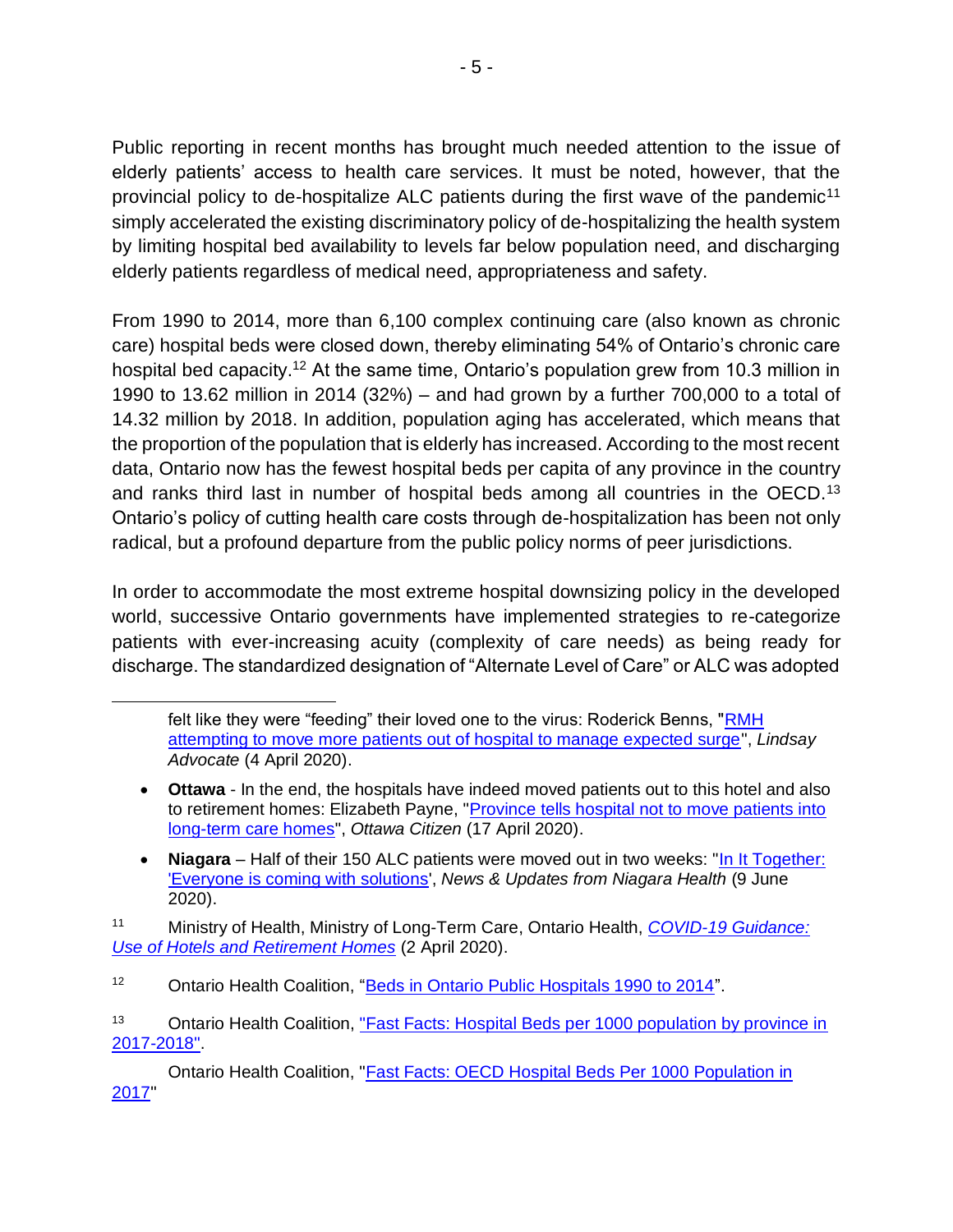in 2009,<sup>14</sup> following widening use of the designation over the prior decade. ALC patients are not a homogeneous group but rather have unique and varied care needs. They are nevertheless routinely treated as "bed blockers" who do not require hospital care – despite provincial and hospital data showing that a significant proportion are actually in hospital waiting for another appropriate level of care in hospital, including rehabilitation, complex continuing care, and others. 15

The drive to de-hospitalize has been facilitated by the failure of successive governments to set clear standards to protect patients who require hospital care – including complex continuing care, rehabilitative care and palliative care – and the failure to provide resources for that care. Instead, patients with these care needs have been offloaded from hospitals to an array of facilities outside of the *Public Hospitals Act.* This offloading also has the effect of removing patients from the protections of public insurance without user fees and extra billing in the *Canada Health Act*. These patients, who are predominantly and disproportionately elderly, have been sent to their own homes, retirement homes, transitional care units and hotels, sidestepping the protections that provincial and federal legislation are supposed to afford them.<sup>16</sup> Legal advocates for the elderly report that coercive practices to offload these patients from hospitals are among the most frequent complaints they receive.<sup>17</sup>

 $16$  These protections include the quality of care and levels of care standards, public governance, public funding of care, access to information, accreditation and accountability regimes for public hospitals under Ontario legislative and regulatory regimes. They also include the right to publicly funded care provided on equitable terms and conditions without financial barriers and the terms and conditions of public health care under the *Canada Health Act*.

<sup>17</sup> Advocacy Centre for the Elderly, "Discharge from Hospital to Long-Term Care: Issues in [Ontario"](http://www.acelaw.ca/appimages/file/Discharge_from_Hospital_to_LTC-July2013.pdf) (July 2013).

Advocacy Centre for the Elderly, "Discharge from Hospital to Long-Term Care: Issues in [Ontario"](http://acelaw.ca/appimages/file/Discharge_from_Hospital_to_LTC%2520February%25202014-1.pdf) (February 2014).

Carmela Fragomeni, ["No law forcing you to take elderly patients home from hospital"](https://www.thespec.com/news/hamilton-region/2019/04/08/no-law-forcing-you-to-take-elderly-patients-home-from-hospital.html), *Hamilton Spectator* (8 April 2019).

Theresa Boyle, ["Pay \\$1,800 a day or get out: Hospital"](https://www.thestar.com/news/gta/2011/02/22/pay_1800_a_day_or_get_out_hospital_1.html), *Toronto Star* (22 February 2011).

Ontario Patient Ombudsman, [Year Three Results,](https://www.patientombudsman.ca/year-three/) 2019.

<sup>&</sup>lt;sup>14</sup> Cancer Care Ontario, ["Alternate Level of Care Reference Manual, Vol 2"](https://ext.cancercare.on.ca/ext/databook/db1819/documents/Appendix/ALC_Reference_Manual_v2.pdf) (January 2017) at p 13; see also Peter Nord, ["Alternate level of care: Ontario addresses the long waits"](https://www.ncbi.nlm.nih.gov/pmc/articles/PMC2726089/#:~:text=On%20July%201%2C%202009%2C%20all,applied%20consistently%20within%20their%20organizations.) (August 2009) 55(8) *Canadian Family Physician* 786

<sup>15</sup> Ontario Hospital Association, ALC Update (20 June 2016).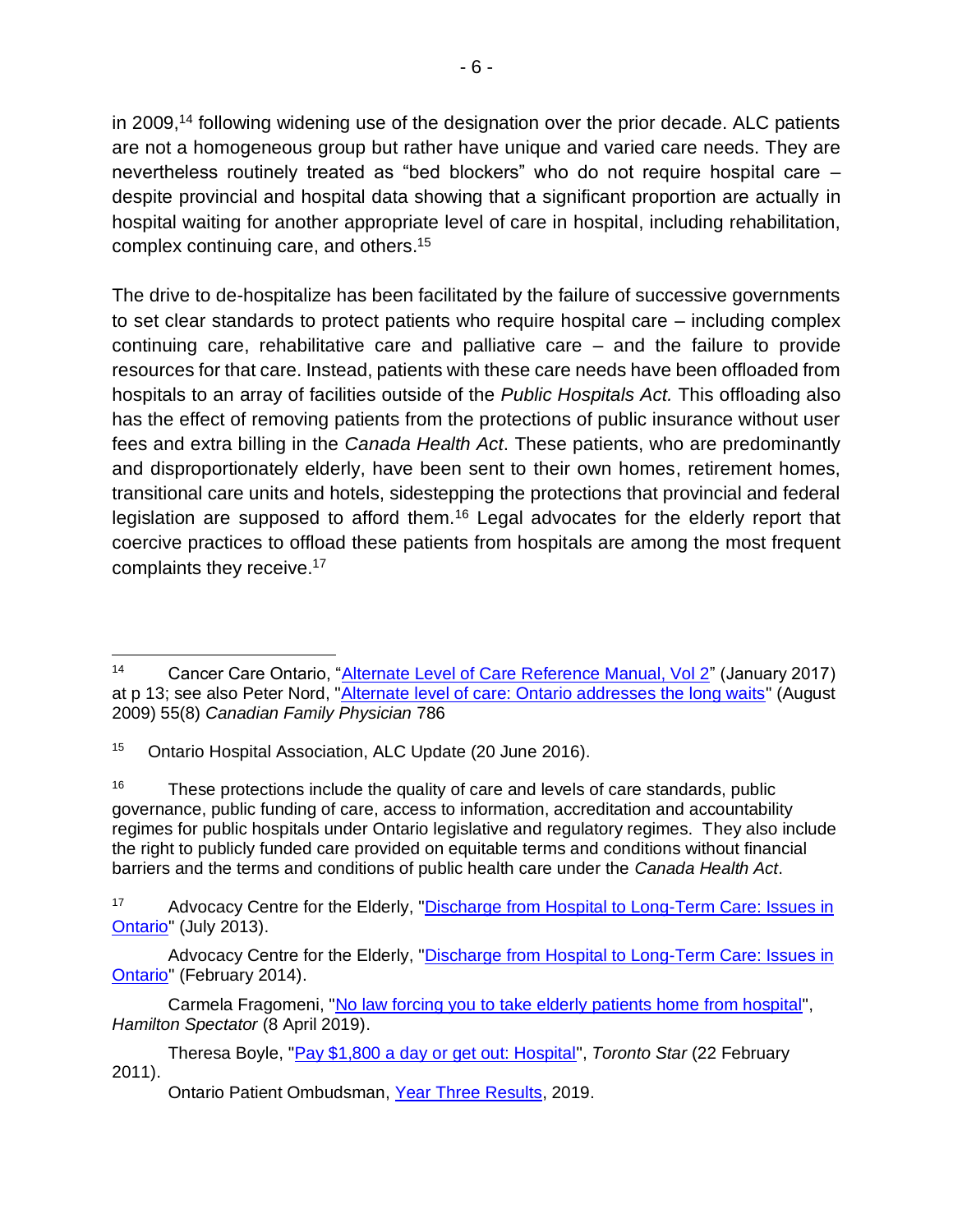At the same time, successive Ontario governments have under-resourced long-term care. The acuity of residents admitted to long-term care homes has increased dramatically<sup>18</sup> while hands-on care levels have decreased<sup>19</sup> – and there is no legislated ceiling as to what a long-term care home can provide. In fact, long-term care residents are funded at one-third of the rate of complex continuing care hospital patients despite equivalent levels of acuity.<sup>20</sup> At the same time, governments have rationed access to long-term care homes by keeping provincial bed numbers far below population need. Other ALC patients who are actually waiting for long-term care home beds cannot access appropriate care because long-term care homes are full and current wait lists number more than 38,000 people.<sup>21</sup> Our research has revealed that Ontario ranks second last among all provinces in the number of long-term care beds per capita. $22$  Not only is Ontario's policy of dehospitalization an outlier among peer jurisdictions, so too is the province's policy of rationing access to long-term care. As a result of these policies, ALC patients waiting for long-term care admissions have been redirected to transitional care units, retirement homes, home with inadequate home care, and to hotels which do not have the same

19 Ontario Health Coalition, *[Situation Critical: Planning, Access, Levels of Care and](http://www.ontariohealthcoalition.ca/wp-content/uploads/FINAL-LTC-REPORT.pdf)  [Violence in Ontario's Long-Term Care](http://www.ontariohealthcoalition.ca/wp-content/uploads/FINAL-LTC-REPORT.pdf)* (21 January 2019).

Ontario Health Coalition, *[Caring in Crisis: Ontario's Long-Term Care PSW Shortage](https://www.ontariohealthcoalition.ca/wp-content/uploads/final-PSW-report.pdf)* (9 December 2019).

Ontario Health Coalition, ["95% of Ontario's Long-Term Care Homes Report Staffing](https://www.ontariohealthcoalition.ca/index.php/release-report-95-of-ontario-long-term-care-staff-report-staffing-shortages-leaving-basic-care-needs-unmet-health-coalition-releases-staffing-survey-calling-for-ford-government-to-take-action/)  [Shortages Leaving Basic Care Needs Unmet"](https://www.ontariohealthcoalition.ca/index.php/release-report-95-of-ontario-long-term-care-staff-report-staffing-shortages-leaving-basic-care-needs-unmet-health-coalition-releases-staffing-survey-calling-for-ford-government-to-take-action/) (22 July 2020).

<sup>20</sup> Ontario Health Coalition, *[Situation Critical: Planning, Access, Levels of Care and](http://www.ontariohealthcoalition.ca/wp-content/uploads/FINAL-LTC-REPORT.pdf)  [Violence in Ontario's Long-Term Care](http://www.ontariohealthcoalition.ca/wp-content/uploads/FINAL-LTC-REPORT.pdf)* (21 January 2019).

<sup>21</sup> Office of the Premier, News Release, "Ontario Launches Independent Long-Term Care [COVID-19 Commission"](https://news.ontario.ca/en/release/57815/ontario-launches-independent-long-term-care-covid-19-commission) (29 July 2020).

<sup>22</sup> Ontario Health Coalition, ["Fast Facts: Long-Term Care Beds Per 1,000 Population"](https://www.ontariohealthcoalition.ca/wp-content/uploads/Long-Term-Care-Beds-Per-1000-Population.pdf).

 $18$  One way to look at the difficulty in accessing needed care is to look at the measures of acuity (complexity of care needed) on admission to long-term care. Ontario has extraordinarily high MAPLe scores on admission and they have increased significantly as follows:

The data also shows that acuity has increased at the point of admission, meaning that residents are entering long-term care with greater needs. The MAPLe score (Method for Assigning Priority Levels) is used by care coordinators to classify clients according to their level of care needs. The MAPLe score of residents was 76% in 2010. By 2016 it had increased by 8% to 84%, a very significant leap in 6 years alone. (see [file:///C:/Users/brown/Downloads/OANHSS\\_2016-17\\_Pre-Budget\\_Submission.pdf\)](file:///C:/Users/brown/Downloads/OANHSS_2016-17_Pre-Budget_Submission.pdf) Today, the vast majority (84%) of those currently admitted to long-term care homes are assessed as having high and very high needs. People with significant care needs who are not ranked as highly are unable to access long-term care.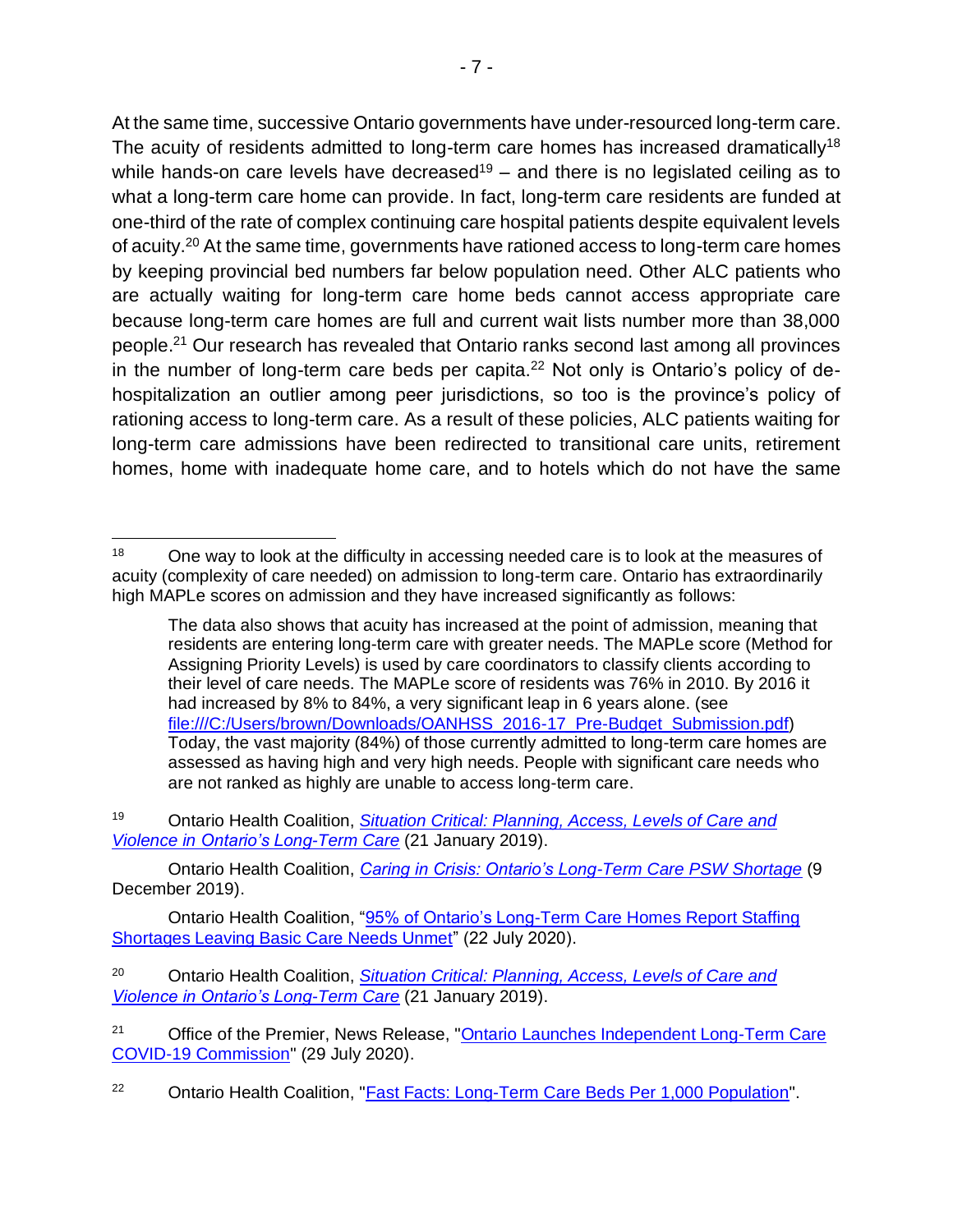protections afforded by the legislative, inspection and regulatory regime for long-term care in Ontario.

The COVID-19 crisis has brought much-needed public attention to the deeply disturbing conditions within long-term care homes which Ontario's seniors have endured for far too long. While we think a formal public inquiry would be more suited to addressing the scope of the issue, we welcome the formation of Ontario's Long-Term Care COVID-19 Commission and look forward to its final report on the effects of COVID-19 on the province's long-term care home sector. However, this limited review of long-term care homes is only a small part of a much broader issue, which includes excessive and inappropriate de-hospitalization and rationing of long-term care.

Ontario's Long-Term Care COVID-19 Commission is intended to provide immediate answers to a relative narrow – albeit urgent – set of questions that do not include issues of systemic discrimination over the longer term. We note that the Ford government has denied the Commission's request for an extension of time to complete its work, which underscores the exigent and circumscribed nature of the review it is undertaking.

Furthermore, the fact that inappropriate de-hospitalization and rationing of long-term care disproportionately affect elderly Ontarians must not be overlooked. The factors that underlie the deplorable conditions within some long-term care homes cannot be fully or meaningfully resolved without also naming and addressing systemic, age-based discrimination in the provision of health care throughout the province. The Commission's particular expertise in relation to discrimination and equality rights is urgently needed.

### $1<sub>1</sub>$ **Overview**

Since the early 1990s, the Ontario Government has sought to control the rising costs of health care by downsizing its public hospitals. Using policy and funding levers, the Government has promoted "de-hospitalization": reducing the number of public hospitals and cutting 14,815 acute care and 6,109 complex continuing care beds within public hospitals. Given the resulting scarcity of hospital beds, patients with higher and higher acuity levels have had to be discharged to resolve the problem. In the initial round of hospital restructuring in the 1990s, the belief was that the health care system would adjust to these cuts by reducing hospital length of stay on one hand and by increasing reliance on home, community and long-term care on the other. Home care rolls were expanded slowly and 20,000 new long-term care beds were built from the late 1990s to the early years of this century. However, health system planning and resources never kept pace with hospital downsizing and population aging, leaving home care severely rationed. Wait lists for long-term care have numbered from 20,000-38,000 since the turn of the century.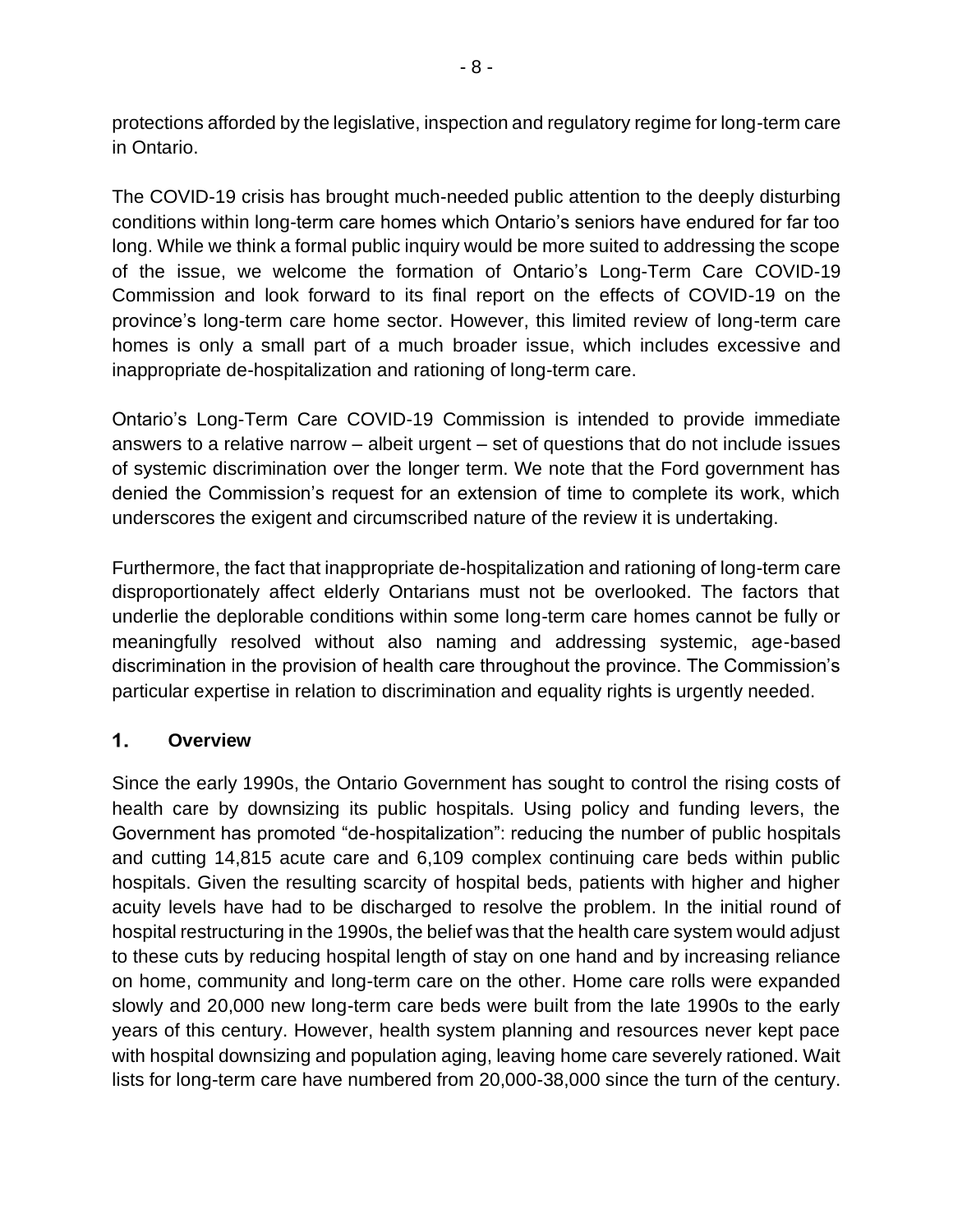Furthermore, hospital downsizing has continued despite significant population growth, leaving Ontario with the most radical hospital cuts in Canada and among developed nations. To accommodate extremely low levels of hospitalization, Ontario has tolerated a level of hospital overcrowding that is unheard of among our peer jurisdictions, $^{23}$  and has adopted a policy approach to offload patients into settings that are under-resourced or inappropriate to care for them. These policies have disproportionately impacted the elderly, eroding their rights to care under the *Canada Health Act* and provincial legislation.

The *Canada Health Act* expressly defines hospital care as including chronic and rehabilitative care.<sup>24</sup> Under the *Canada Health Act*, patients have the right to reasonable access to care on equitable terms and conditions without extra user fees and extra billing. Ontario's *Public Hospitals Act* also designates public hospitals as providing specific types of care, including chronic/complex continuing, rehabilitative, and convalescent care.<sup>25</sup> Under Ontario's *Health Insurance Act,* patients are covered by public health insurance in hospitals providing this full range of care<sup>26</sup> and under the *Public Hospitals Act,* patients in public hospitals are supposed to be protected by public governance, access to information, quality of care and public insurance regimes, as well as other public protections set out in these statutes. The policy of de-hospitalization and the adoption of measures to designate patients as ALC earlier and earlier in their hospital stays have significantly eroded patients' statutory rights.

The emergence of a new designation of certain hospital patients as "Alternate Level of Care" or ALC dates back to policy shifts in the 1990s. The definition of ALC became formalized in the 2000s and health care planners pushed for patients to be designated ALC earlier in their hospital stays in a bid to reduce patient length of stay. Today, policy makers and hospital executives routinely refer to hospitals as being "acute care facilities" despite being required to provide other levels of care, and to ALC patients as though they can and should be discharged to other settings, whether or not appropriate care is available. ALC patients, which include individuals waiting for appropriate public hospital care – including rehabilitative, complex continuing, convalescent and palliative care – are considered an undue financial drain and are routinely treated as "bed blockers". These patients and their families are subjected to pressure, coercion, and in the context of the

<sup>23</sup> Financial Accountability Office of Ontario, *[Ontario Health Sector: A Preliminary Review](https://www.fao-on.org/en/Blog/Publications/health-2020)  [of the Impact of the COVID-19 Outbreak on Hospital Capacity](https://www.fao-on.org/en/Blog/Publications/health-2020)* (28 April 2020).

<sup>24</sup> *[Canada Health Act](https://laws-lois.justice.gc.ca/eng/acts/c-6/page-1.html)*, RSC 1985, c C-6.

<sup>25</sup> [RRO 1990. Reg 964: Classification of Hospitals](https://www.ontario.ca/laws/regulation/900964)

<sup>26</sup> [RRO 1990, Reg 552: General](https://www.ontario.ca/laws/regulation/900552#BK6)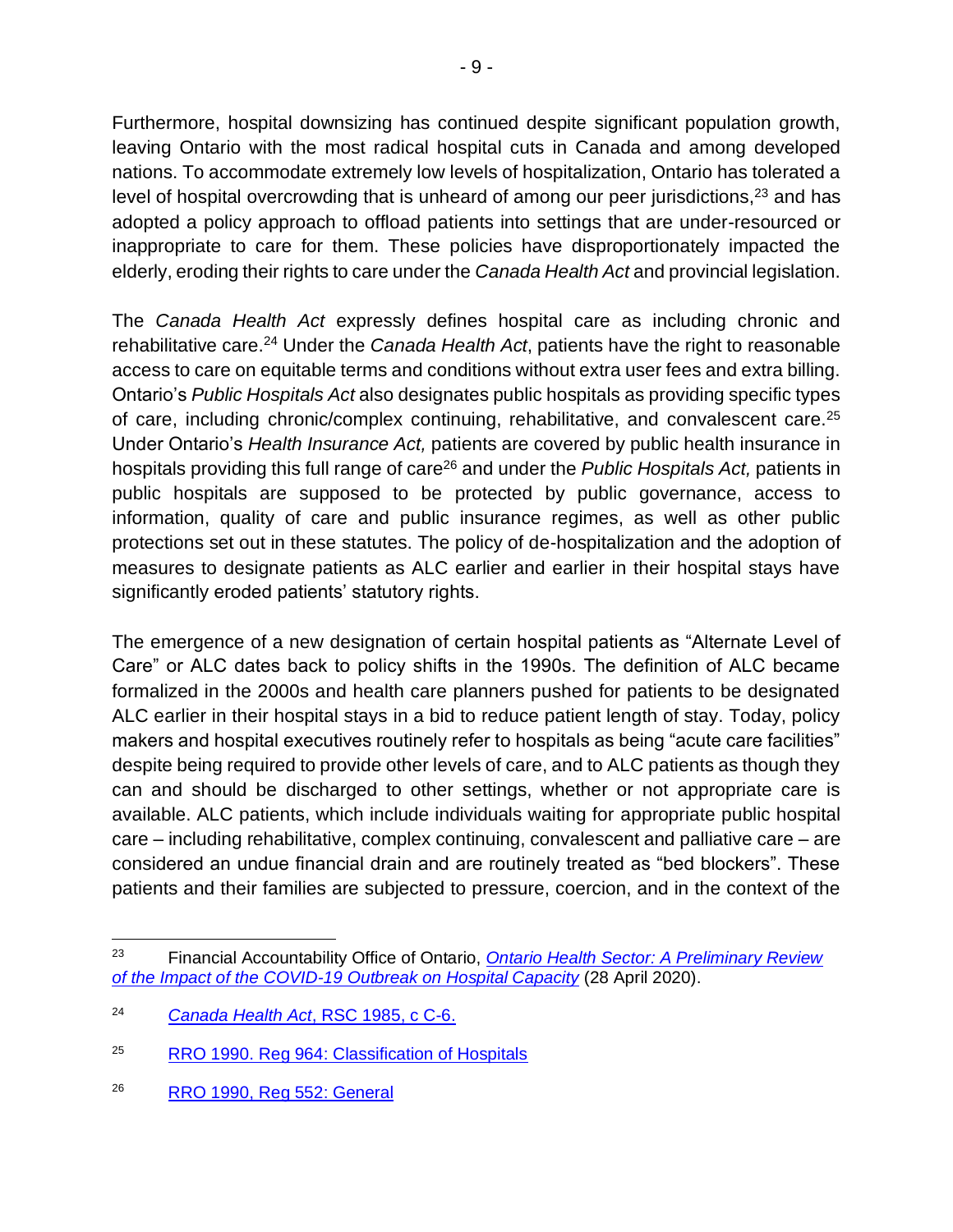current pandemic, measures to actively move them out of hospitals without consideration of their right to consent and without due regard to their care needs.

The formal definition of ALC is: "When a patient is occupying a bed in a hospital and does not require the intensity of resources/services provided in this care setting (Acute, Complex Continuing Care [CCC], Mental Health or Rehabilitation) the patient must be designated as ALC."<sup>27</sup>

The discharge destinations for ALC patients include the following<sup>28</sup>:

- Home (with/without services/programs)
- Rehabilitation (facility/bed, internal or external)
- Complex Continuing Care (facility/bed, internal or external)
- Transitional Care Bed (internal or external)
- Long-Term Care Home
- Group Home
- Convalescent Care Bed
- Palliative Care Bed
- Retirement Home
- Shelter
- Supportive Housing

Rehabilitation, complex continuing care, transitional care, convalescent care and palliative care beds refer to care normally provided by public hospitals (despite the systematic dismantling, transfer and privatization of these services). As such, many patients designated as ALC are in fact waiting for another type of hospital care, equally legitimate as acute care, but resourced at a different level. Most others are waiting for long-term care. However, in the last 15 years, though the formal definition has remained the same, use of the ALC designation has been contorted to be treated as tantamount to meaning that the patient no longer requires hospital care and should be immediately discharged.<sup>29</sup>

<sup>29</sup> See, for example:

<sup>&</sup>lt;sup>27</sup> Cancer Care Ontario, ["Alternate Level of Care Reference Manual, Vol 2"](https://ext.cancercare.on.ca/ext/databook/db1819/documents/Appendix/ALC_Reference_Manual_v2.pdf) (January 2017) at p 13.

<sup>&</sup>lt;sup>28</sup> Cancer Care Ontario, ["Alternate Level of Care Reference Manual, Vol 2"](https://ext.cancercare.on.ca/ext/databook/db1819/documents/Appendix/ALC_Reference_Manual_v2.pdf) (January 2017) at p 13.

Sabrina Jonas, ["Ontario emergency rooms fill up again as COVID-19 fears ebb, patients](https://www.cbc.ca/news/canada/toronto/ontario-emergency-rooms-filling-up-again-1.5647999)  [with other illnesses return"](https://www.cbc.ca/news/canada/toronto/ontario-emergency-rooms-filling-up-again-1.5647999), *CBC News* (14 July 2020).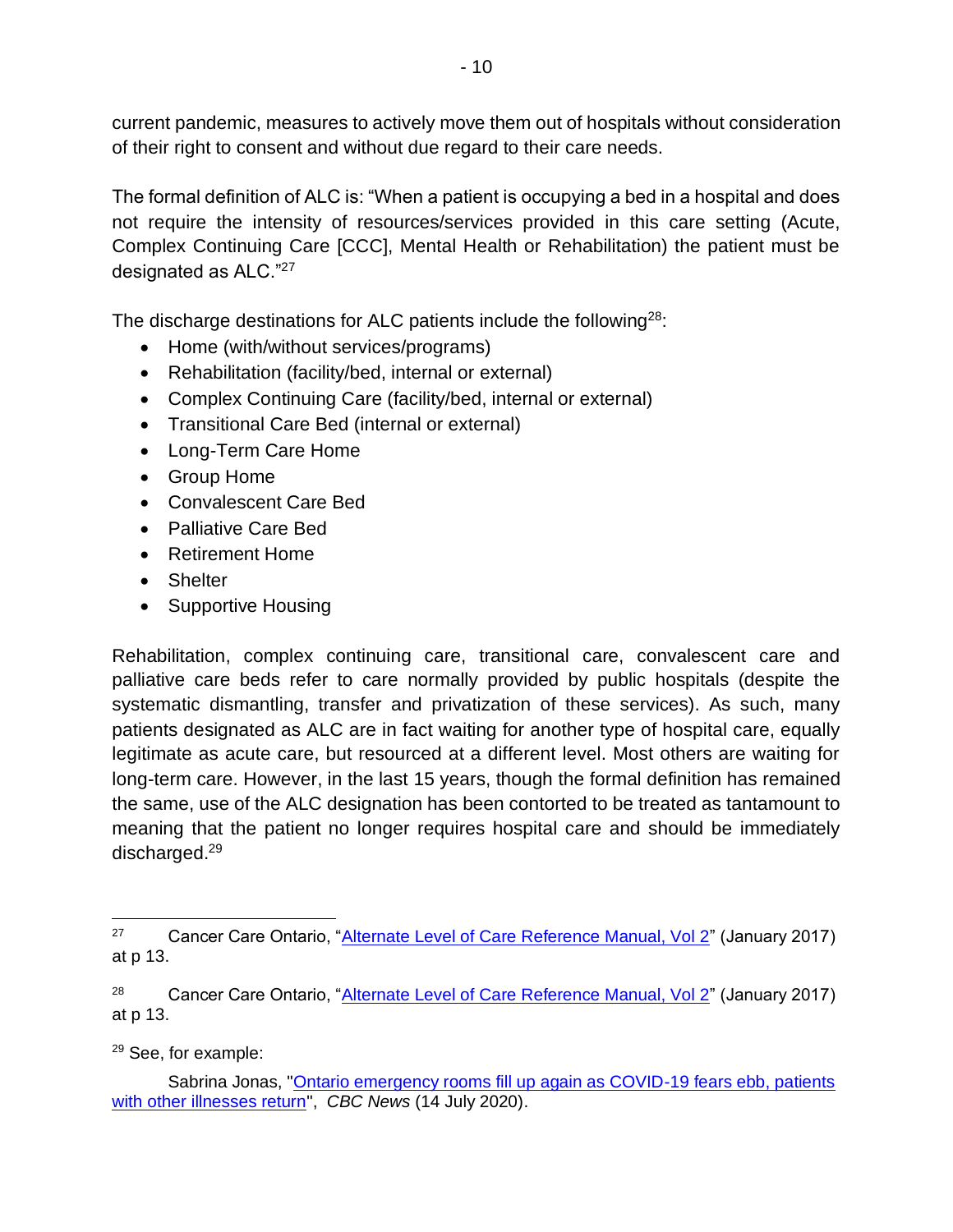The continued push for more patients to be designated as ALC earlier in their hospital stays led to an increase in the number of patients designated as ALC. In the last 10-15 years, ALC has been described as the primary hospital "inefficiency" seized upon by policy makers in a bid to reduce hospitalization and hospital length of stay. Consequently, the Government instituted initiatives intended to reduce the numbers of so–called ALC patients, and "divert" them into community care. Since seniors account for 85% of ALC patients,<sup>30</sup> this has been, in effect, a plan to remove elderly patients from hospitals and to discharge them to long-term care homes, retirement homes, transitional care, other private sector settings or to their own homes, rather than allowing them to recover in hospital. Often, these premature discharges in effect do not allow elderly patients access to the health care system, giving up on their care and recovery.

The purpose of the "diversion" of ALC patients was to replace expensive forms of care (hospitals) with less expensive forms of care (home care, long-term care): to move patients to modes of care that have fewer staff, fewer services, and fewer medical resources instead of caring for them in parts of the health care system with more highly skilled staff, more services, and access to more medical resources. Since public hospitals are covered by the *Canada Health Act* and public health insurance, shrinking the scope of public hospitals effectively reduces the scope of public coverage, limiting the scope of public medicare, and primarily and disproportionately impacts the elderly.

In order to "solve" the ALC problem, hospitals and Local Health Integration Networks ("LHINs") have implemented a variety of "transitional care" programs to download patients from their roster. While this has been attempted to varying degrees over the years, only recently has it received official support from the Ontario government. These programs use retirement homes, supportive housing, and unlicensed care facilities as alternatives to the appropriate, publicly-funded health care that patients need and to which they are

Theresa Boyle, ["Worst June on record for 'hallway medicine' at Ontario hospitals"](https://www.thestar.com/politics/provincial/2019/09/04/worst-june-on-record-for-hallway-medicine-at-ontario-hospitals.html), *Toronto Star* (4 September 2019).

Mike Crawley, ["Why Doug Ford's hospital funding will not end hallway healthcare"](https://www.cbc.ca/news/canada/toronto/doug-ford-hospital-beds-flu-season-hallway-medicine-1.4851945), *CBC News* (6 October 2018).

Theresa Boyle, "Number of seniors waiting to move into long-term care homes in Ontario [hits record high"](https://www.thestar.com/news/gta/2019/09/16/more-seniors-than-ever-waiting-for-long-term-care-beds-in-ontario.html), *Toronto Star* (16 September 2019).

Elizabeth Payne, ["Years of restraint straining Ontario's hospital system: report"](https://ottawacitizen.com/news/local-news/years-of-restraint-straining-ontarios-hospital-system-report), *Ottawa Citizen* (20 December 2019).

<sup>30</sup> See, e.g. Canadian Institute for Health Information: [Health Care in Canada, 2011: A](file:///C:/Users/brown/Documents/Ontario%20Health%20Coalition/2020%20anti%20cuts%20campaign/human%20rights%20inquiry/letter%20to%20Commissioner/Health%20Care%20in%20Canada,%202011:%20A%20Focus%20on%20Seniors%20and%20Aging)  [Focus on Seniors and Aging,](file:///C:/Users/brown/Documents/Ontario%20Health%20Coalition/2020%20anti%20cuts%20campaign/human%20rights%20inquiry/letter%20to%20Commissioner/Health%20Care%20in%20Canada,%202011:%20A%20Focus%20on%20Seniors%20and%20Aging) (Ottawa: CIHI, 2011) at 115 "On any given day, more than 5,200 acute care beds across Canada are occupied by ALC patients. Nearly 85% of ALC patients are age 65 or older; many (35%) are older than 85."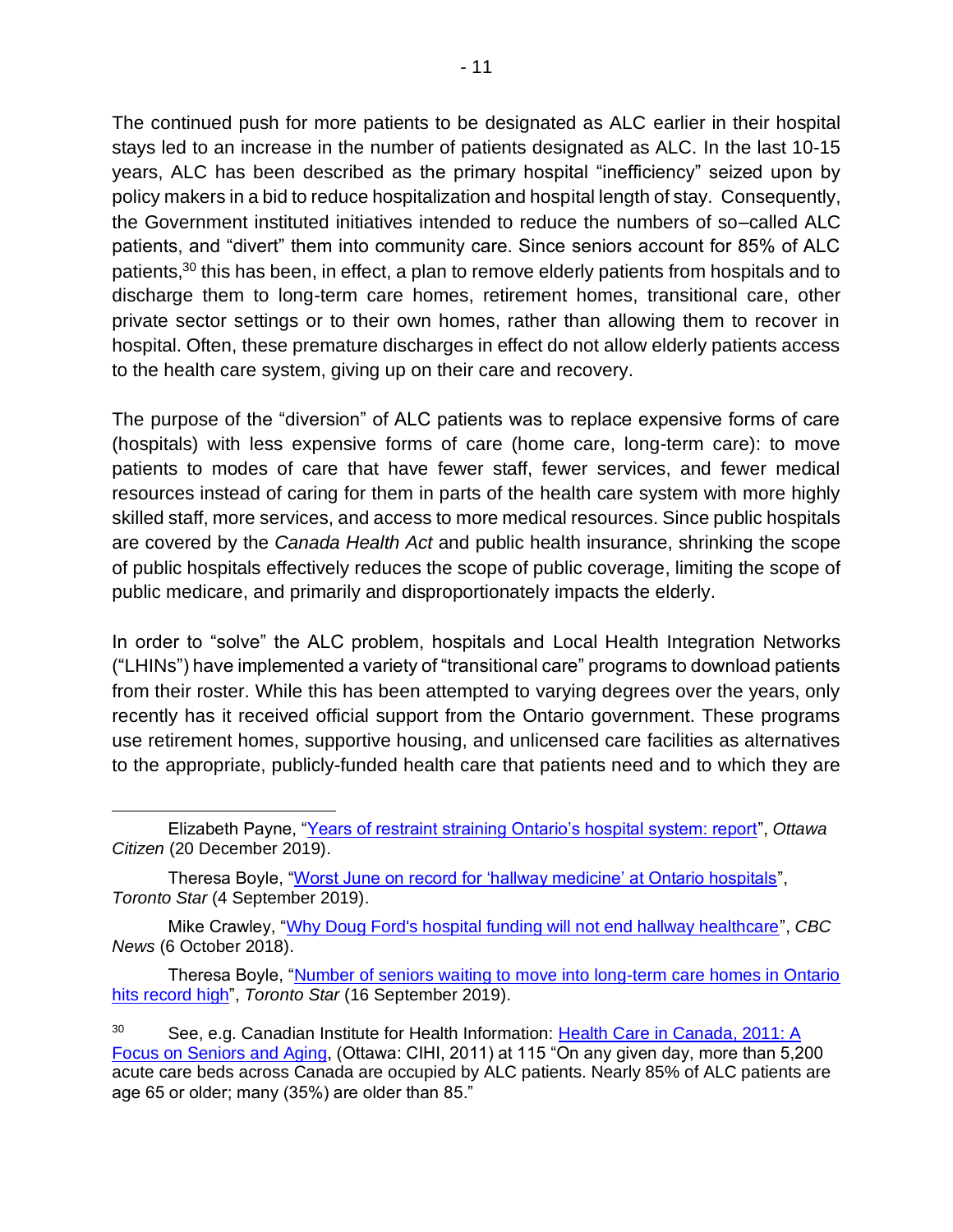entitled. While these patients typically require high levels of care, usually long-term care and above, they are forced into these other types of care, which are neither resourced nor regulated in the same manner as hospitals or long-term care. For example, while long-term care homes must have at least one registered nurse on staff, none of these other facilities have that requirement, leaving residents without access to appropriate care. While patients and their families often attempt to resist transfer to these inappropriate care destinations, they are often led to believe that they have no choice but to accept, despite there being no requirement to do so.

Hospitals and LHINs use several strategies to require patients to move into these facilities. Patients and their families are not fully informed of the difference between retirement homes and long-term care homes, and are often told that they must go to a retirement home in order to apply to long-term care, as long-term care applications cannot be taken in hospital. This is untrue. They may be told that if they do not agree to go to these facilities, that they will be "discharged" on paper, and charged the "uninsured rate", which can be thousands of dollars per day. Such pressure on patients and their families at these difficult times is overwhelming, and without proper information they often believe that they have no option but to accept transfer.<sup>31</sup>

In the more than two decades that these strategies have been in place, an unacceptable and disproportionate strain has been placed on seniors and their families. In the absence of sufficient hospital beds, elderly patients are mislabelled or prematurely labelled as ALC patients and pushed out of hospital before their medical condition warrants discharge or before they have had a chance to rehabilitate. And even in respect of those who could properly be termed ALC patients, the critical component of the "de-hospitalization" equation is still missing: there simply are not enough long-term care beds or home-care options available to serve the growing population of seniors for whom there are no longer hospital beds. The waitlists for long-term care and home care are wildly out-of-step with the idea that these services can compensate for shrinking hospital resources. At the same time, long-term care nurses, personal support workers and staff are dealing with increasingly complex patient care, as hospitals juggle shrinking resources and the steady growth of demand.

The end result is that seniors and their families are disproportionately paying the price for these practices and policies. They are suffering health set-backs requiring re-admission to hospital after being sent home prematurely when their medical condition requires continued hospitalization and where no adequate alternative care and accommodation is

<sup>&</sup>lt;sup>31</sup> Advocacy Centre for the Elderly, "Discharge from Hospital to Long-Term Care: Issues in [Ontario"](http://acelaw.ca/appimages/file/Discharge_from_Hospital_to_LTC%2520February%25202014-1.pdf) (February 2014).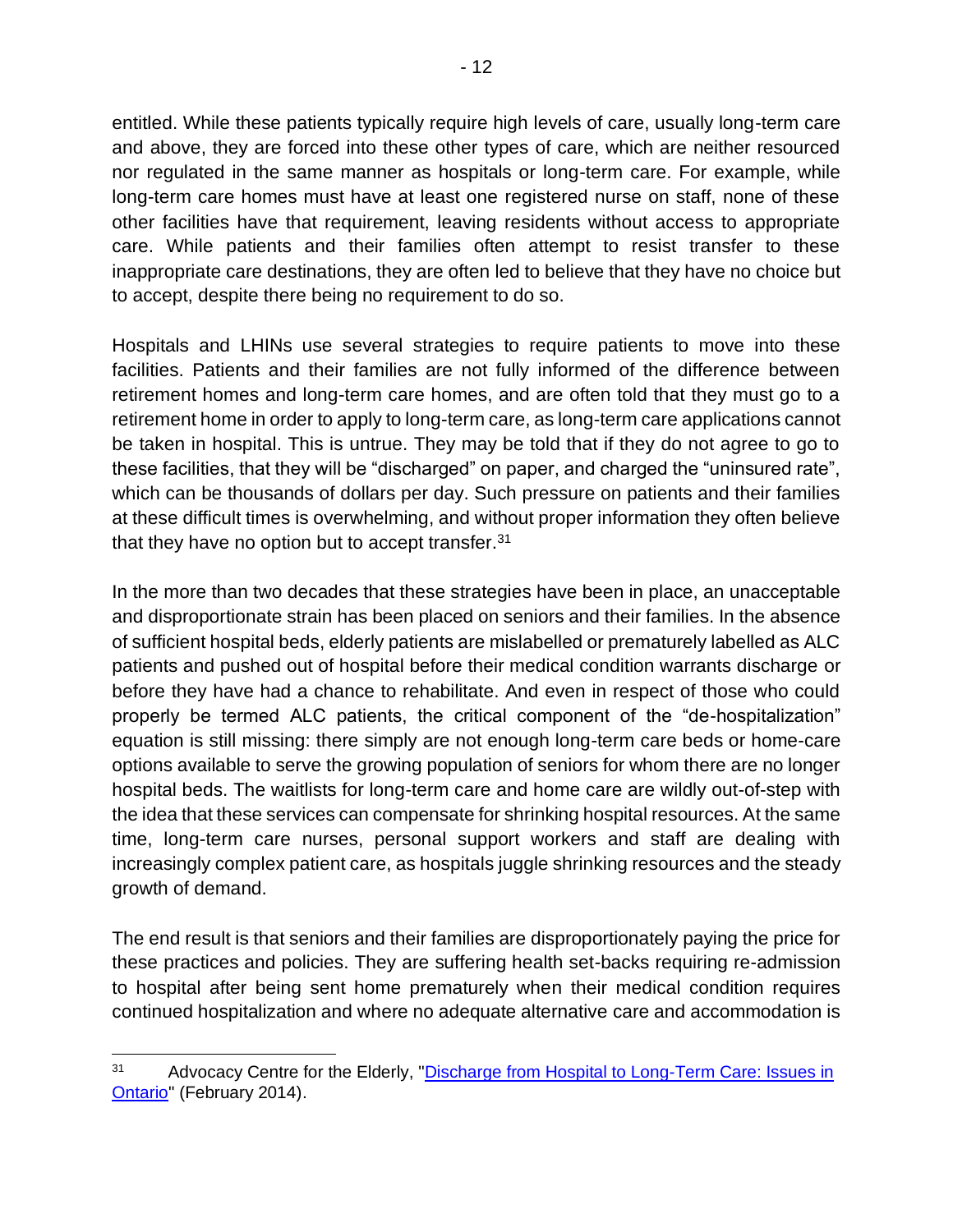available given their health condition. They are not receiving the care they need while they wait for a long-term care bed, and they are often not getting the amount or type of care their medical condition warrants once they are admitted to long-term care. They and their families are struggling to maintain their dignity as their choices – and their quality of life – diminish and their physical health deteriorates.

In the end, while it is undoubtedly the government's prerogative to design the health care system according to its priorities and its assessment of the best policies and approaches, it must do so in accordance with the legal principles enshrined in the Human Rights Code. We submit that the numerical data, the policies and the attitudes within the health care system establish systemic discrimination against the elderly. This was cast into sharp focus by the COVID-19 pandemic but is a problem of much longer standing and deeper roots. It demands further investigation by the Commission.

### $2.$ **Background**

The Strategy: De-Hospitalization, Alternative Level of Care, and Long-Term Care

**(a) De-hospitalization**: In the 1990s, the Ontario Health Services Restructuring Commission (HSRC) proposed, and the province executed, dramatic cuts to hospitals and hospital beds. <sup>32</sup> According to the Physician Hospital Care Committee, a tripartite committee of the Ontario Hospital Association, the Ontario Medical Association and the Ontario Ministry of Health and Long-Term Care, "[t]he number of acute care beds in Ontario fell by 22% as part of a hospital restructuring process during the mid to late 1990s."<sup>33</sup> By the end of its mandate in March 2000, the HSRC had issued final directions to 22 communities affecting 110 hospitals, amalgamated 45 hospitals into 13, and closed 29 hospital sites.<sup>34</sup>

The Province opened some new hospital beds in the early 2000s, but by 2006 acute and chronic bed closures had resumed and Ontario's hospital bed total sunk to a new low. From 1990-2014, Ontario closed 6,109 chronic (complex continuing care) hospital beds and 14,815 acute care hospital

<sup>32</sup> Ontario Health Coalition, *[No Vacancy: Hospital Overcrowding in Ontario, Impact on](http://www.ontariohealthcoalition.ca/wp-content/uploads/FULL-REPORT-July-21-2011.pdf)  [Patient Safety and Access to Care](http://www.ontariohealthcoalition.ca/wp-content/uploads/FULL-REPORT-July-21-2011.pdf)*, 21 July 2011, "Part 1: Failure to Plan"

<sup>&</sup>lt;sup>33</sup> Physician Hospital Care Committee: Improving Access to Emergency Care: Addressing System Issues, (Ontario, 2006) at p. 44

<sup>&</sup>lt;sup>34</sup> Lorraine Luski, ["Hospital Restructuring in Ontario"](https://collections.ola.org/mon/2000/10294163.htm) (Toronto: Legislative Assembly of Ontario, Legislative Research Services, June 2000, updated October 2000)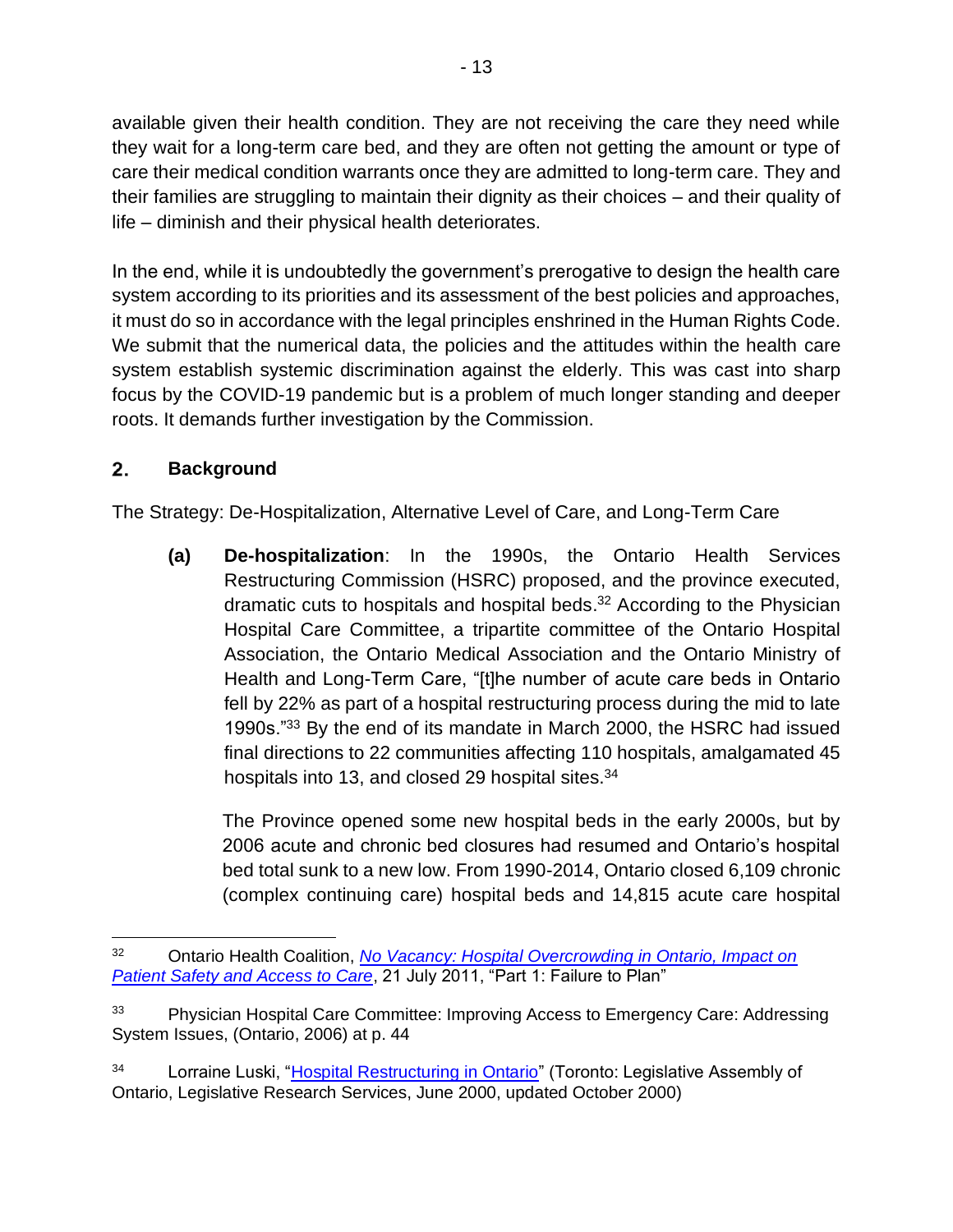beds. This represented a reduction in hospital capacity of 53% of chronic (complex continuing care) beds and 44% of acute care beds.<sup>35</sup>

Data from the Canadian Institute for Health Information, a Crown corporation that reports government health data, reveal that Ontario has only 2.2 hospital beds per 1,000 residents, the fewest in Canada. The average in the rest of the provinces is 3.2 per 1,000 residents, a very significant difference.<sup>36</sup> The OECD average number of hospital beds per 1,000 population among developed nations is 4.7 per 1,000 residents. Only two countries in the OECD – Chile and Mexico - have fewer beds *per capita* than Ontario.<sup>37</sup>

**(b) Reliance on addressing hospital efficiencies to absorb effects of cuts: ALC, lengths of stay.** The prevailing thinking is that hospitals and the health care system can compensate in part for these shrinking resources in part by using hospital resources more efficiently. The two primary means of increasing "efficiency" have been 1) reducing the length of stays in hospital; and 2) reducing ALC days.

Reduction of ALC utilization has been a high priority for health systems. Dealing with the consequences has not.<sup>38</sup>

As described in the previous section, an ALC patient is a person who occupies a health care bed and does not require the intensity of resources/services that come with that type of hospital bed. The definition of ALC was formalized in 2009 after being in practice for approximately a decade. Provincial policy has shifted from offloading hospital patients to long-term care and home care (1990s); to designating hospital patients as ALC (first decade of the 2000s); to pushing hospital administrators and physicians to designate more patients as ALC and to do so earlier in their length of stay (2006/7 on); and finally, to reducing the number of ALC days (approximately 2010-current).

<sup>&</sup>lt;sup>35</sup> Ontario Health Coalition, ["Hospital Beds Staffed and In Operation Ontario 1990-2014"](http://www.ontariohealthcoalition.ca/wp-content/uploads/hospital-beds-staffed-and-in-operation-ontario-1990-to-2014.pdf)

<sup>&</sup>lt;sup>36</sup> Ontario Health Coalition, ["Hospital Beds per 1000 population by Province in 2017-2018"](https://www.ontariohealthcoalition.ca/wp-content/uploads/Hospital-Beds-per-1000-population-by-Province-in-2017-2018.pdf)

<sup>&</sup>lt;sup>37</sup> Ontario Health Coalition, ["OECD Hospital Beds per 100 population in 2017"](https://www.ontariohealthcoalition.ca/wp-content/uploads/OECD-Hospital-Beds-Per-1000-Population-in-2017.pdf)

<sup>38</sup> Jason M. Sutherland, PhD and R. Trafford Crump, PhD, "Exploring Alternative Level of Care (ALC) and the Role of Funding Policies: An Evolving Evidence Base for Canada", *Canadian Health Services Research Foundation*, September 2011, p. 2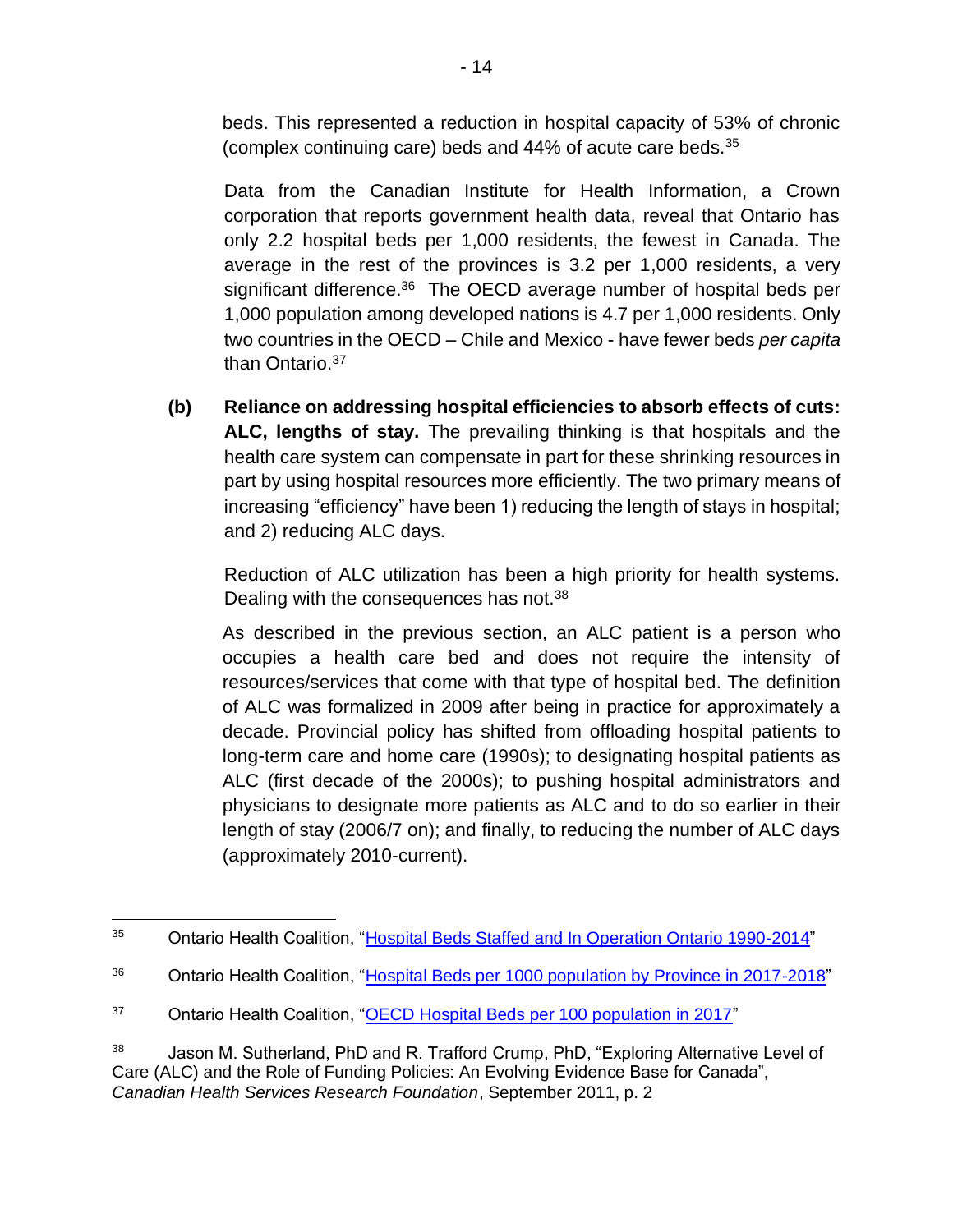In addition to reducing ALC days, reducing lengths of stay in hospital has also been an important strategy for managing shrinking hospital resources. Jane Meadus, counsel with the Advocacy Centre for the Elderly (ACE) has encountered many patients who have been instructed that the hospital only allows a certain number of days' stay for particular procedures. The result is that some individuals – disproportionately elderly – are pressured to leave hospitals before they are ready, and must seek out the services of ACE to help them navigate the system.

A 2010 report on "Senior Friendly Care in Hamilton Niagara Haldimand Brant LHIN Hospitals", created by the Regional Geriatric Program of Toronto of the Toronto Central LHIN, acknowledged:

> increasing costs of hospital care have created pressures to further reduce lengths of stay, increasing the tensions between hospital care and the needs of older patients, particularly those with more complex and chronic conditions.<sup>39</sup>

**(c) Reliance on Long-Term Care and Home Care**: A core strategy hospitals are using to reduce ALC days, and to reduce lengths of stay in hospital, is to move more people, more quickly, from hospital into long-term care and home-care irrespective of whether their medical condition permits it. As then-Health Minister Deb Matthews put it in 2013, even after Ontario had cut more hospital beds than anywhere else in Canada and internationally, "We are moving services from hospitals to communities."<sup>40</sup>

### 3. **Applicable Legal Principles**

We submit that this de-hospitalization strategy and its implementation have resulted in multiple, significant adverse effects on seniors in the province, in violation of the bar on discrimination in the provision of services in the Ontario Human Rights Code. Section 1 of the Ontario Human Rights Code provides:

<sup>39</sup> Regional Geriatric Program of Toronto, "Background Document: Senior Friendly Care in [Hamilton Niagara Haldimand Brant LHIN Hospitals"](http://www.hnhblhin.on.ca/goalsandachievements/integrationpopulationbased/olderadultstheirfamiliesandcaregivers/supportingseniorshealthandwellness/~/media/sites/hnhb/uploadedfiles/Public_Community/Health_Service_Providers/For_Hospitals/SFH%20Backgrounder.pdf) (9 July 2010), p. 7

<sup>40</sup> Richard J. Brennan, "Closing hospital beds not the answer to reforming health care, [critics say"](https://www.thestar.com/news/canada/2013/02/26/closing_hospital_beds_not_the_answer_to_reforming_health_care_critics_say.html), *Toronto Star* (26 February 2013)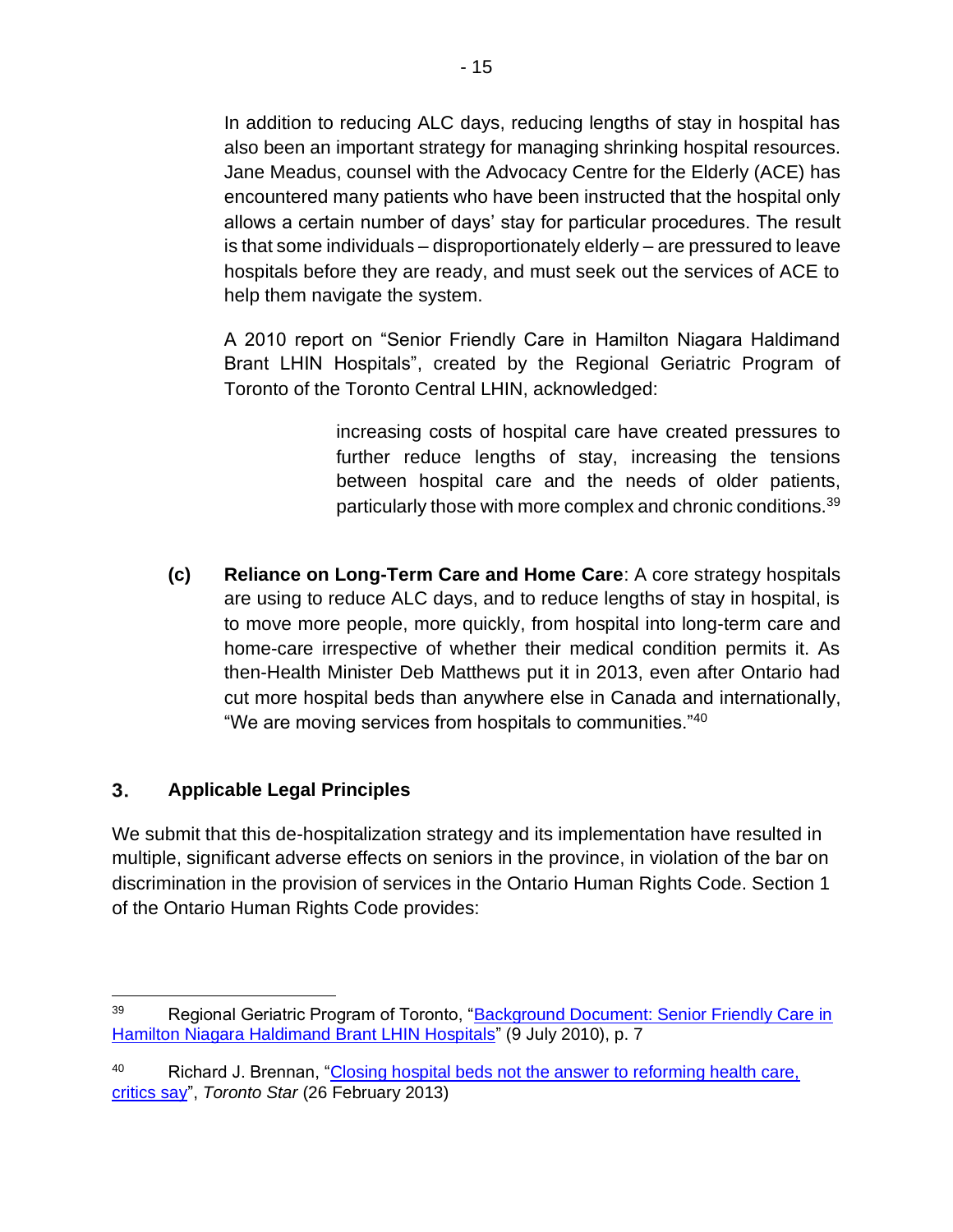Every person has a right to equal treatment with respect to services, goods and facilities, without discrimination because of race, ancestry, place of origin, colour, ethnic origin, citizenship, creed, sex, sexual orientation, gender identity, gender expression, age, marital status, family status or disability.<sup>41</sup>

# **(a) Definition of Service**

An analysis of discrimination under this section begins with an analysis of what constitutes the "service".

The precise scope and definition of the "service" at issue was a central debate in *Moore v British Columbia (Education),* 2012 SCC 61 ("*Moore*"). The applicant in that case sought to define the service as "the provision of education", whereas the government argued in favour of "the provision of special education". Ultimately, Justice Abella of the Supreme Court of Canada reasoned:

The answer, to me, is that the "service" is education generally. Defining the service only as "special education" would relieve the Province and District of their duty to ensure that no student is excluded from the benefit of the education system by virtue of their disability . . . If Jeffery [Moore] is compared only to other special needs students, full consideration cannot be given to whether he had genuine access to the education that all students in British Columbia are entitled to (paras 29-31).

Likewise, the Government of Ontario, and specifically, the Ministry of Health and Ministry of Long-Term Care, provide the funding and set the policy for the health care system in Ontario. The service in issue here is health care generally. To define the service more narrowly, for instance as the provision of hospital care, or the provision of long-term care or home care, would, in the words of Justice Abella "descend into the kind of 'separate but equal' approach which was majestically discarded in *Brown v. Board of Education of Topeka*, 347 US 483 (1954)" (*Moore*, para 30).

The scope of health care services for the purposes of this analysis can be defined with reference to the applicable provincial and federal legislation. Under the *Canada Health Act*, R.S.C., 1985, c. C-6, the primary objective of health care policy is defined in s. 3:

It is hereby declared that the primary objective of Canadian health care policy is to protect, promote and restore the physical and mental well-being of residents of

<sup>41</sup> [R.S.O. 1990, c. H.19, s. 1.](https://www.ontario.ca/laws/statute/90h19)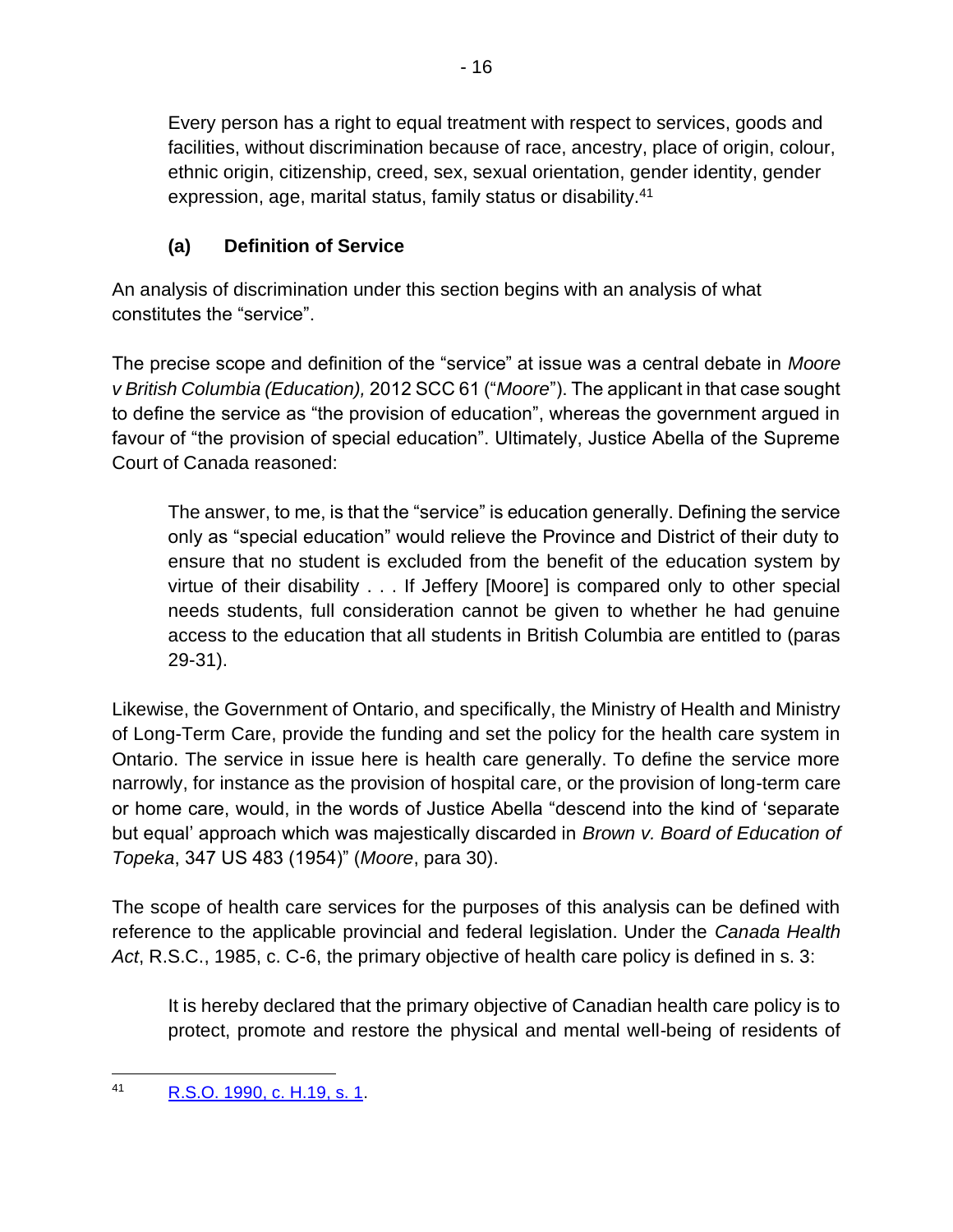Canada and to facilitate reasonable access to health services without financial or other barriers.

The governing principles are set out in s. 7:

In order that a province may qualify for a full cash contribution referred to in section 5 for a fiscal year, the health care insurance plan of the province must, throughout the fiscal year, satisfy the criteria described in sections 8 to 12 respecting the following matters:

(a) public administration;

- (b) comprehensiveness;
- (c) universality;
- (d) portability; and
- (e) accessibility.

Section 10 specifies what must be achieved in order to meet the requirement of universality:

In order to satisfy the criterion respecting universality, the health care insurance plan of a province must entitle one hundred per cent of the insured persons of the province to the insured health services provided for by the plan on uniform terms and conditions.

Ontario has incorporated these principles into provincial law. The *Commitment to the Future of Medicare Act*, 2004, S.O. 2004, c. 5, for example, includes the following reference in the preamble:

Confirm their enduring commitment to the principles of public administration, comprehensiveness, universality, portability and accessibility as provided in the Canada Health Act

# **(b) Prima Facie Case of Discrimination**

In order to establish a *prima facie* case of discrimination in the provision of a service, a complainant must show that they have a characteristic protected from discrimination under the Code; that they experienced an adverse impact with respect to the service; and that the protected characteristic was a factor in the adverse impact (*Moore*, para 33).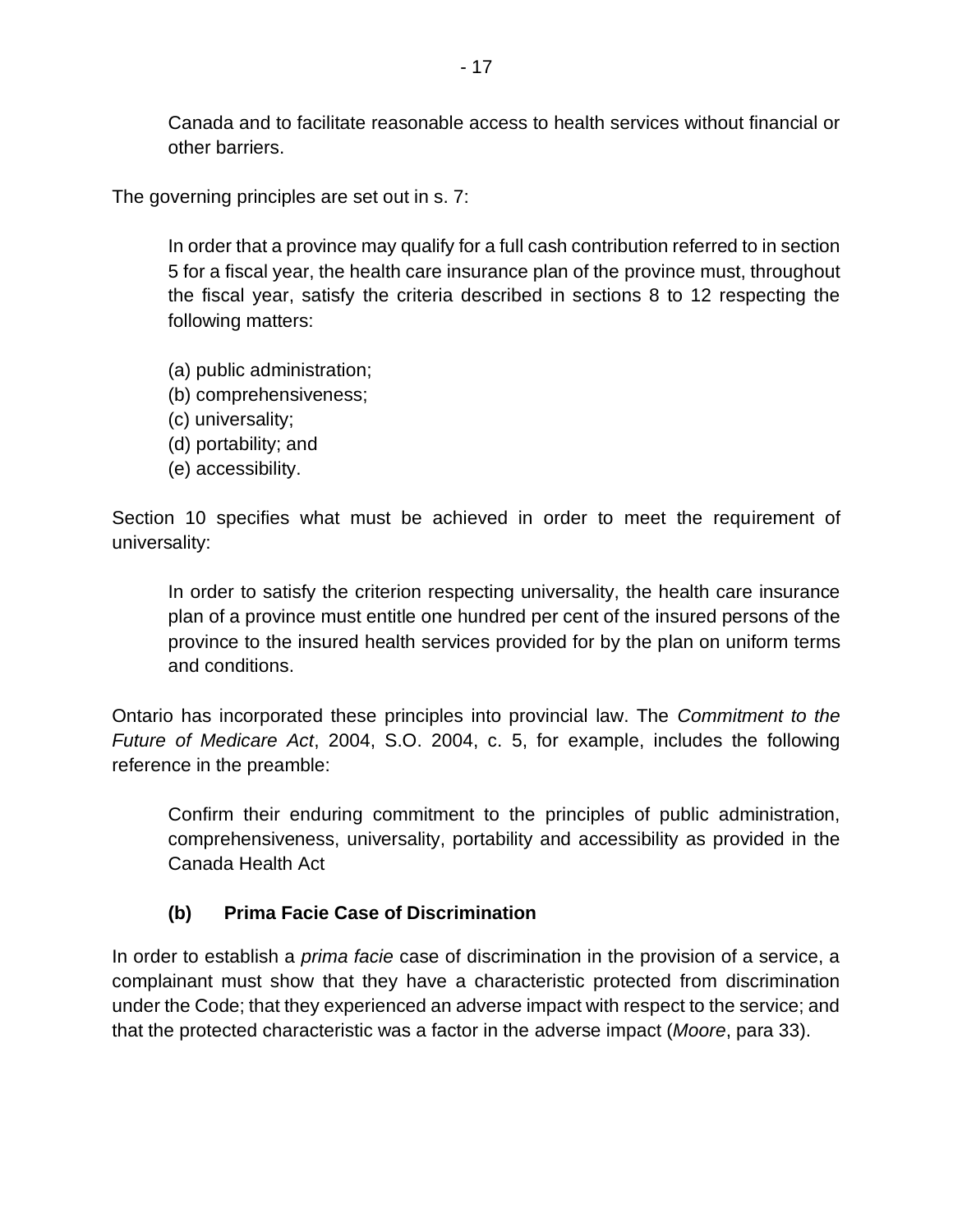In cases assessing systemic discrimination claims against the government in its provision of services, the Courts have adopted the following legal principles, of relevance to the case at hand:

- In *Moore*, Justice Abella wrote, ". . . if the evidence demonstrates that the government failed to deliver the mandate and objectives of public education such that a given student was denied meaningful access to the services based on a protected ground, this will justify a finding of *prima facie* discrimination" (para 36). [Emphasis added.]
- The BC Human Rights Tribunal in *Moore* (2005 BCHRT 580) ("*Moore*, BCHRT") recognized that it owed deference to the respondent District in delivering educational services. The District was motivated to close the Diagnostic Centre, on which Jeffery Moore and other severely disabled children like him relied, by financial constraints. At the same time, the Tribunal found that the District's failure to consider the consequences or plan for alternate accommodations together with Jeffery's need for intervention, and the fact that the Moores were told the services could not otherwise be provided by the District, constituted *prima facie* discrimination. The Supreme Court adopted this reasoning (*Moore*, para 46).
- Furthermore, the BC Human Rights Tribunal's in *Moore* found that the Government failed to adequately monitor the implementation of programs for Severely Learning Disabled students, to ensure adequacy of services and not just financial accountability. Moreover, the Government "knowingly underfunded the District . . . and refused to address this shortfall, even when it knew of the District's increasingly dire financial circumstances and that it was cutting specialized programs", based on a high-profile report detailing these problems. Both the Government's failure to properly monitor the services, and its underfunding of services for vulnerable students despite clear evidence of a problem, were critical components of the Tribunal's finding of a *prima facie* case of systemic discrimination (*Moore*, BCHRT, para 887).
- In *Eldridge v. Attorney General of British Columbia*, [1997] 3 S.C.R. 624 ("*Eldridge*"), the Supreme Court ruled: "This Court has consistently held . . . that discrimination can arise both from the adverse effects of rules of general application as well as from express distinctions flowing from the distribution of benefits" (paras 77-80).
- **The Supreme Court went on in** *Eldridge* to state that those who are responsible for the provision of services to the public must take positive steps to ensure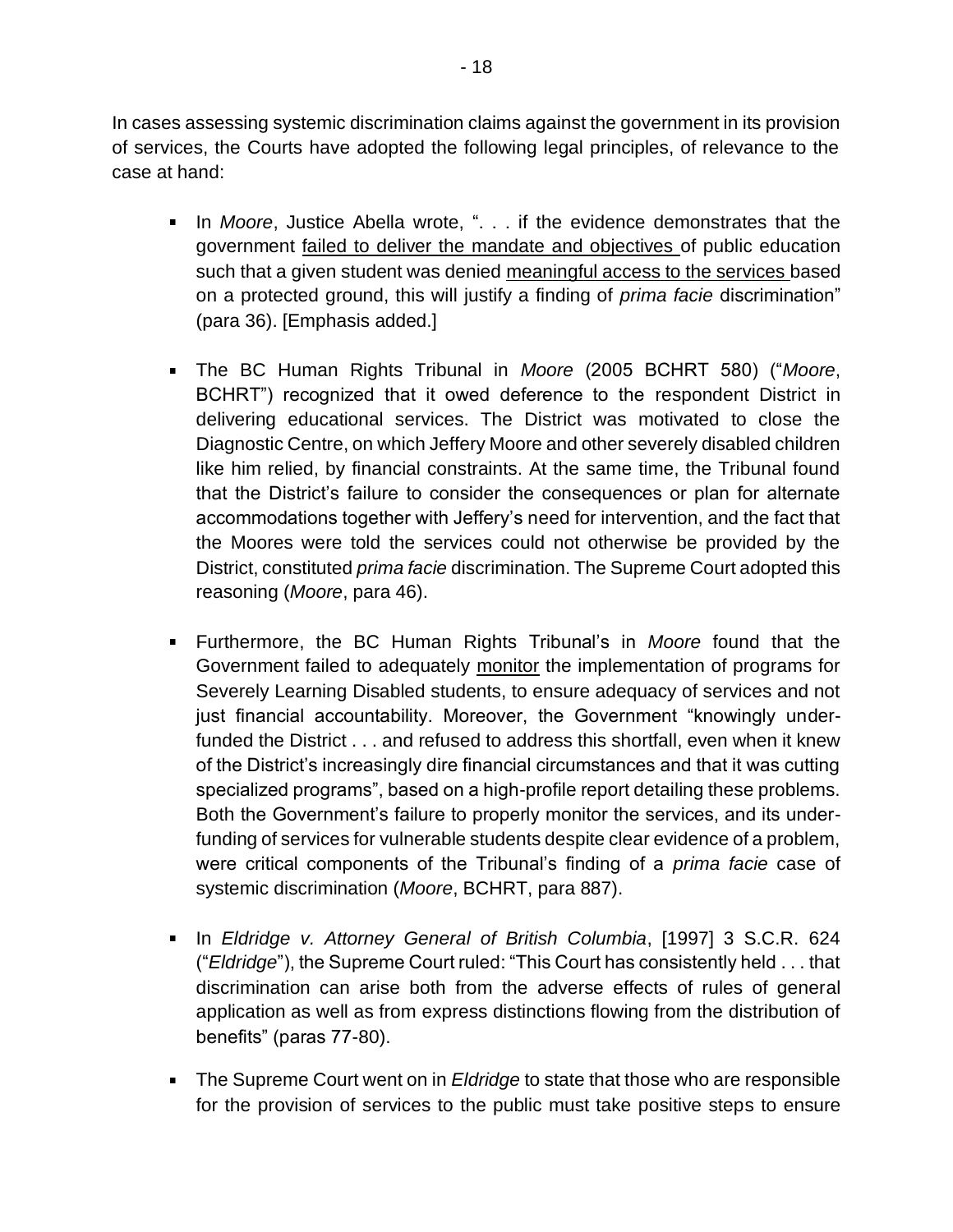that disadvantaged persons benefit equally from those services. "The principle that discrimination can accrue from a failure to take positive steps to ensure that disadvantaged groups benefit equally from services offered to the general public is widely accepted in the human rights field . . ."(paras 77-80).

- In First Nations Child and Family Caring Society v. AG Canada (Minister of *Indian Affairs and Northern Development Canada)* 2016 CHRT 2, ("*First Nations Child and Family Caring Society*") the Canadian Human Rights Tribunal found that the funding formula used by First Nations Child and Family Services adversely impacted, and in some cases denied, adequate child welfare services to First Nations (para 383). In particular, the funding formula made assumptions based on population thresholds and children in care, assumptions which "ignore the real child welfare situation in many First Nations' communities on reserve" (para 384). Funding levels were "not based on provincial/ territorial legislation or service standards", but were instead "based on funding levels and formulas that can be inconsistent with the applicable legislation and standards" (para 388). The Tribunal found that the funding formulas "provide insufficient funding to many FNCFS [First Nations Child and Family Caring Society] Agencies to address the needs of their clientele" (para 389). This problem is exacerbated by a "lack of coordination between different programs . . . [a practice which] results in service gaps, delays or denials and, overall, adverse impacts on First Nations children and families on reserves" (para 391). The fact that the Government was aware of shortcomings in the funding formula, based on numerous reports, and had not followed the recommendations was further evidence of continued adverse impacts on the First Nations community (para 386).
- Together, these findings led to a ruling by the Tribunal that "First Nations people living on reserve and in the Yukon are *prima facie* adversely differentiated and/or denied services because of their race and/or national or ethnic origin in the provision of child and family services" (para 396). Perhaps most importantly, the Tribunal roundly rejected the government's argument that the question of sufficiency of funding is beyond the scope of an investigation into discrimination under the *Canada Human Rights Code*. That question, in the Tribunal's reasoning "addresses the issue of substantive equality" (para 398).

## **(c) Justification**

The next phase of the analysis is the question of justification. The case law points to the need to have investigated alternative approaches (*British Columbia (Public Service*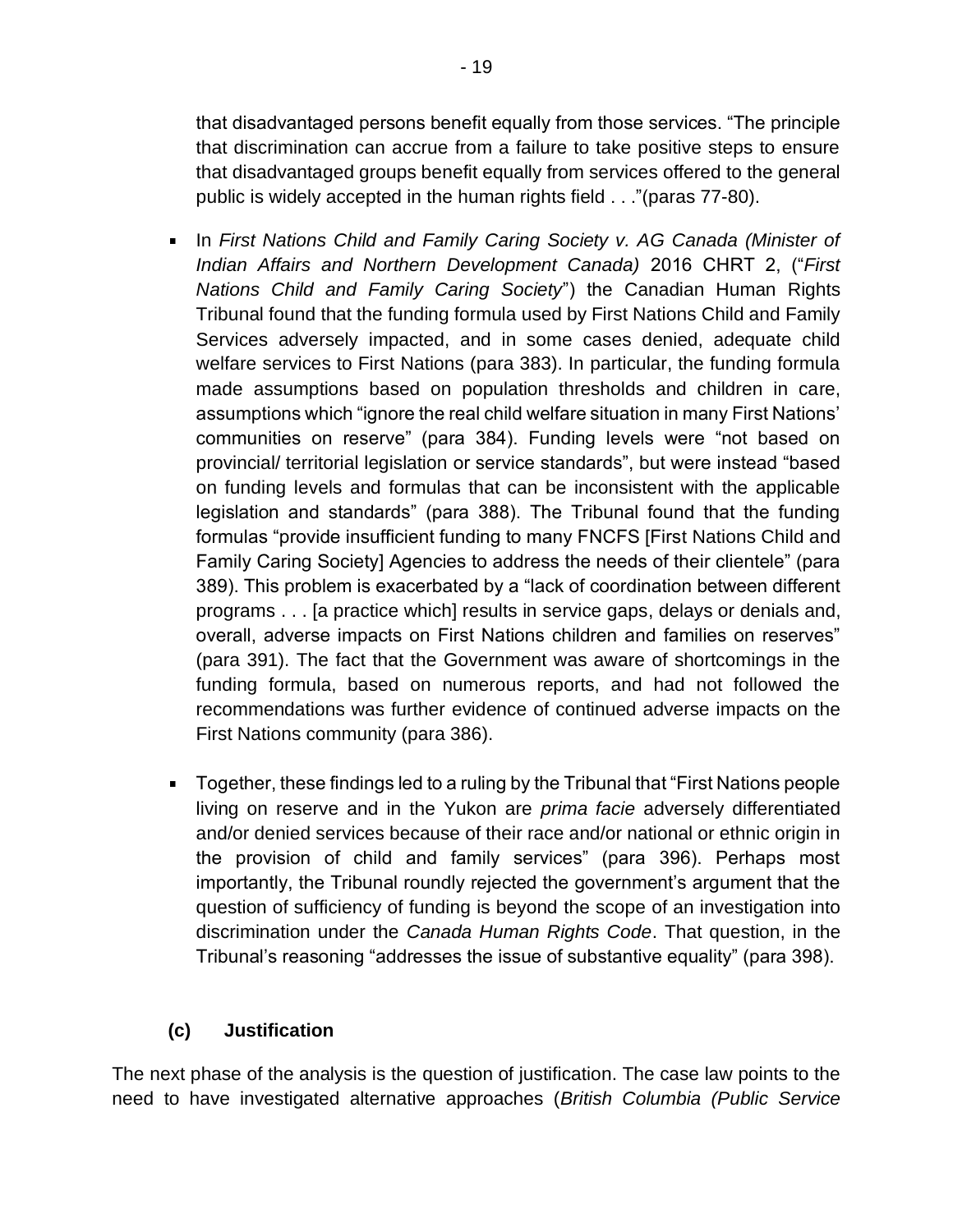*Employee Relations Commission) v BCGSEU*, [1999] 3 SCR 3 ("*Meiorin*", at para 65). The discriminatory conduct must be reasonably necessary to achieve a broader objective (*Moore*, SCC, para 49, citing *Ontario Human Rights Commission v Borough of Etobicoke*, [1982] 1 SCR 202, p. 208, and *Central Okanagan School District No. 23 v Renaud*, [1992] 2 SCR 970, at p. 984). In *Meiorin*, the Court described this as the employer or service provider showing "that it could not have done anything else reasonable or practical to avoid the negative impact on the individual".

## 4. **Indicators and Aspects of Systemic Discrimination against Seniors in De-Hospitalization**

Turning to the specifics of this case, in our analysis of systemic discrimination against seniors in the de-hospitalization policy, we have relied on the definition of systemic discrimination used by the Commission in its *Fact Sheet: Racism and Racial Discrimination: Systemic Discrimination*:

Systemic discrimination can be described as patterns of behaviour, policies or practices that are part of the structures of an organization, and which create or perpetuate disadvantage (for racialized persons).

The Commission is very concerned about systemic discrimination. Assessing and tackling systemic discrimination can be complex . . . <sup>42</sup>

In its *Policy and Guidelines on Racism and Racial Discrimination*, the Commission lists three considerations for use in "identifying and addressing systemic discrimination":

- 1. Numerical data;
- 2. Policies, practices and decision-making processes; and
- 3. Organizational culture.<sup>43</sup>

The *Policy* specifies:

The OHRC expects organizations and institutions to use these three considerations as a basis for proactively monitoring for and, if found to exist, addressing systemic discrimination internally, i.e. with regard to human resources

<sup>42</sup> Ontario Human Rights Commission, ["Racism and racial discrimination: Systemic](http://www.ohrc.on.ca/en/racism-and-racial-discrimination-systemic-discrimination-fact-sheet)  [discrimination \(fact sheet\)"](http://www.ohrc.on.ca/en/racism-and-racial-discrimination-systemic-discrimination-fact-sheet).

<sup>43</sup> Ontario Human Rights Commission, ["Policy and Guidelines on Racism and Racial](http://www3.ohrc.on.ca/sites/default/files/attachments/Policy_and_guidelines_on_racism_and_racial_discrimination.pdf)  [Discrimination"](http://www3.ohrc.on.ca/sites/default/files/attachments/Policy_and_guidelines_on_racism_and_racial_discrimination.pdf), June 2005.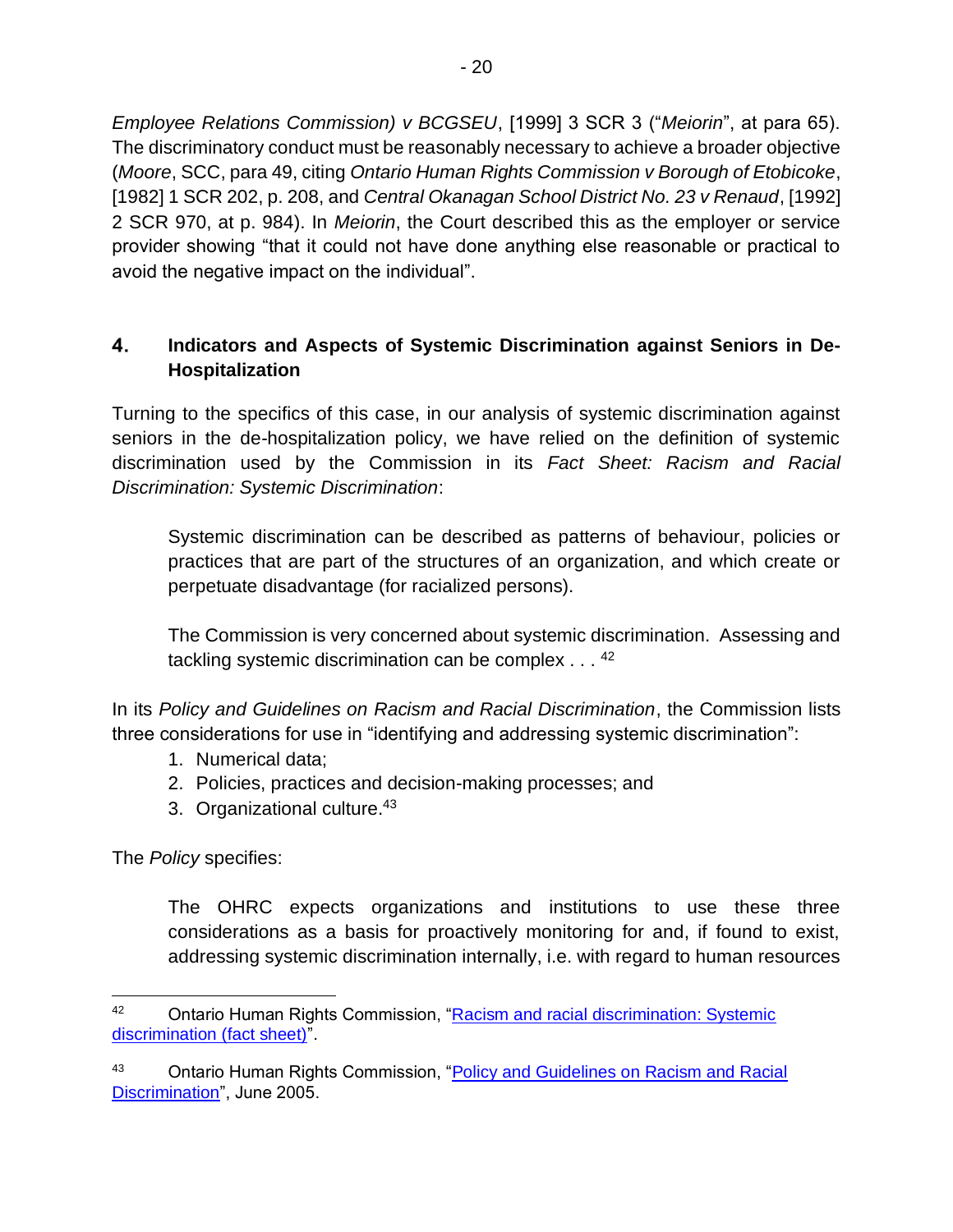and employment or externally, for example in their service delivery. In addition, if an application is filed with the Tribunal, the Commission's position is that these considerations should guide the Tribunal in its assessment of whether systemic discrimination exists within an organization or institution.

While the analysis of racial discrimination does not map precisely on to the analysis of age-based discrimination against seniors, we submit that the three indicators employed by the Commission in that analysis assist in structuring an analysis of systemic discrimination against seniors in the "de-hospitalization" policy.

Using the three indicators from the *Policy and Guidelines on Racism and Racial Discrimination*, and with reference to the case law cited above, we submit that the following analysis demonstrates the need for the Human Rights Commission to exercise its powers under s. 31 to initiate an investigation into systemic discrimination against the elderly in the provision of health services:

- **(a) Numerical Data**: Statistics, on their own, establish the significant stresses that the health care system is under and which may lead to systemic victimization of the elderly in an attempt to cope with chronic shortages and underfunding. Taken together, and when combined with the policies and organizational culture, these statistics point to the existence of systemic discrimination.
	- *(i) High Hospital Bed Occupancy*: Ontario's hospital bed occupancy rate stands at 97.9%, the highest among industrialized countries.<sup>44</sup> This creates a tremendous pressure on hospitals to move people out of beds, and in particular, to move persons perceived to be ALC patients into inappropriate settings.
	- *(ii) Persons labelled ALC patients are mostly seniors*: In practice, targeting ALC patients for discharge from hospital amounts to targeting seniors for hospital removals. The majority of patients in ALC status are elderly, and indeed ALC patients "tend to be the most elderly in the population – age in excess of 80 years".<sup>45</sup> According to

<sup>44</sup> Richard J. Brennan, "Closing hospital beds not the answer to reforming health care, [critics say"](https://www.thestar.com/news/canada/2013/02/26/closing_hospital_beds_not_the_answer_to_reforming_health_care_critics_say.html), *Toronto Star* (26 February 2013).

<sup>45</sup> Jason M. Sutherland, PhD and R. Trafford Crump, PhD, "Exploring Alternative Level of Care (ALC) and the Role of Funding Policies: An Evolving Evidence Base for Canada", Canadian Health Services Research Foundation, September 2011, p. 7; see also Canadian Association of Emergency Physicians (CAEP) Position Statement, "Emergency department overcrowding and access block", published in the CJEM, 2013; 15 (6), p. 363: "The majority of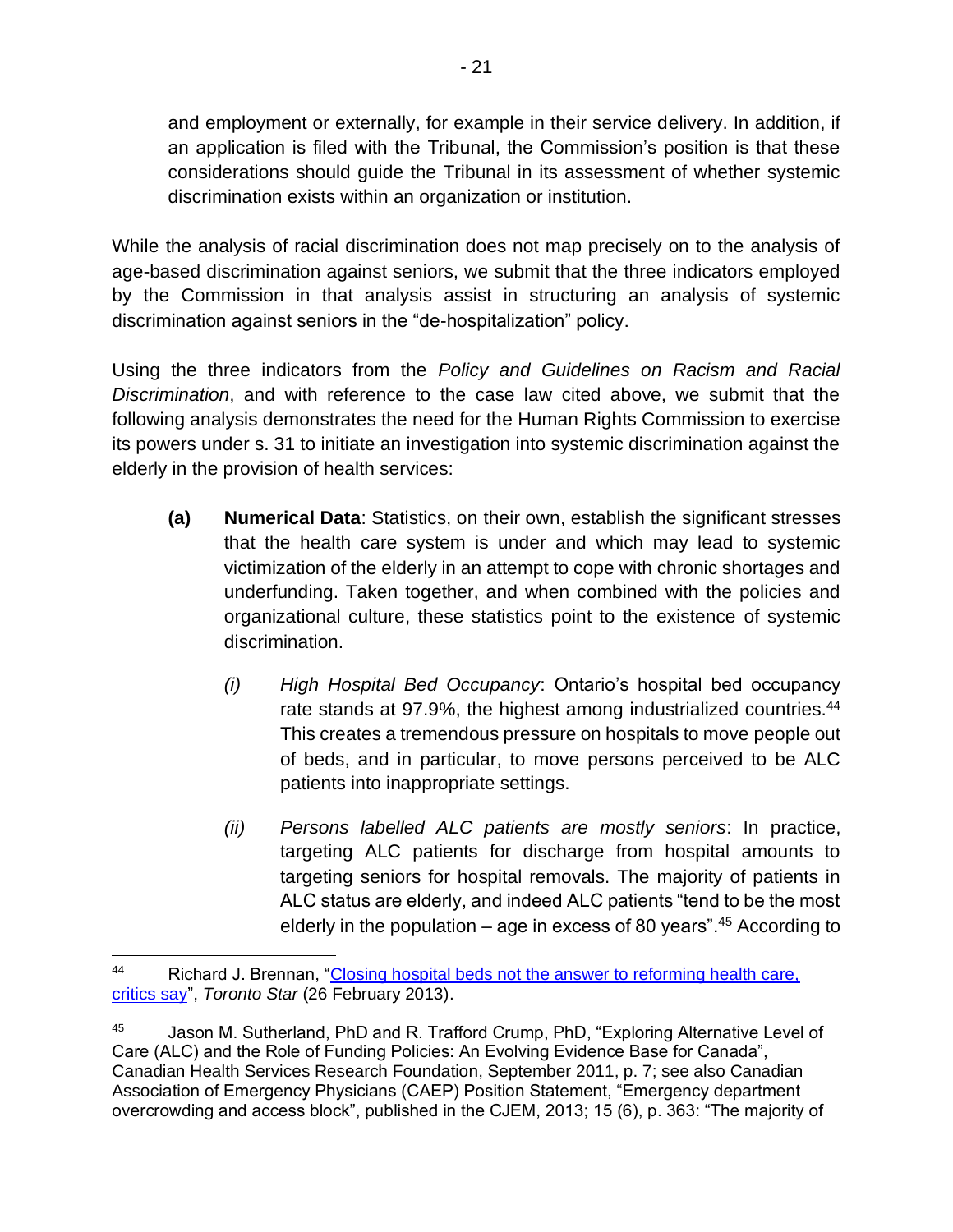the Ontario Hospital Association, "nearly 85% of all ALC patients are age 65 or older and many (35%) are age 85 and older."

The experience of OCHU and the OHC has been that elderly patients too often are placed in an ALC category with little or no justification for this designation and based upon stereotypical views of the aged. Often, and as detailed more fully below, the patient's age is itself a complicating factor which warrants a higher level of care than might otherwise be the case for the particular condition. As set out above, designating these patients as ALC and seeking to discharge them to increasingly inappropriate settings that are not subject to the standards and patient protections enshrined in both federal and provincial statutes erodes their rights and shrinks the scope of medicare.

*(iii) Inadequate numbers of long-term care beds*: The evidence is clear that Ontario has failed to plan to meet population need for long-term care and that rationing of access to care is planned. Currently, Ontario has the second fewest long-term care beds per capita among all provinces in Canada.<sup>46</sup> Despite repeated announcements of capacity expansion, in fact, the growth of long-term care beds has been just a trickle for more than 15 years, since the early 2000s. Prior to that, there was a substantial expansion of long-term care beds, with approximately 20,000 new beds added between 1998 and 2003. However, thousands of hospital beds were cut in that same period, long-term care wait lists already numbered approximately 20,000 in the late 1990s, and Ontario has experienced both population growth and a dramatic increase in the percentage of the population that is elderly.

In its 2012 report, the Auditor General noted that the number of longterm care beds in Ontario grew by only 3% over the seven years from 2004-05 to 2011-12. That means an annual average growth rate of 0.42% or 319 beds per year, which falls well short of population growth. But much more importantly, it falls far short of the growth of the relevant population – the elderly. As the Auditor General stated,

patients in ALC status are elderly; with life expectancy increasing and the population aging this bottleneck will escalate if the problems are not addressed."

<sup>46</sup> Ontario Health Coalition, ["Long Term Care Beds per 1000 Population"](https://www.ontariohealthcoalition.ca/wp-content/uploads/Long-Term-Care-Beds-Per-1000-Population.pdf).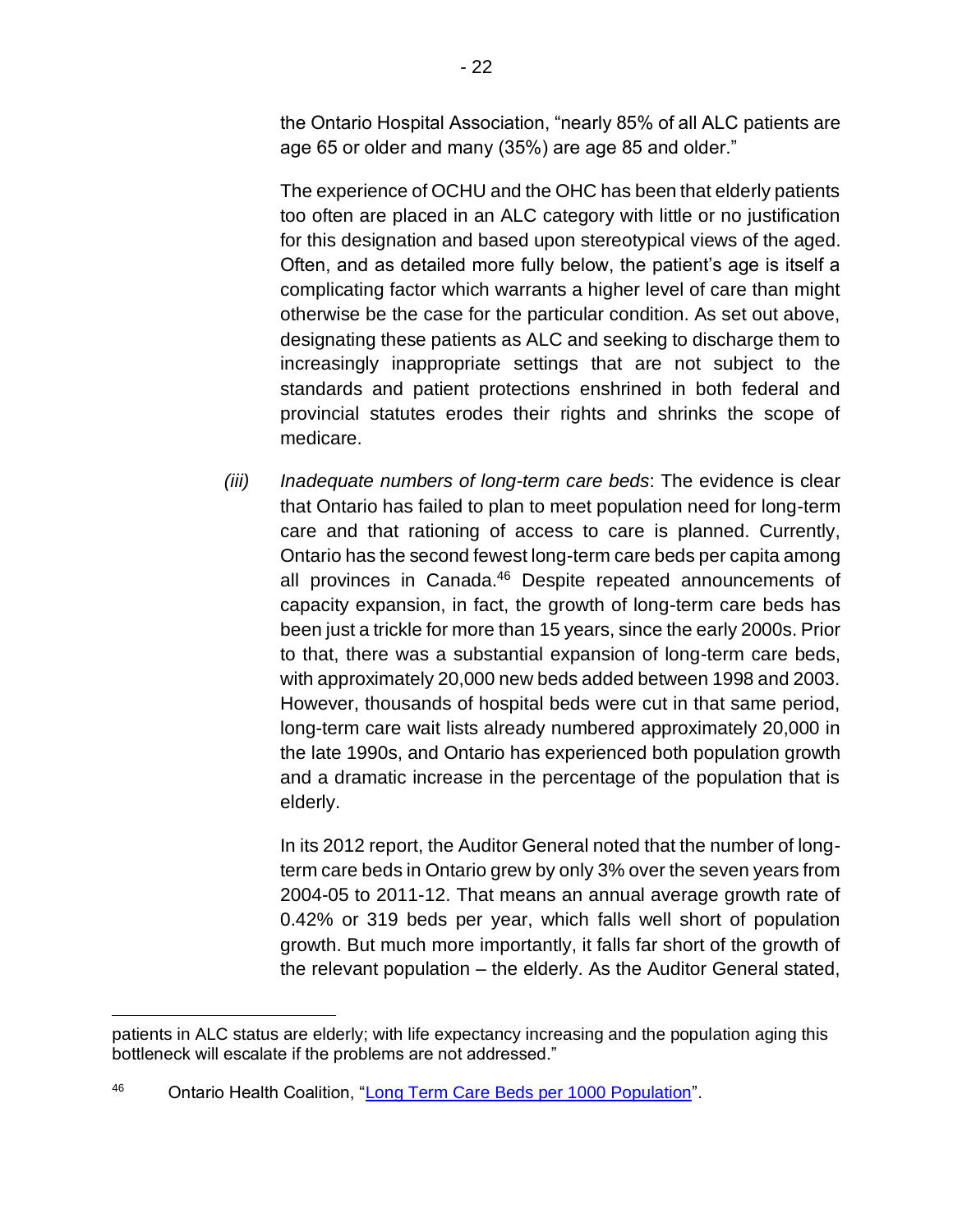"[a]n increase in the number of LTC home beds of 3% during that period has not kept pace with the rising demand from an aging population."<sup>47</sup>

In the next period for which data is available, between 2011 and 2018, the number of long-term care beds in Ontario increased by only 0.8% while the population of Ontarians aged 75 and over grew by 20%, according to the Financial Accountability Office, an office of the Ontario Legislature.<sup>48</sup>

We can conclude, based on the evidence, that Ontario's health care capacity in long-term care has both fallen far behind hospital cuts and population demographic shifts; is based on a planned rationing of access to care; and is not in keeping with peer jurisdictions as our stock of long-term care beds per population has dropped to almost the bottom of the country.

- *(iv) Waitlists:* As of March 2020, there were more than 38,000 Ontarians on the waitlist to access one of Ontario's approximately 78,000 beds in 630 long-term care homes.<sup>49</sup> According to Ministry of Health and Long-Term Care statistics, this is an increase of 18,700 Ontarians on the waitlist since May 2014.<sup>50</sup>
- *(v) Wait times*: Ontario government data shows significant wait times for both long term care homes and home care, and these wait times have persisted at high levels for at least a decade.

The Ontario Association of Non-Profit Homes and Services for Seniors (OANHSS) [now AdvantAge Ontario] reported that in 2014 "[t]he overall average wait time to placement in a home is three

<sup>&</sup>lt;sup>47</sup> Auditor General of Ontario, [2012 Annual Report, Ch. 3.08,](https://www.auditor.on.ca/en/content/annualreports/arreports/en12/308en12.pdf) p 200.

<sup>48</sup> Financial Accountability Office of Ontario, ["Long-Term Care Homes Program: A Review](https://www.fao-on.org/web/default/files/publications/FA1810%20Long-term%20Care%20Bed%20Expansion%20Analysis/Long-term-care-homes%20program.pdf)  [of the Plan to Create 15,000 New Long-Term Care Beds in Ontario"](https://www.fao-on.org/web/default/files/publications/FA1810%20Long-term%20Care%20Bed%20Expansion%20Analysis/Long-term-care-homes%20program.pdf) (Ontario: Queen's Printer, 2019), p 1.

<sup>49</sup> Office of the Premier, News Release, "Ontario Launches Independent Long-Term Care [COVID-19 Commission"](https://news.ontario.ca/opo/en/2020/07/ontario-launches-independent-long-term-care-covid-19-commission.html) (29 July 2020).

<sup>&</sup>lt;sup>50</sup> Ontario Association of Non-Profit Homes and Services for Seniors (OANHSS), "The [Need is Now: Addressing Understaffing in Long Term Care"](https://www.middlesex.ca/council/2015/january/27/C%207%20-%20CW%20Info%20-%20Jan%2027%20-%20OANHSS2015ProvincialBudgetSubmission.pdf), 2015 Provincial Budget Submission (December 2014).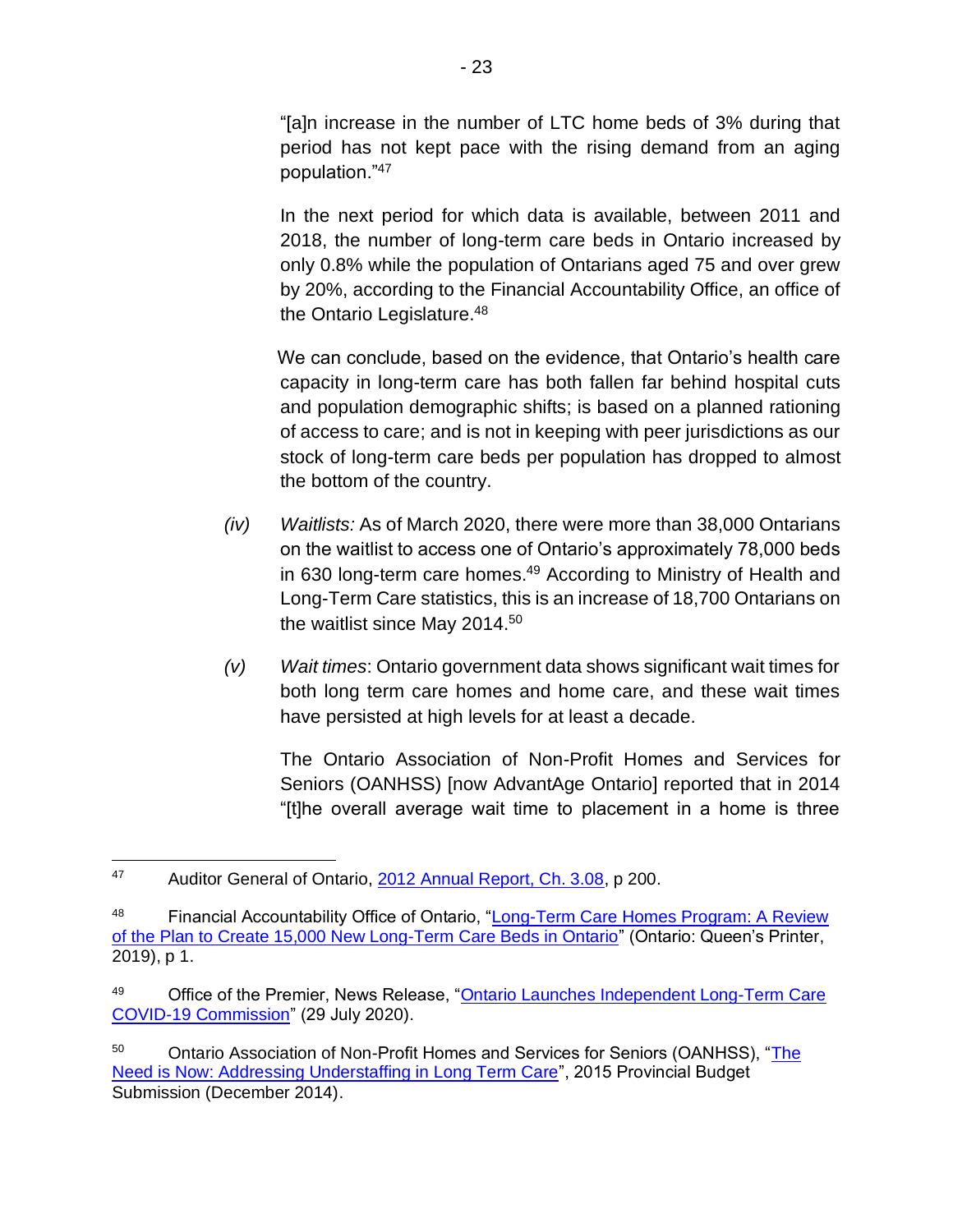months (89 days). Depending on priority, average wait time range from 64 days for crisis referrals (Priority 1) to 553 days for referrals to lower priority, ethno-cultural or religion-specific homes (Priority 3B)."<sup>51</sup>

In his 2012 report, the Auditor General reported that "the median wait times have almost tripled from 36 days in the 2004/05 fiscal year to 98 days in the 2011/12 fiscal year", and nearly one in six people on the wait list for long-term care has died while waiting.<sup>52</sup> As the Auditor General also noted, "Applicants in some areas of the province get into LTC homes more quickly than others. At one CCAC [Community Care Access Centre], 90% of clients were placed within 317 days, whereas at another, it took 1,100 days."<sup>53</sup>

From 2012/13 to 2018/19 (the most recent period for which data is available) median wait times increased again, from 133 to 147 days, according to government data.<sup>54</sup> Thus, the median wait time is five months, and half of the people on the wait list are waiting longer than that. In its most recent survey of long-term care wait times, conducted this summer, the Ontario Health Coalition found wait times that stretched to more than five years in some regions of the province.

While the wait time for the elderly looking for a bed in any Ontario long-term care home is lengthy, those requiring culturally specific homes often experience even longer wait times, putting additional stress on patients and their families. As an example, in February 2018 the median wait time for a bed in a long-term care facility in Ontario was 160 days; however, those waiting for a place in an ethno-culturally specific care home were faced with an average wait up to six months longer than the mainstream wait times. For some homes such as Mon Sheong Centre, Hellenic Home for the Aged and

<sup>51</sup> Ontario Association of Non-Profit Homes and Services for Seniors, OANHSS 2015 Provincial Budget Submission ["The Need is Now: Addressing Understaffing in Long Term Care"](https://www.middlesex.ca/council/2015/january/27/C%207%20-%20CW%20Info%20-%20Jan%2027%20-%20OANHSS2015ProvincialBudgetSubmission.pdf), 2015 Provincial Budget Submission (December 2014) p. 5.

<sup>52</sup> Auditor General of Ontario, [2012 Annual Report, Ch. 3.08,](http://www.auditor.on.ca/en/content/annualreports/arreports/en12/308en12.pdf) p. 191.

<sup>53</sup> Auditor General of Ontario, [2012 Annual Report, Ch. 1,](https://www.auditor.on.ca/en/content/annualreports/arreports/en12/100en12.pdf) p. 21.

<sup>&</sup>lt;sup>54</sup> Health Quality Ontario, ["Wait Times for Long-Term Care Homes"](https://www.hqontario.ca/System-Performance/Long-Term-Care-Home-Performance/Wait-Times).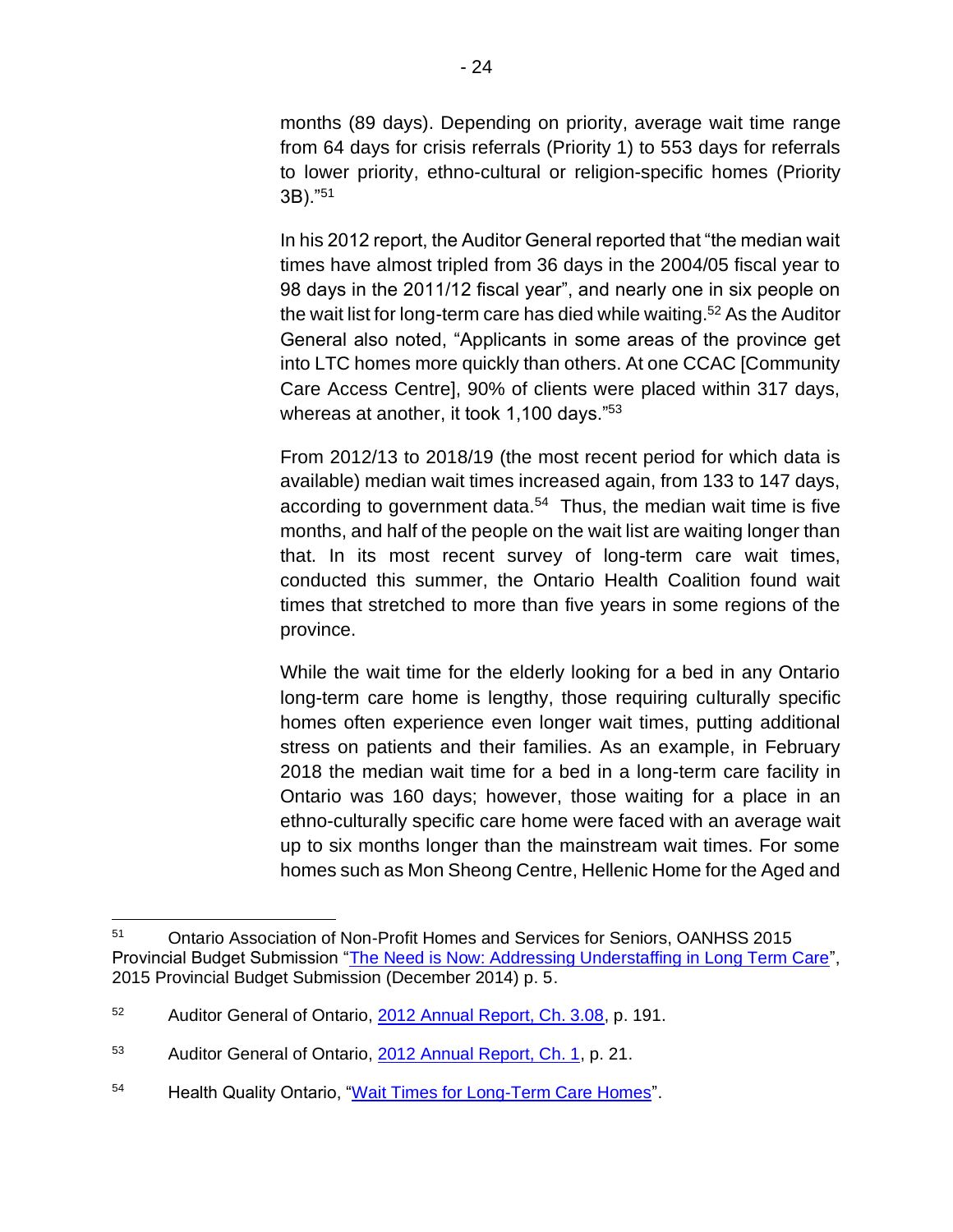Yee Hong Centre for Geriatric Care, applicants may have waits upwards of 2,400 days. That calculates to a period greater than six years. The long-term care homes operated by Mon Sheong and Yee Hong together have over 4,000 residents on their wait lists.

*(vi) Inadequate care within long-term care homes*: In addition to shortages in the number of long-term care homes and the number of beds in long-term care homes, there is a formidable body of evidence showing long-term care homes have care levels that are inadequate to meet resident need, and severe staffing shortages that threaten the safety of residents and staff alike.

In fact, Ontario government data shows that as the complexity and heaviness of the care needs of the residents in long-term care homes have risen dramatically, the amounts of care provided have actually declined.

By all measures, levels of resident acuity have steadily risen and continue to escalate in Ontario's long-term care homes. Today, longterm care residents (really patients) are medically complex and frail – they require many medications, they have comorbidities, and they require complex nursing care. For example, residents today require peritoneal dialysis, wound treatments, palliative care, post-operative care, pain management, suctioning, and so on, all of which require complex nursing care. This care is being provided in environments that are neither physically designed for such care nor staffed with appropriate nursing staff and personal support staff in sufficient numbers to provide that care.<sup>55</sup>

Today, the Ontario government uses the Case Mix Index ("CMI") to assign a relative value of acuity to patients in long term care. Patients are classified into groups based on condition, complexity and needs. A relative value is then calculated to indicate the amount of resources that the resident needs.

The CMI replaced the previous resident assessment system – the Case Management Mix or "CMM" – in 2009, and no tool was developed to enable researchers to create a consistent data set

<sup>55</sup> Ontario Health Coalition, *[Situation Critical: Planning, Access, Levels of Care and](http://www.ontariohealthcoalition.ca/wp-content/uploads/FINAL-LTC-REPORT.pdf)  [Violence in Ontario's Long-Term Care](http://www.ontariohealthcoalition.ca/wp-content/uploads/FINAL-LTC-REPORT.pdf)* (21 January 2019).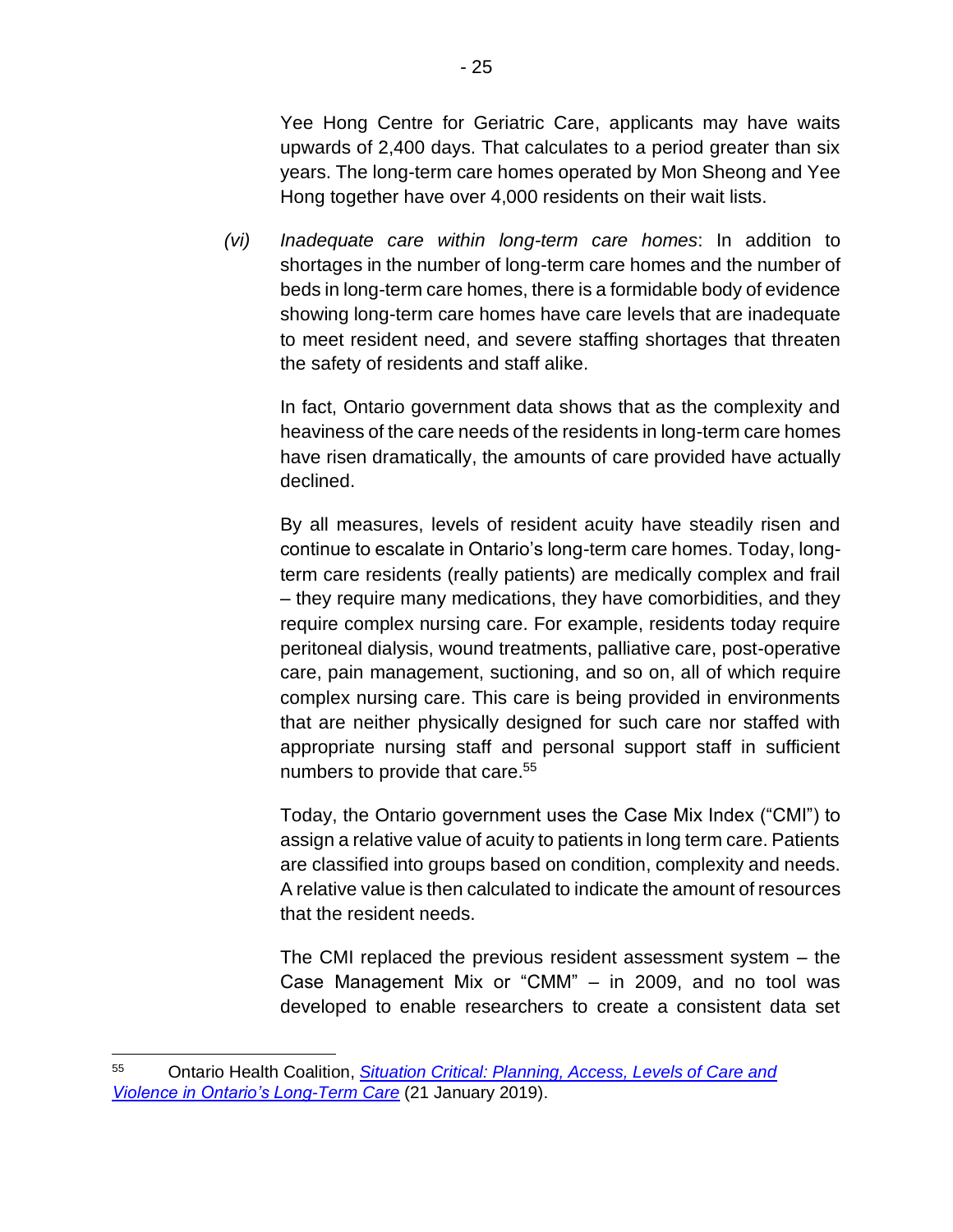across these two systems. It is therefore challenging to fully assess rising acuity among long-term care residents. It is clear, however, that acuity levels have increased dramatically on either scale. Provincial government data shows that the CMM increased by 12.2% overall from 2004-2009 and the CMI increased by 7.63% from 2009- 2016.<sup>56</sup> The data corroborates the accounts of those who work in long-term care, who report that rising acuity levels have created an impossible workload for front-line care staff.

The data also shows that acuity has increased at the point of admission, meaning that residents are entering long-term care with greater needs. The MAPLe score (Method for Assigning Priority Levels) is used by LHIN care coordinators to classify clients according to their level of care needs. Between 2010 and 2016, the proportion of new admissions to long-term care homes with high to very high MAPLe scores increased from 76% to 84%.<sup>57</sup>

The Continuing Care Reporting System (CCRS), which contains information on individuals who receive continuing care services in long-term care homes in Ontario, shows an increase in the number of long-term care residents with either "extensive" or "total" dependence on staff in order to perform activities of daily living such as bathing, dressing, toileting or eating. This data also shows a dramatic escalation of the percentage of residents whose care needs rate at the highest levels.<sup>58</sup>

The majority of residents in long-term care homes have a diagnosis of dementia. Dementia is associated with a decline in memory and other thinking skills. Government data reveals that 81% of individuals in long term care have some form of cognitive impairment with nearly

<sup>&</sup>lt;sup>56</sup> Statistics Canada, ["Residential Care Facilities"](https://www150.statcan.gc.ca/n1/en/pub/83-237-x/83-237-x2011001-eng.pdf?st=UWoPp81T), Table 5.7 and LTC Home Level Master Sheet 2015-16, 2017-18, 2018-19 reporting from 2013-2016. Reported as fiscal year, SR Limited CMI

<sup>&</sup>lt;sup>57</sup> Ontario Association of Non-Profit Homes and Services for Seniors, "Ensuring the Care is [There"](https://muskoka.civicweb.net/document/27441) (January 2016).

<sup>&</sup>lt;sup>58</sup> Canadian Institute for Health Information ("CIHI"), Continuing Care Reporting System Data 2012-2017 [\(Continuing Care Reporting System Metadata\)](https://www.cihi.ca/en/continuing-care-metadata).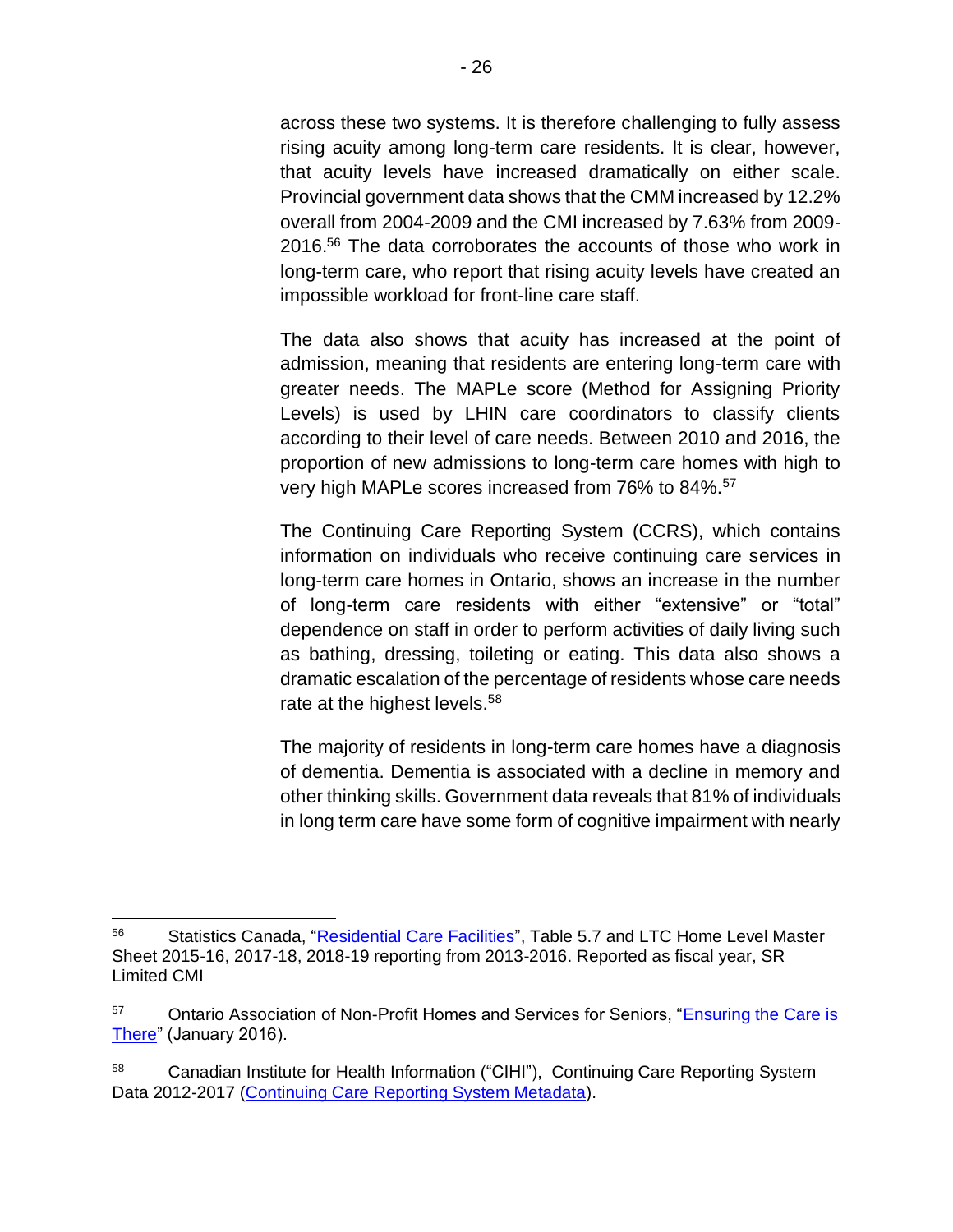one-third displaying severe cognitive impairment.<sup>59</sup> The number of residents with dementia has been increasing at a steady rate of 1% per annum in recent years.

As many as 86% of individuals diagnosed with dementia will experience displays of aggression as the disease progresses.<sup>60</sup> Nearly half of residents in long-term care display aggressive behaviours,<sup>61</sup> and as the proportion of patients with dementia in longterm care continues to rise we can expect to see increased levels of aggressive behaviour. As psychogeriatric services in hospitals have been cut, more residents with psychogeriatric needs have been offloaded into long-term care where staffing levels are much lower and staff are not trained or equipped to manage psychogeriatric crises.

At the same time as the acuity of residents in long-term care has risen, real staffing levels, which determine the amount of care available for residents, have declined. In 2008, Ontario's long-term care staffing was an average of 2.84 worked hours per resident per day. The most recent government data showing worked hours of care shows that staffing by hands-on care staff (RNs, RPNs and PSWs) has dropped to 2.71 worked hours per resident per day, as shown in the graph below.<sup>62</sup>

<sup>59</sup> CIHI: Continuing Care Reporting System Data 2016-2017 [\(Continuing Care Reporting](https://www.cihi.ca/en/continuing-care-metadata)  [System Metadata\)](https://www.cihi.ca/en/continuing-care-metadata).

<sup>&</sup>lt;sup>60</sup> Talerico, K, Evans, L, & Strumpf, N, 2002. "Mental Health Correlates of Aggression in [Nursing Home Residents with Dementia"](https://watermark.silverchair.com/000239.pdf?token=AQECAHi208BE49Ooan9kkhW_Ercy7Dm3ZL_9Cf3qfKAc485ysgAAArIwggKuBgkqhkiG9w0BBwagggKfMIICmwIBADCCApQGCSqGSIb3DQEHATAeBglghkgBZQMEAS4wEQQMopwTmfQFcuo4e31DAgEQgIICZVSSamNV6R4tltGO6uGjqascUrLYz7JLWhz_PW5cte7ouXF-vT7E-8TCqlcnbCWDoiGTlNZUvzHzXYao7BPQ6t7Z4OVXAmdq1sa0so62uOQ0nh9yJO4QO8ZZTYd9fUvlJL5KFr-7BggrGVpVKbLbQTqJPflGwkkCcLJCd8904Q6ONWMqL8NrCXa5urFSPWXmu3Lwr4lDxYdcxNawcW-ktdTImrmpJwMFMX7vgHu21gjjaQ_h0bHI59Fyz41f80bJunU8MrL2ZVwjuj7WHrY7HA-7oSkQ2sUrVf2XG4-VBttkvpKm9SdnMemjEMd7ybRntaoFPVUcW7lNf3J4m3Bqdj9gHx4kBNTyHpcYZk14Gap0Jmk8Jooh2JjV_wJzsBVy1no1Pe06eu3D7E_CxY6ZbDgxfj8689A_I3CmUxry1W-hFFiQpC4joRaGwdb5BSSK3OHZPz5OoOCsPeHFNWHpa8P3NjpjNDgwdhMRIg9fNcH7KjebAQBuxbWFWUmI0ADbsv_zh8YCrLMq4_kLL2zzpj7O3vhKiC2C8NDrKkV8T11TMgn4DLaYUYkul7HJc_TlfHUzCCphjt3wTkhfSK7z5RciBczm4f5F7m1UqAoAf48oRuSwZ9twWF2B3MwpdGGUk2tUGPM7A3JVjeKOoS18QDG-gTFYiv29URYPD63tgj0yX1EbqObYAv4oBFZXtivxd8RlKs9_M2fZezby-FV_I4IDS3YUgfbOAN4ZHJE8GKQgmfZRUmYo6o7YfEYUZnedc-eQCqyPeNJWY3yydG6CyJTBubYwvAg0qJ6RaP9TBrAB7lBWfOI), *The Gerontologist*, Volume 42, Issue 2, 1 April 2002, pp169–177.

<sup>&</sup>lt;sup>61</sup> CIHI: Continuing Care Reporting System Data 2016-2017 (Continuing Care Reporting [System Metadata\)](https://www.cihi.ca/en/continuing-care-metadata).

<sup>&</sup>lt;sup>62</sup> Ontario Health Coalition's calculation based on Ministry of Health and Long-Term Care Staffing Database: Ontario Long-Term Care Homes Staffing Data 2009-2016.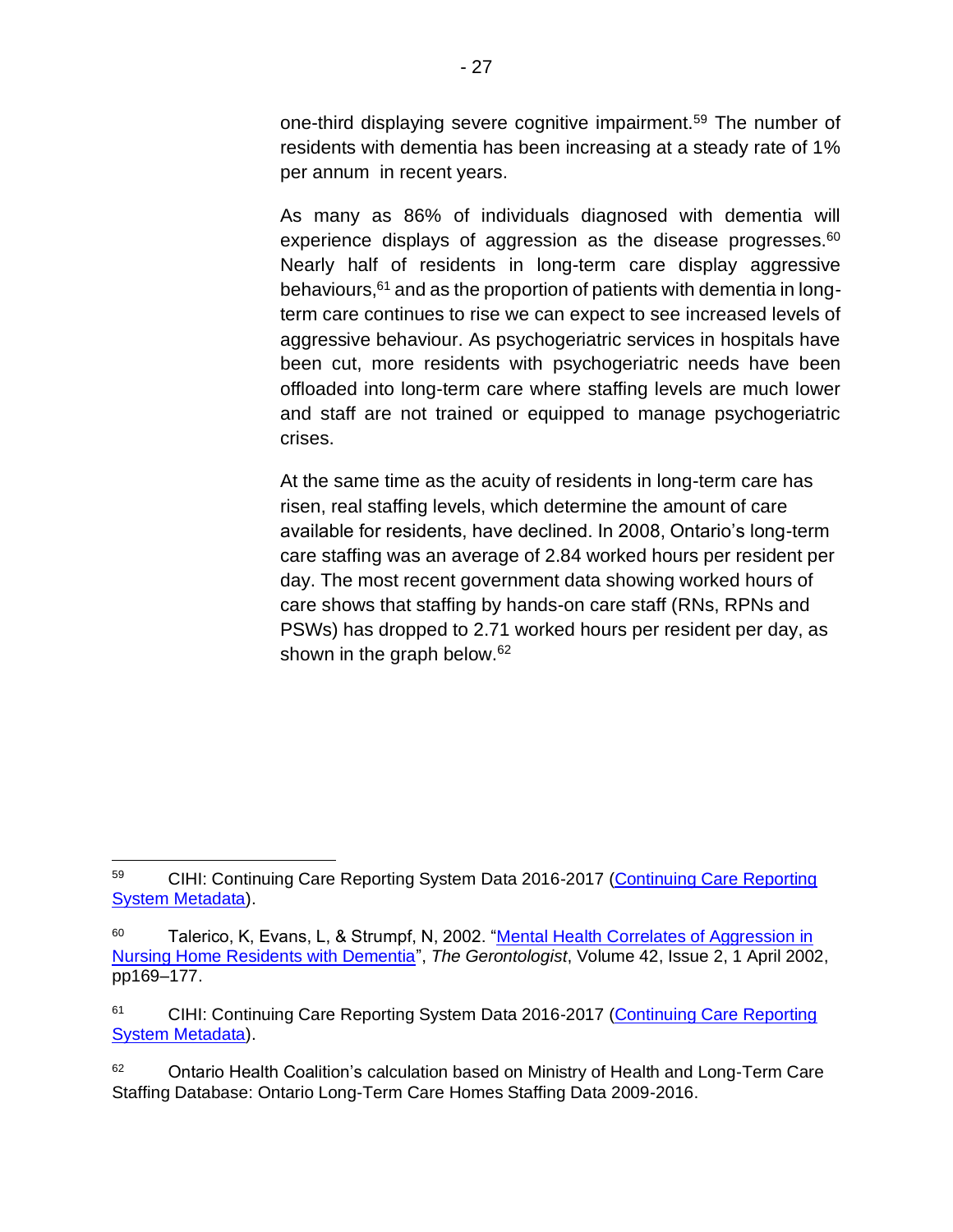

*(vii) Reliance on LTC for increasingly complex cases*: As hospital resources shrink and the health care system relies increasingly on LTC homes, LTC homes are housing increasingly complex cases; however, they are unable to adequately care for them. Policy has been developed to facilitate the offloading of ever more complex patients to long-term care but the resources have not been provided to ensure that they have adequate and safe care.

The average complex continuing care bed is funded by the Ontario Government at \$450-500 per day.<sup>63</sup> Patients who require ever more care – who, in fact, have the same acuity as psychogeriatric and complex continuing care hospital patients -- are being shifted to longterm care homes that receive significantly less funding: an average of only \$170.14 per day.<sup>64</sup>

*(viii) Inadequate long-term care and home care*: The institutions intended to receive the ALC patients are not sufficiently resourced to accommodate the health care system's increasing reliance on their services to handle individuals with complex and serious health care needs.

Consistent with the facts found in the Canadian Human Rights' Tribunal's ruling in *First Nations Child and Family Caring Society*,

<sup>63</sup> Rehabilitative Care Alliance, ["Financial and Clinical Implications of Re-Classification"](http://rehabcarealliance.ca/uploads/File/Toolbox/PCRC/Financial_and_Clinical_Considerations_for_Re-classification_FINAL_January_22_2015.pdf) (22 January 2015).

<sup>&</sup>lt;sup>64</sup> Registered Nurses Association of Ontario, "Transforming long-term care to keep [residents healthy and safe"](https://rnao.ca/sites/rnao-ca/files/Transforming_long-term_care_QPOR_2018_public.pdf) (2018).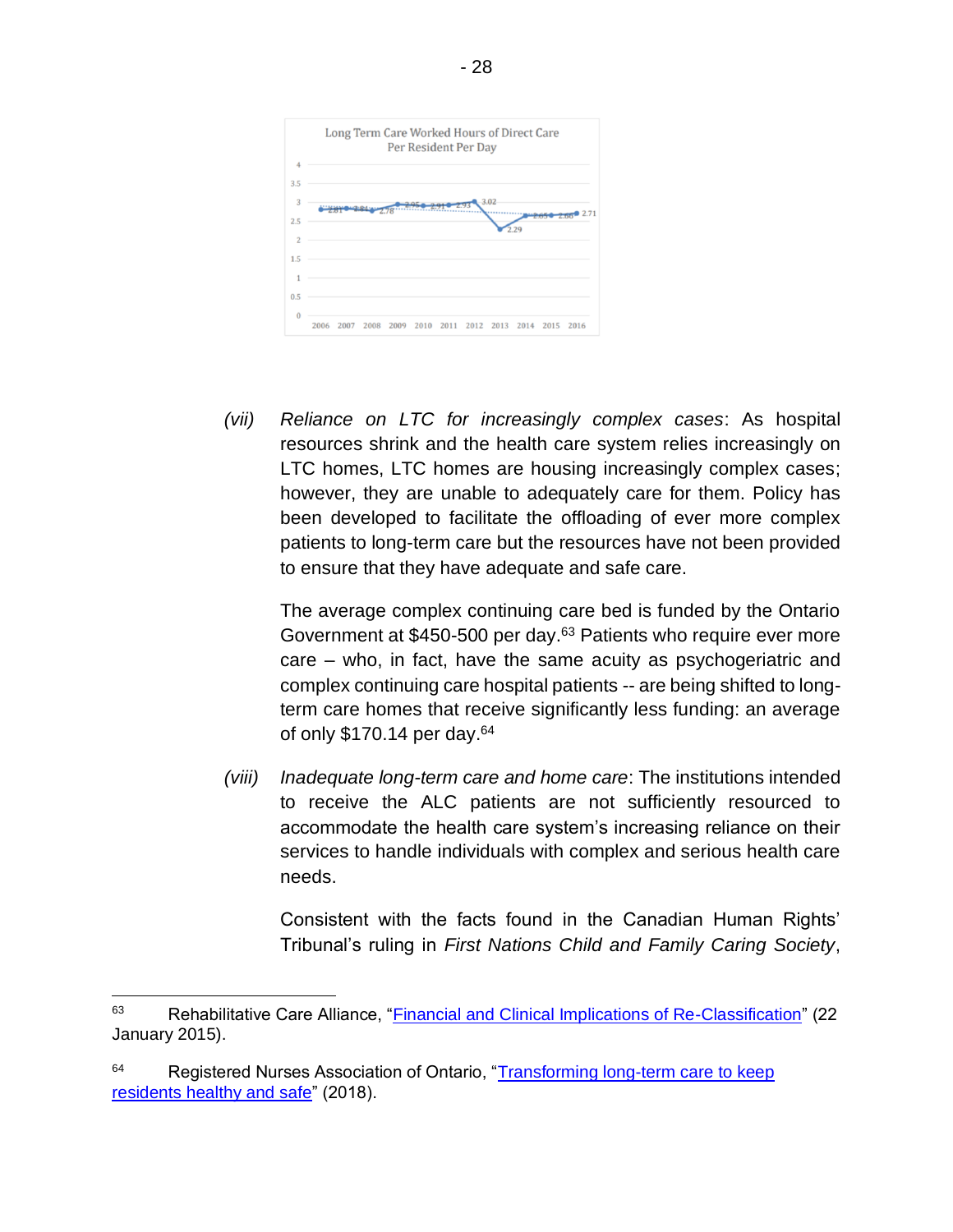resourcing of long-term care and home-care is "not based on provincial/ territorial legislation or service standards" (para 388), and is insufficient "to address the needs of their clientele" (para 389). As was the case in *Moore*, the Government has been aware of these significant shortfalls, through multiple reports over decades. Using the language of the Supreme Court in *Moore*, the Government has failed to adequately "plan for alternate accommodations" for a vulnerable population – in this case seniors - after shrinking the available hospital resources. Taken together with the fact that seniors are the primary users of long-term care and home-care, these numbers suggest that the province has under-resourced both hospital and long-term care services which are primarily relied upon by a vulnerable, often marginalized sector of the population, on a ground prohibited under the Human Rights Code.

- *(ix) High hospital re-admission rates*: Hospital re-admission rates are generally seen as an indicator of the appropriateness of care, and the appropriateness of hospital discharge policies (discussed further below). According to a study conducted by the Canadian Institute for Health Information (CIHI), the percentage of patients re-admitted to hospital has been rising steadily since 2009: 8.3, 8.6, 8.7, 8.9, 9.1.<sup>65</sup>
- **(b) Policies, practices and decision-making processes**: In addition to these numerical indicators of disproportionate impacts on seniors flowing from the de-hospitalization strategy, there are various policies and practices which demonstrate the discriminatory impact of the province's approach.
	- *(i) Failure to accommodate the needs of seniors when restructuring the health care system*: When the de-hospitalization process began in the 1990s, the notion was that these changes would benefit both seniors and the sustainability of the health care system. The HSRC was clear, however, that reductions in hospital investments would need to be matched with significant investments in long-term care and community care. The HSRC repeatedly emphasized that restructuring and hospital cuts must be accompanied by substantial reinvestments in other sectors of the health system, like LTC homes. In the words of the Commission, "the HSRC recommended that reinvestment in new LTC beds be linked directly to changes in acute

<sup>&</sup>lt;sup>65</sup> Canadian Institute for Health Information (CIHI), "Trend over time: All patients readmitted [to hospital \(%age\), 2013-14\).](https://infogram.com/trend-over-time-all-patients-readmitted-to-hospital-percentage)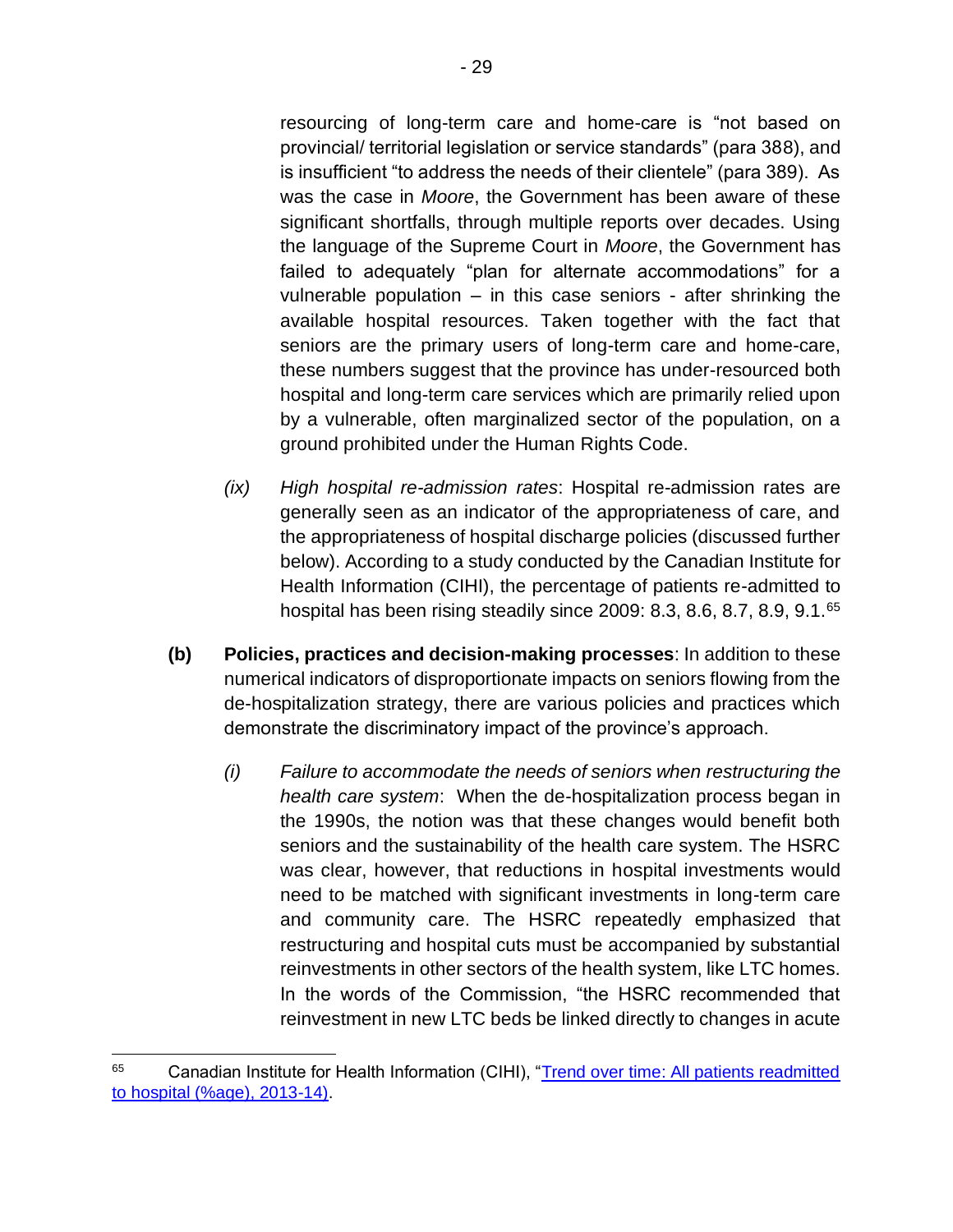and complex continuing care hospitals."<sup>66</sup> Further, the Commission recommended that the Ministry "reconcile the appropriateness of its current planned reinvestments against the HSRC's recommendations and the experiences of stakeholder and provider groups who were directly impacted by the changes unfolding in hospitals across the province."<sup>67</sup>

When the government set about implementing the Commission's recommendations, however, the focus was on hospital cuts, and the investments in community care were woefully inadequate. In our submission, this is precisely the type of service cut *coupled with* a failure to adequately plan for the needs of a vulnerable population that is at the heart of the Supreme Court's finding of systemic discrimination in *Moore*. As the Supreme Court ruled in *Eldridge*, the government is under a positive duty to ensure that disadvantaged populations benefit equally from the provision of services, and in no case is that principle more important than cases in which services to vulnerable populations are being cut.

In its review of the implementation of its recommendations the HSRC harshly criticized the insufficient investments in long-term and home care, and flagged a number of key "implementation issues".<sup>68</sup> Among them:

(1) Complex Continuing Care: Lack of joint planning between the Ministry of Health and Long-Term Care, CCACs and affected chronic care hospitals to help re-balance services from chronic to long-term care facilities.

<sup>66</sup> Health Services Restructuring Commission, ["Looking Back, Looking Forward: The](https://www.hhr-rhs.ca/en/?option=com_mtree&task=att_download&link_id=5214&cf_id=68)  [Ontario Health Services Restructuring Commission \(1996-2000\) A Legacy Report"](https://www.hhr-rhs.ca/en/?option=com_mtree&task=att_download&link_id=5214&cf_id=68), March 2000, p. 65.

<sup>&</sup>lt;sup>67</sup> Health Services Restructuring Commission, "Looking Back, Looking Forward: The [Ontario Health Services Restructuring Commission \(1996-2000\) A Legacy Report"](https://www.hhr-rhs.ca/en/?option=com_mtree&task=att_download&link_id=5214&cf_id=68), March 2000, p. 126.

<sup>68</sup> Health Services Restructuring Commission, ["Looking Back, Looking Forward: The](https://www.hhr-rhs.ca/en/?option=com_mtree&task=att_download&link_id=5214&cf_id=68)  [Ontario Health Services Restructuring Commission \(1996-2000\) A Legacy Report"](https://www.hhr-rhs.ca/en/?option=com_mtree&task=att_download&link_id=5214&cf_id=68), March 2000, p. 126.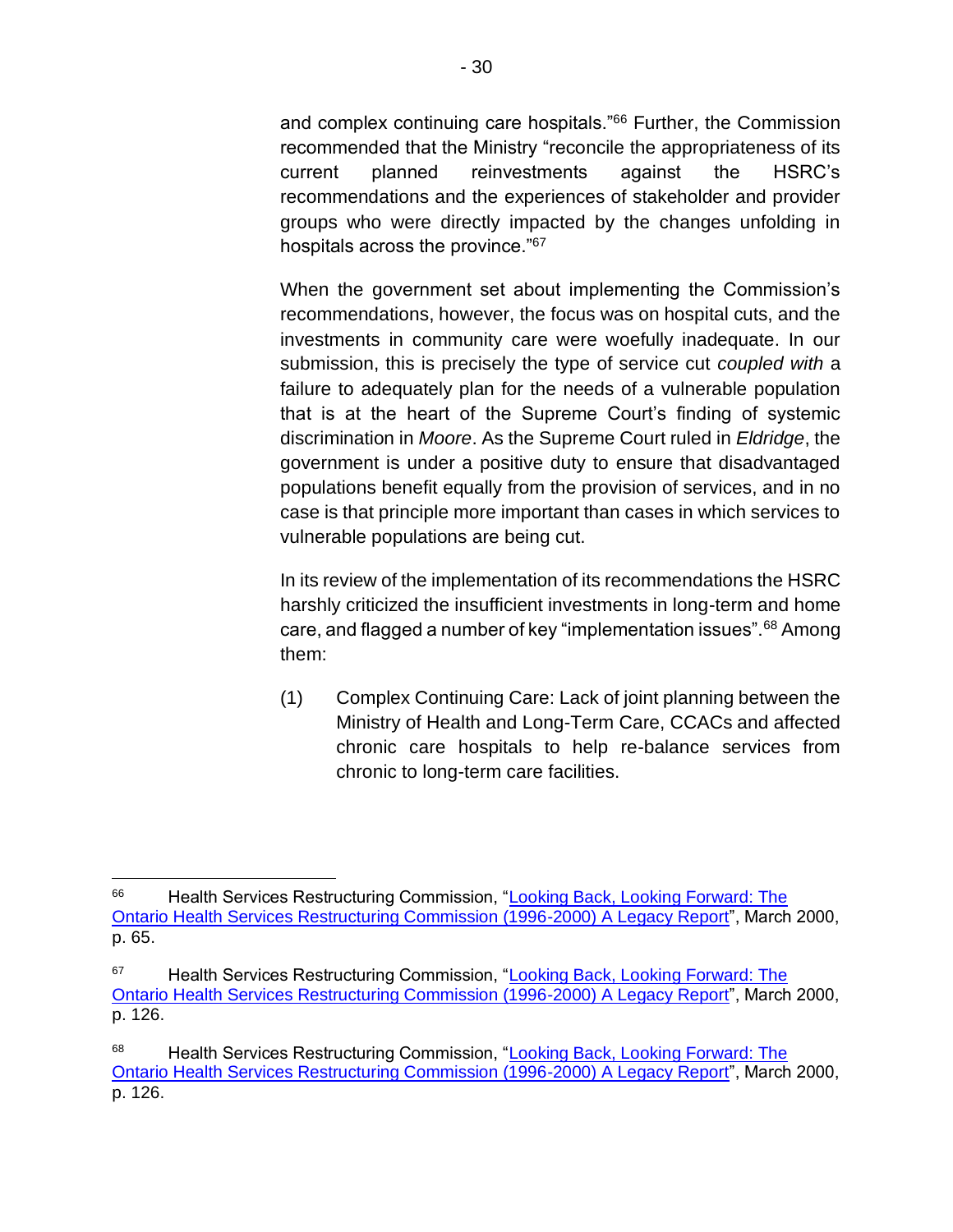- (2) Long-term Care and Home Care reinvestments: Concerns about:
	- Lack of investment of operating dollars in long-term care facilities to cope with increased acuity of residents;
	- Delays in building of 'new' facility-based beds
	- Lack of availability of home care. In particular, there are problems relating to quality, access, and the appropriate level of care and services required in each community to meet local needs.

Contrary to the recommendations of the Commission, the focus of the health care re-structuring was budget cuts, and not the needs of vulnerable, Code-protected populations – specifically the elderly – who rely on the services. Instead, the government re-structured the health care system without adequate regard to, and planning for, the needs of its most vulnerable users, namely seniors. As in the *First Nations Child and Family Caring Society* case, the Government has been repeatedly made aware of these shortfalls and of the impacts on seniors, but has not remedied the situation.

- *(ii) Failure to assess the needs of seniors in the allocation of resources*: Successive restructuring processes have focused on achieving budget targets rather than understanding and meeting community need, and in particular the needs of seniors.
- *(iii) Failure to track effects of new approach to senior care*: When the Government started out on the de-hospitalization track, it was warned by the HSRC, by independent health care advocates and by patient advocates, that hospital cuts would have significant impacts on patient care in the province, and specifically on the province's seniors. In fact, inefficiencies in the handling of senior's care in hospitals were a primary target for the transformation.

Still, the government put no measures in place to track, assess, or receive complaints about the effects of the new structure on seniors.

There has been no capacity study to guide planning for hospital beds in Ontario since the early 1990s, almost 30 years ago. Similarly,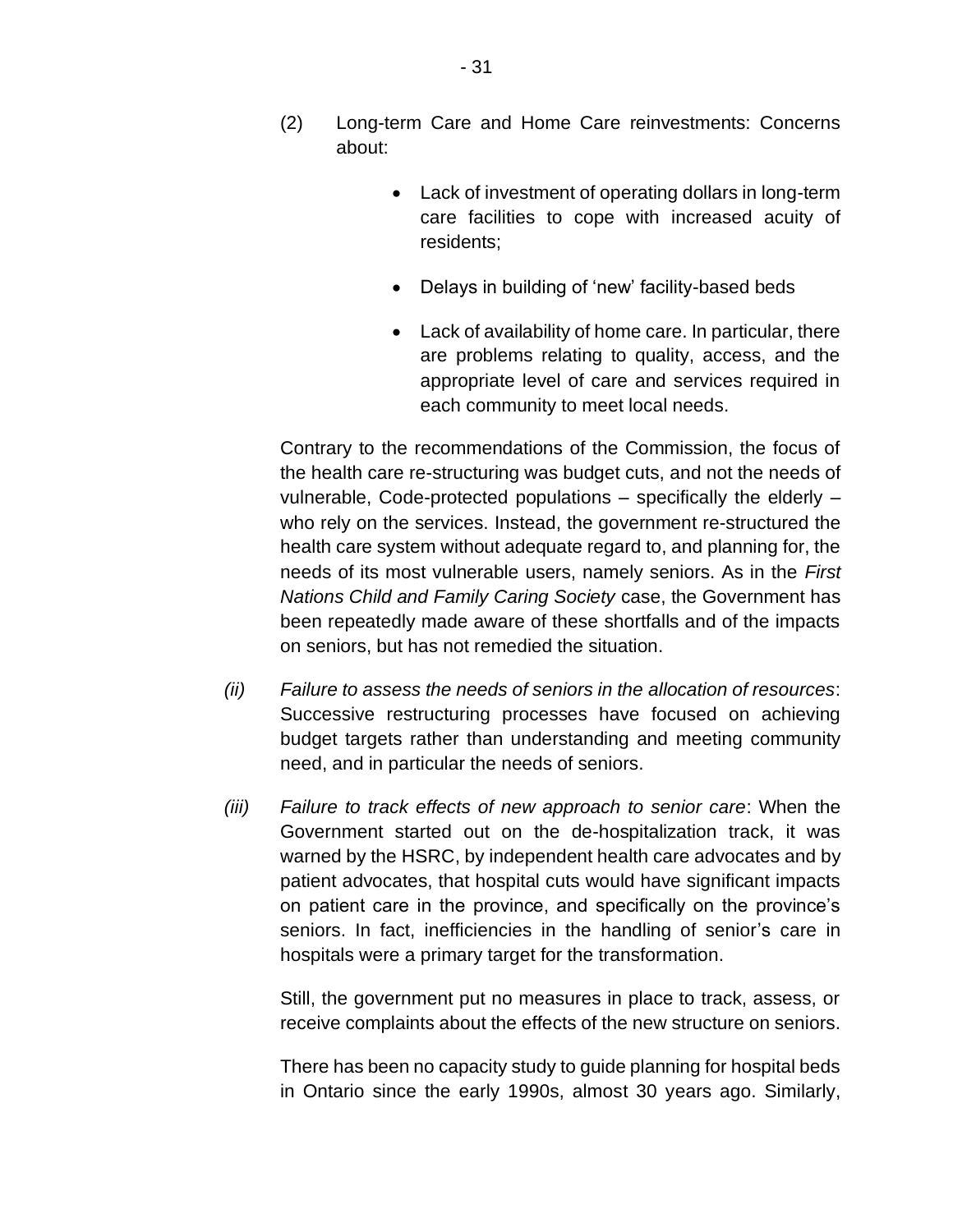there has been no Ministry study (at least none that has been publicly released) to guide the planning for long-term care bed capacity since the late 1990s. An FAO report released in October 2019 shows that planned LTC bed development falls far short of population need for decades to come, if policy does not change.<sup>69</sup> There is no publicly available tracking of the number of people who die waiting for longterm care year over year, though advocates hear of this situation fairly frequently.

Since the adoption of the designation of ALC, the Ontario Health Coalition, the Patient Ombudsman<sup>70</sup> and the Ontario Ombudsman<sup>71</sup> have reported that hospital discharges are among the most common reason for the complaints they receive from patients. Media reports commonly reveal coercive tactics being used to compel elderly patients to move out of hospitals to places where care is inadequate. Yet the province has not measured, assessed or mitigated the impact of its ALC policy on patients.

The Auditor General noted in his 2012 report that key health care outcomes from earlier discharges, such as re-admission to hospitals, are not measured.<sup>72</sup> Though this measure is now reported both by individual hospitals and by the province, there has been no policy change to address troubling readmission rates. There has been a systemic failure to monitor and assess the adequacy of services for a vulnerable and Code-protected group – the elderly.

As noted above, the BC Human Rights Tribunal in *Moore* made multiple adverse findings against the Government for its failure to monitor the implementation of adequate programming for Severely Learning Disabled students. The duty to monitor the adequacy of services and accommodations for vulnerable populations is in many ways the corollary to the duty, affirmed by the Supreme Court in

<sup>&</sup>lt;sup>69</sup> Financial Accountability Office of Ontario, "Long-Term Care Homes Program: A Review [of the Plan to Create 15,000 New Long-Term Care Beds](https://www.fao-on.org/web/default/files/publications/FA1810%20Long-term%20Care%20Bed%20Expansion%20Analysis/Long-term-care-homes%20program.pdf) in Ontario" (Ontario: Queen's Printer, 2019).

<sup>&</sup>lt;sup>70</sup> Patient Ombudsman, ["Listening, Learning, Leading: Year Three Highlights"](https://www.patientombudsman.ca/year-three/).

<sup>71</sup> Kelly Grant, ["Bad hospital discharges among top complaints, Ontario watchdog finds"](https://www.theglobeandmail.com/news/national/bad-hospital-discharges-among-top-complaints-ontario-watchdog-finds/article34963271/), *The Globe and Mail* (11 May 2017).

<sup>72</sup> Auditor General of Ontario, ["2012 Annual Report, ch. 4.02"](https://www.auditor.on.ca/en/content/annualreports/arreports/en12/402en12.pdf).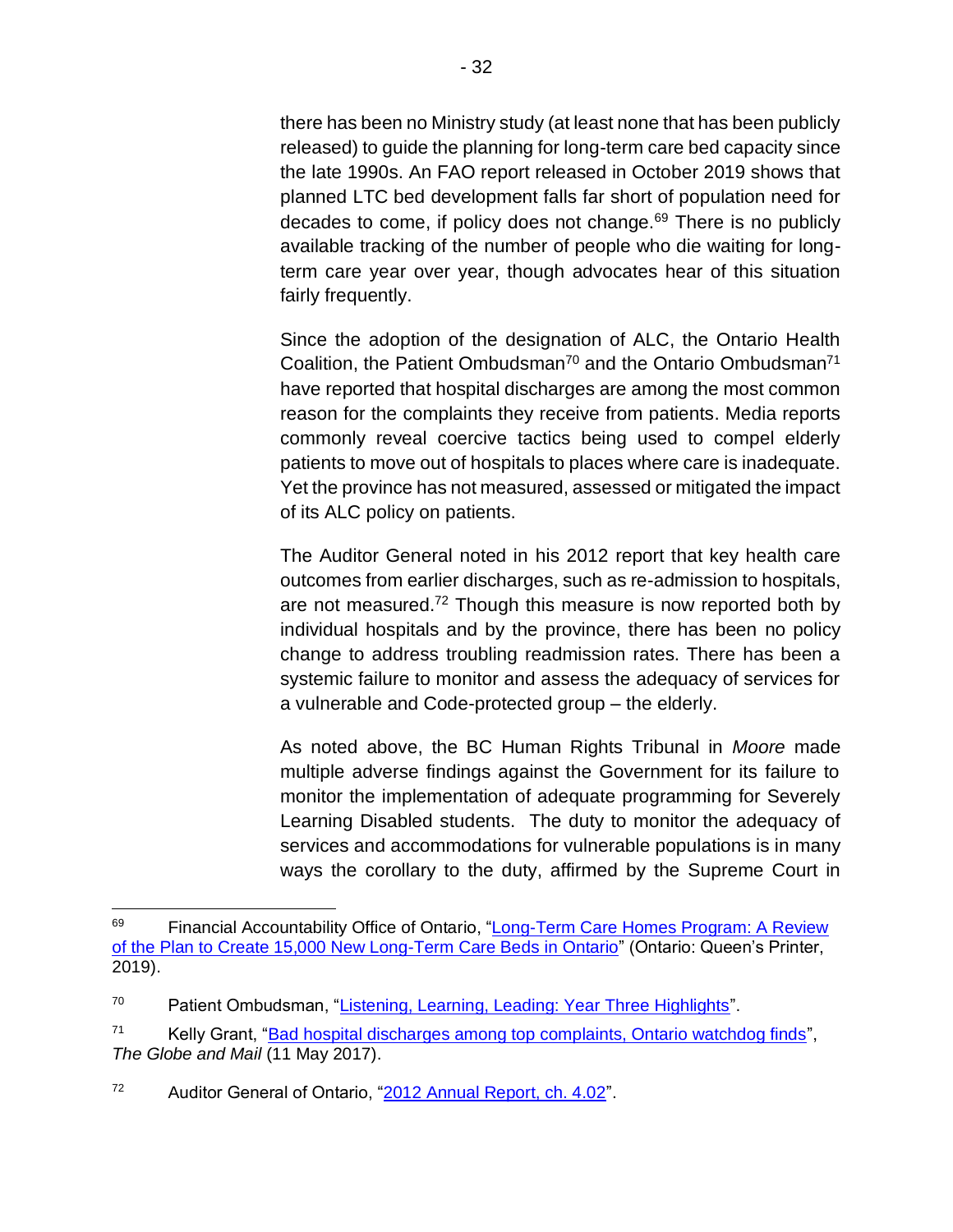*Eldridge*, of the Government to take positive steps to ensure the disadvantaged benefit equally from services.

*(iv) Impacts of Hospital Efforts at ALC reduction*: The Government has put in place a range of policies and incentives to encourage ALC reduction in hospitals.

In this context, most hospitals have their own ALC reduction goals, strategies and policies. While the policies are not, by and large, available to the public, hospital administrators often reference 'hospital policies' when enforcing these policies with patients deemed 'ALC'. It is our submission that many of these policies target seniors for differential treatment in ways that would be unfathomable for other Code protected groups, and are virtually unrelated to their actual needs and circumstances. Indeed, it appears to us that many of these policies – for example, the requirement that patients "choose" from a certain number of homes, or that bar patients from applying for long-term care in hospital at all – contravene either the *Long-Term Care Homes Act, 2007*, <sup>73</sup> or the *Health Care Consent Act, 1996*, <sup>74</sup> or both.

(1) Strongly encouraging seniors to leave hospital, despite concerns of patients, loved-ones:

The ACE reports that they receive frequent complaints from patients who are subject to pressure tactics to discharge them to inappropriate facilities, or simply send them home without adequate care. Many people approach their office because a hospital wished to discharge an elderly patient in a manner, or on a timeframe, which concerned them and caused them to fear for the welfare of the elderly patient. Further, the number of people approaching their office has risen significantly in recent years.

<sup>73</sup> [S.O. 2007, c. 8.](https://www.ontario.ca/laws/statute/07l08)

<sup>74</sup> [S.O. 1996, c. 2, Sched. A.](https://www.ontario.ca/laws/statute/96h02)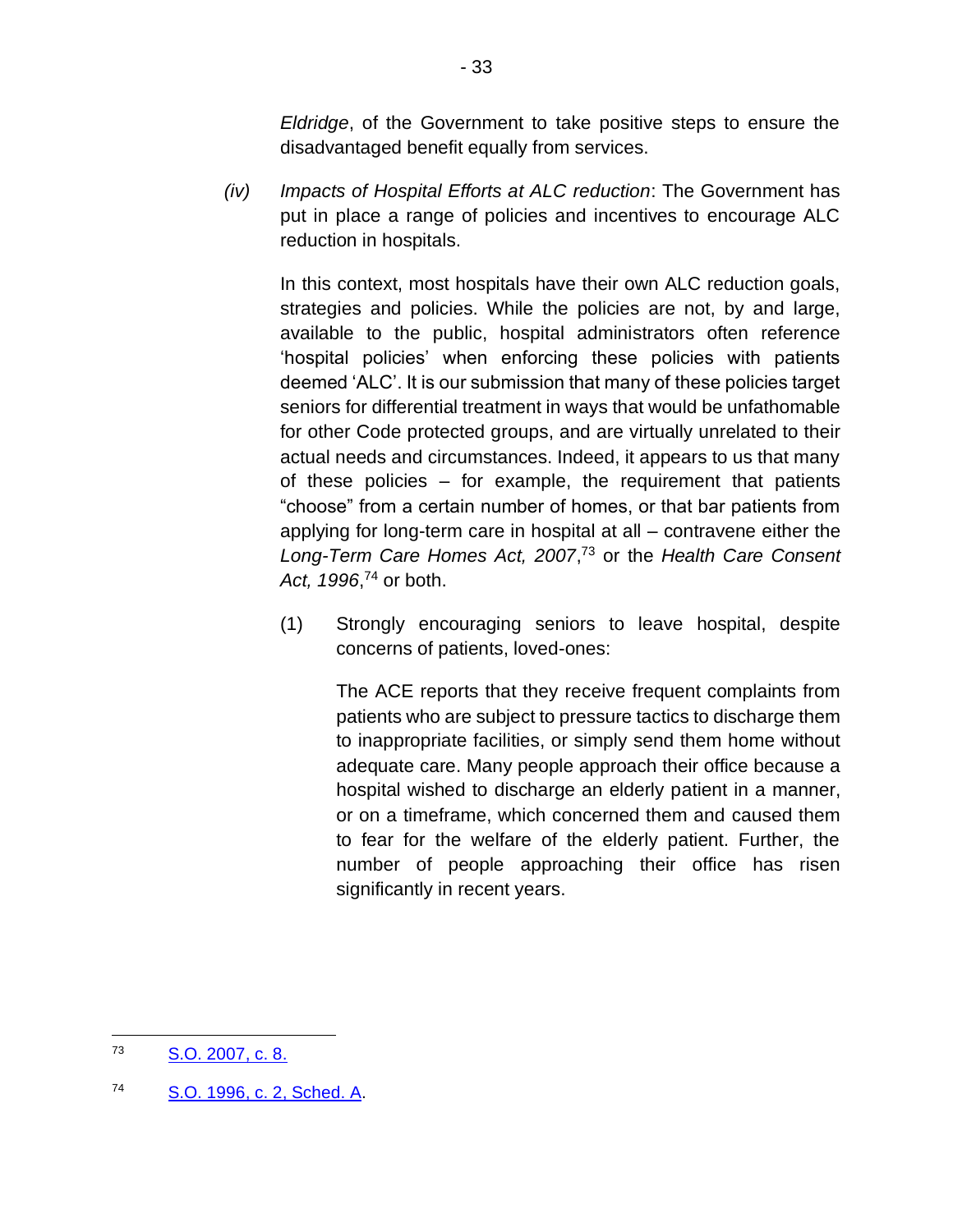The Ontario Health Coalition receives frequent complaints about people forced to be discharged from hospital when they are very frail, due to shortages of hospital beds.<sup>75</sup>

The Ontario Association of Speech Language Pathologists and Audiologists (OSLA), the Ontario Council of Hospital Unions (OCHU), and CUPE Ontario set up a 1-800 patient hotline, and monitored it for the period of a year.,. The report from the Hotline, "Pushed Out of Hospital, Abandoned at Home: After Twenty Years of Budget Cuts, Ontario's Health System is Failing Patients" chronicles the anecdotal experiences of hundreds of patients from over 30 Ontario communities.<sup>76</sup> The report is replete with stories of people who were themselves or had their loved ones pushed out of hospital earlier than they believed appropriate, and ended up with significant adverse health effects as a result. One particularly poignant vignette tells the story of a patient who had a hip replacement, and was sent home from hospital before adequate physiotherapy or instructions on how to handle the resulting limitations:

> "I was to be discharged at 10 am on Monday. At 9 am, two physiotherapists came. They rushed me through, how to use the bath and . . . Everything was a blur. The nurse in the background kept saying 'You have to be outta here by 10 o'clock." She was quite adamant; she said it more than once . . . I was out of there at the prescribed time, very foggy about what I was supposed to do. The very next day I ended up in emergency."77

<sup>75</sup> Ontario Health Coalition, Release: ["Hundreds of Millions in Home Care Funding Going to](https://www.ontariohealthcoalition.ca/index.php/release-hundreds-of-millions-in-home-care-funding-going-to-profit-duplicate-administration-and-impossibly-complex-and-bureaucratic-home-care-system-auditors-ccac-home-care-report/)  [Profit, Duplicate Administration and 'Impossibly Complex and Bureaucratic' Home Care System:](https://www.ontariohealthcoalition.ca/index.php/release-hundreds-of-millions-in-home-care-funding-going-to-profit-duplicate-administration-and-impossibly-complex-and-bureaucratic-home-care-system-auditors-ccac-home-care-report/)  [Auditor's CCAC Home Care Report"](https://www.ontariohealthcoalition.ca/index.php/release-hundreds-of-millions-in-home-care-funding-going-to-profit-duplicate-administration-and-impossibly-complex-and-bureaucratic-home-care-system-auditors-ccac-home-care-report/), September 23, 2015.

<sup>76</sup> Ontario Association of Speech Language Pathologists and Audiologists (OSLA), the Ontario Council of Hospital Unions (OCHU), and CUPE Ontario ["Pushed Out of Hospital,](https://cupe.on.ca/wp-content/uploads/webarc/archivedat6206.pdf)  [Abandoned at Home: After Twenty Years of Budget Cuts, Ontario's Health System is Failing](https://cupe.on.ca/wp-content/uploads/webarc/archivedat6206.pdf)  [Patients"](https://cupe.on.ca/wp-content/uploads/webarc/archivedat6206.pdf).

<sup>77</sup> Ontario Association of Speech Language Pathologists and Audiologists (OSLA), the Ontario Council of Hospital Unions (OCHU), and CUPE Ontario ["Pushed Out of Hospital,](https://cupe.on.ca/wp-content/uploads/webarc/archivedat6206.pdf)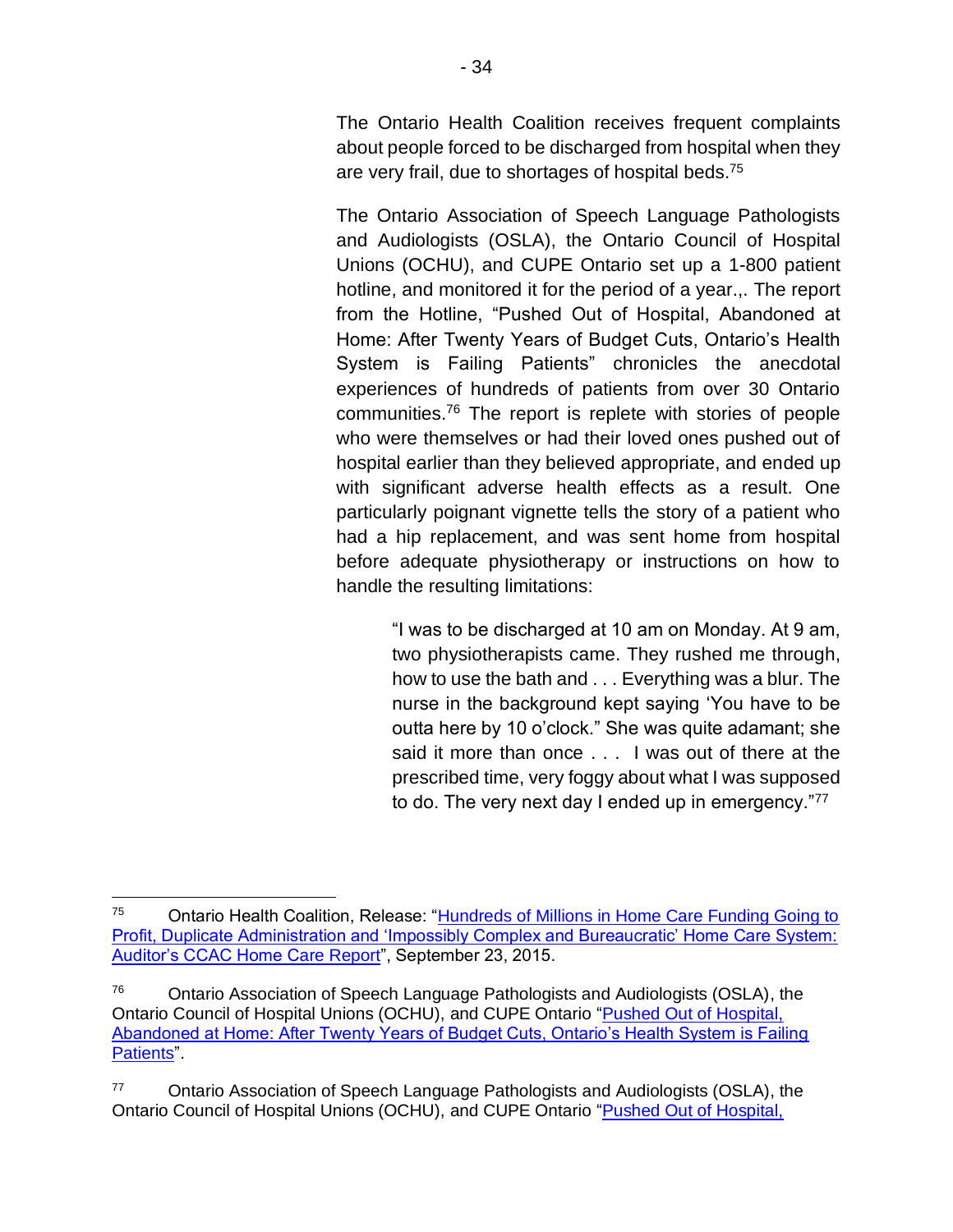(2) Pressure on seniors to accept a long-term care bed that is not of their choosing:

Many ALC patients require a spot in a long-term care home, and the absence of space in an appropriate home can significantly stall their discharge from hospital. Because delays in hospital discharges can interfere with a hospital's efforts to reduce ALC numbers, patients are often subjected to coercive tactics to move them out of hospital to care facilities that are not of their choosing, sometimes far away from their home communities. The Ontario Health Coalition has received numerous complaints to that effect, and documented them in their report "No Vacancy: Hospital Overcrowding in Ontario, Impact on Patient Safety and Access to Care".<sup>78</sup>

The ACE reports that they are frequently approached by individuals who have been told by hospital administrators that if the individual refuses to comply with hospital policy, such as choosing a long-term care home that is not on a short list provided or refusing to take the first available bed, they will be charge a substantial *per diem* at uninsured rates ranging from \$600 to many thousands of dollars.

**(c) Organizational Culture**: There are, without a doubt, scores of individuals, institutions and networks attempting to care for seniors with dignity and compassion. Still, at the highest levels, in policy-making and resource allocation, we submit that there is a pattern of approaching seniors as a drain on the system, and a burden to be managed.

This is most clearly seen in the discourse around "bed blocking". In the prevailing thinking, seniors are conceived of as "bed blockers", interrupting the efficient flow of patients through the system. This is typified by the comment of Dr. Chris Simpson, President of the Canadian Medical Association who remarked to a Toronto Star reporter: "Hospitals are congested because there are too many seniors occupying beds while

[Abandoned at Home: After Twenty Years of Budget Cuts, Ontario's Health System is Failing](https://cupe.on.ca/wp-content/uploads/webarc/archivedat6206.pdf)  [Patients"](https://cupe.on.ca/wp-content/uploads/webarc/archivedat6206.pdf), p. 9.

<sup>78</sup> Ontario Health Coalition, ["No Vacancy: Hospital Overcrowding in Ontario, Impact on](https://www.ontariohealthcoalition.ca/index.php/no-vacancy-hospital-overcrowding-in-ontario-impact-on-patient-safety-and-access-to-care/)  [Patient Safety and Access to Care"](https://www.ontariohealthcoalition.ca/index.php/no-vacancy-hospital-overcrowding-in-ontario-impact-on-patient-safety-and-access-to-care/), Jul 21, 2011, Introduction.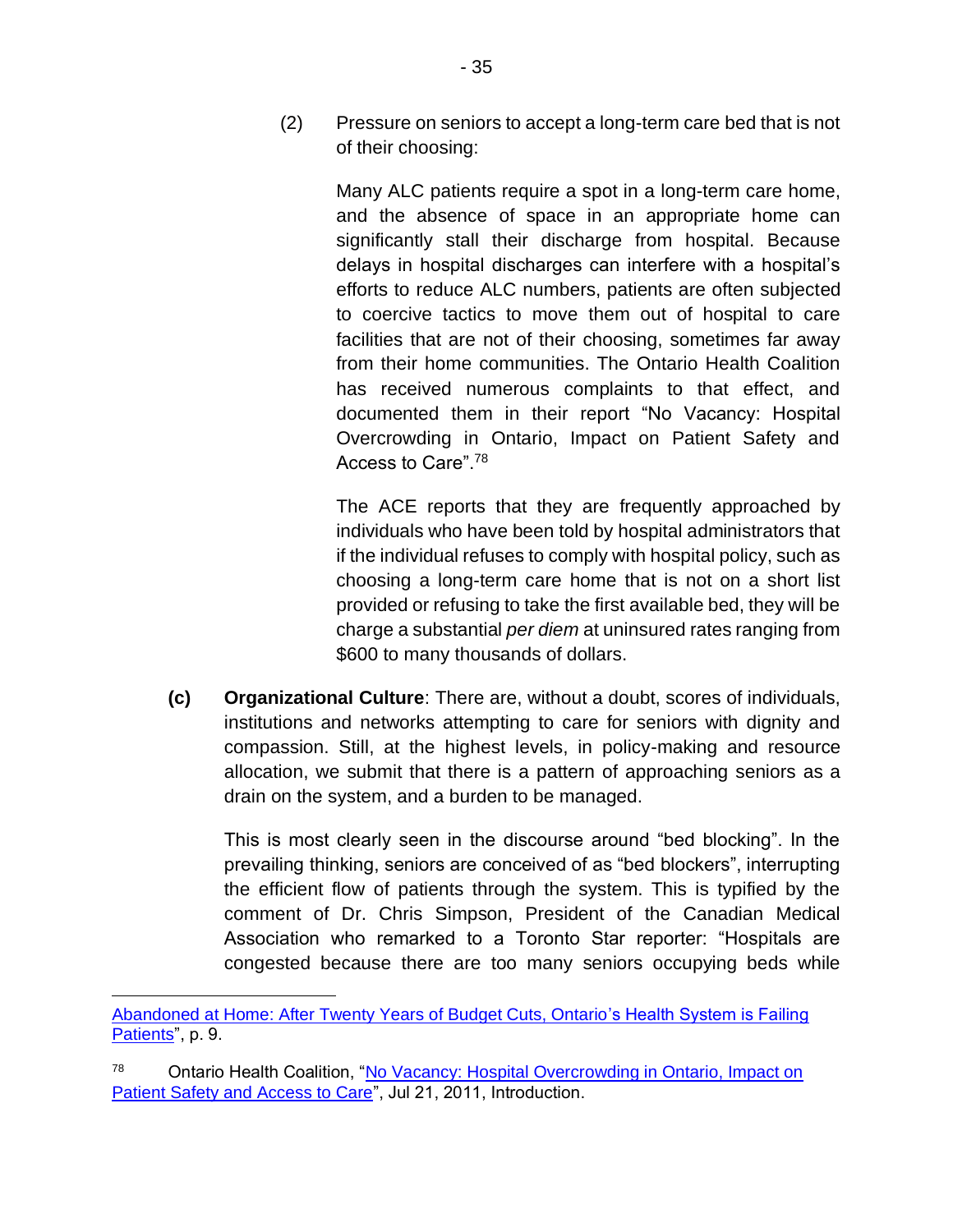waiting for long-term care or home care, both of which are in short supply."<sup>79</sup> He later warned: "Seniors currently eat up half of health-care costs. If nothing changes in the health system, they will account for 59% of health costs by 2031 because of their increasing numbers". 80

This stereotypical and stigmatizing view is reflected in an article in *The Globe and Mail*, which reports, "Seniors are another problem: Sunnybrook has them stuck in more than five per cent of its beds while they wait for a spot in rehab, nursing homes or community hospitals. And Sunnybrook is not unique. There are more than 2,500 patients, known as bed-blockers, clogging up hospitals across Ontario."<sup>81</sup>

In recent months, a host of media reports have echoed similar sentiments, misunderstanding or having been misled about the actual meaning of the designation of ALC, and following the now routine characterization of patients occupying hospital beds as unduly using public resources.<sup>82</sup>

## $5.$ **The Commission's Priorities and Policies: The inquiry requested here would advance key priorities in the Commission's** *Litigation and Inquiry Strategy***.**

The inquiry we are requesting is consistent with the Commission's statutory powers to "look into programs, policy and practices made under statute for consistency with the Code; and to "look into . . . conditions of tension or conflict in a . . . sector of the economy and to make recommendations, and encourage and co-ordinate plans, programs and activities to reduce or prevent such incidents or sources of tension or conflict"

<sup>82</sup> See: Laurie Fagan, ["Blocked beds costing Ottawa hospitals millions"](https://www.cbc.ca/news/canada/ottawa/health-care-hospitals-patients-home-care-long-term-care-1.5385572), *CBC News* (9 December 2019).

Gary Chalk, ["Seeking to move hospital care out of the hallways"](https://www.brantfordexpositor.ca/news/local-news/seeking-to-move-hospital-care-out-of-the-hallways), *The Brantford Expositor* (5 February 2020).

Mike Crawley, ["Some of Ontario's biggest hospitals are filled beyond capacity nearly](https://www.cbc.ca/news/canada/toronto/ontario-hospital-hallway-medicine-healthcare-beyond-capacity-1.5420434)  [every day, new data reveals"](https://www.cbc.ca/news/canada/toronto/ontario-hospital-hallway-medicine-healthcare-beyond-capacity-1.5420434), *CBC News* (22 January 2020).

<sup>79</sup> Richard J. Brennan, ["Closing hospital beds not the answer to reforming health care,](https://www.thestar.com/news/canada/2013/02/26/closing_hospital_beds_not_the_answer_to_reforming_health_care_critics_say.html)  [critics say"](https://www.thestar.com/news/canada/2013/02/26/closing_hospital_beds_not_the_answer_to_reforming_health_care_critics_say.html), *Toronto Star* (26 February 2013), quote from Dr. Chris Simpson, CMA President.

<sup>80</sup> Richard J. Brennan, "Closing hospital beds not the answer to reforming health care, [critics say"](https://www.thestar.com/news/canada/2013/02/26/closing_hospital_beds_not_the_answer_to_reforming_health_care_critics_say.html), *Toronto Star* (26 February 2013).

<sup>81</sup> Sandra Martin, "The Hospital: How one hospital is dealing with Canada's aging [population"](https://www.theglobeandmail.com/life/health-and-fitness/health/the-hospital/how-one-hospital-is-dealing-with-canadas-ageing-population/article16492881/), *The Globe and Mail* (24 January 2014).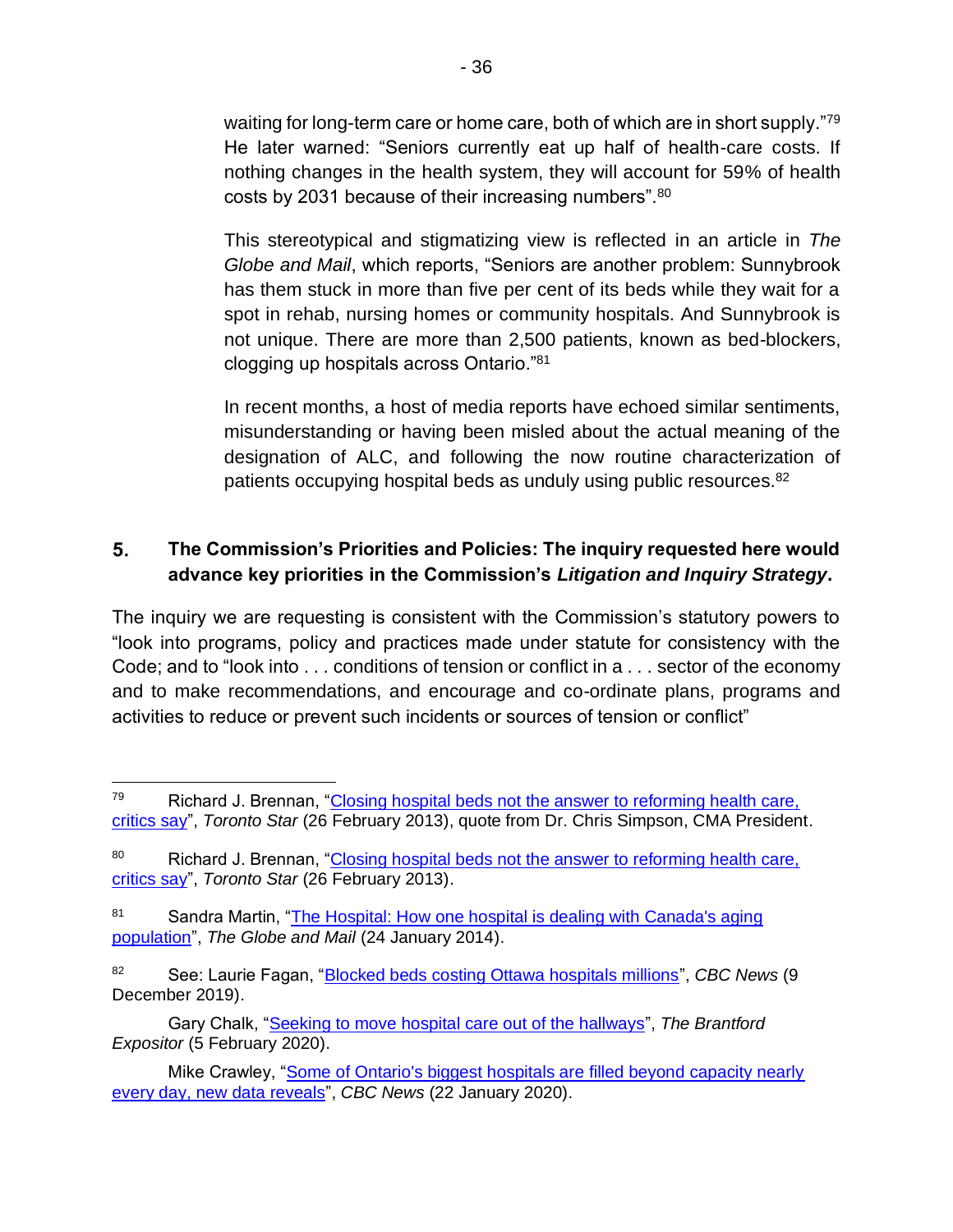In its *Litigation and Inquiry Strategy*, the Commission identifies the issues it considers when deciding whether to get involved in any particular case or inquiry. The issues of relevance to the inquiry requested here include:

- 1. Broad, systemic impact;
- 2. Significant issues of public policy;
- 3. Benefit vulnerable or marginalized people protected by the Code;
- 4. Shape, clarify or advance human rights law in Ontario; and,
- 5. Commission involvement is required because of the complexity of issue.

We submit that the human rights obligations of government with respect to health care remain under-analyzed. An inquiry into the human rights impacts of de-hospitalization and inadequate alternative care would infuse health care debates, currently focused on efficiency and cost-saving, with a human rights perspective. This, in turn, could influence funding decisions at the highest levels; focus attention on respect for dignity when individuals are moved from one form of care to another; and lead to recognition of the need for significant new investments in hospital, long-term care and home care. All of this would be of tremendous benefit to the province's growing population of the elderly, which is highly vulnerable and often neglected.

Perhaps most importantly, this is the type of discrimination that is almost certain to go unor under-reported: the population is vulnerable, and often isolated. The fact of being shifted home, or into long-term care, exacerbates both conditions. Furthermore, they continue to rely on the public health system, and are often fearful of complaining. And the people caring for them are struggling to keep their heads above water, not often poised to litigate. Hardly anyone who is being treated in the system has a large enough perspective on the workings of the health care system to know how to challenge it. The Advocacy Centre for the Elderly reports that this type of consideration has been a concern for their organization for years, but they are so busy fielding the unmanageable number of complaints, and helping individuals navigate the system, that they simply do not have the resources to put towards this type of systemic complaint on their own. The Commission's involvement would be particularly important because the issues are so complex, and the evidence so far-reaching as to be nearly impossible for an individual claimant, or group of claimants, to raise.

#### 6. **The Time is Right**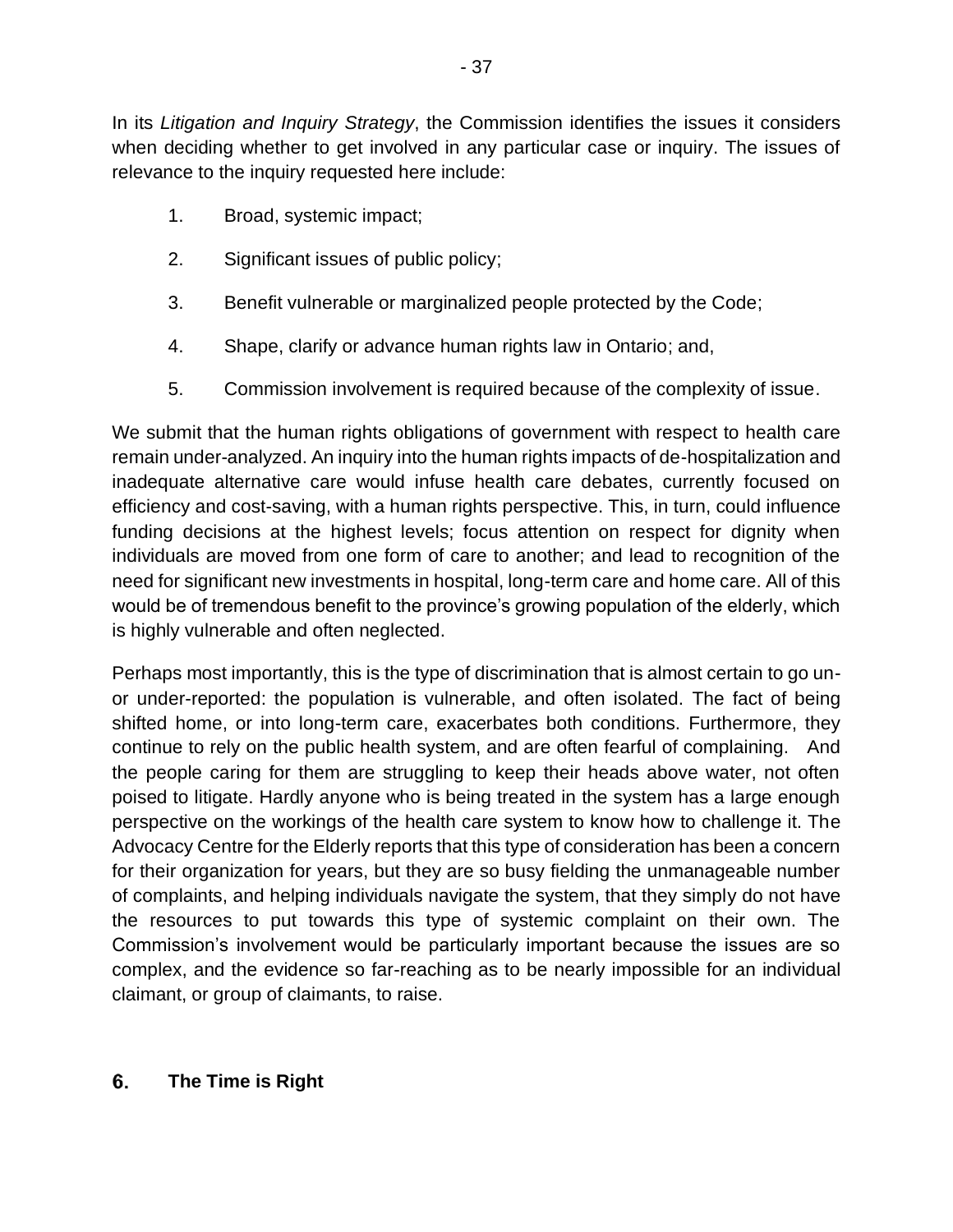As you know, the Public Inquiry into the Safety and Security of Residents in the Long-Term Care Homes System recently released its final report, which sheds considerable light on the shortcomings of the existing long-term and home care systems and the pressing need for reform. The report issued by the Canadian military in May 2020, after it was called in to assist with the COVID-19 crisis, is a further indictment of policies and practices at a number of long-term care homes across the province. Other reviews will no doubt identify additional challenges and areas for improvement and reform.

While we agree that changes to the long-term and home care systems are urgently required, it is equally essential to critically examine the forces that drive vulnerable patients out of hospital and into those systems.

Despite the stated commitment of the current provincial government to end hallway medicine, the problem has only deepened. Ontario Hospital Association data show that June of 2019 was the worst month on record for hospital overcrowding since the province began collecting data in 2008. The average wait time to be admitted to a hospital from an ER was 16.3 hours, while at the same time the number of ALC patients in that month was more than  $4,500 -$  an increase of 450 compared to June 2018.<sup>83</sup> Even before the current crisis emerged and COVID placed increasing demands on all aspects of the healthcare systems, hospitals were struggling to operate at or beyond 100% capacity.

The pressure to de-hospitalize ALC patients – mostly seniors – is intensifying. At the same time, the number of seniors waiting for LTC beds has climbed to a record high of 36,245 in July 2019 – an increase of 2,460 from the previous year. $84$  And while the government pledged to increase the number of LTC beds by 30,000 over 10 years, progress has been effectively stalled: the number of long-stay beds grew by only 0.2% between July 2018 and July 2019, and is projected to grow by only 0.1% (a total increase of a mere 77 beds) by July 2021.<sup>85</sup>

### $\overline{7}$ . **The Path Forward**

<sup>&</sup>lt;sup>83</sup> Theresa Boyle, "Number of seniors waiting to move into long term care homes in Ontario [hits record high"](https://www.thestar.com/news/gta/2019/09/16/more-seniors-than-ever-waiting-for-long-term-care-beds-in-ontario.html), *Toronto Star* (16 September 2019).

<sup>84</sup> Theresa Boyle, "Number of seniors waiting to move into long term care homes in Ontario [hits record high"](https://www.thestar.com/news/gta/2019/09/16/more-seniors-than-ever-waiting-for-long-term-care-beds-in-ontario.html), *Toronto Star* (16 September 2019).

<sup>&</sup>lt;sup>85</sup> Theresa Boyle, "Number of seniors waiting to move into long term care homes in Ontario [hits record high"](https://www.thestar.com/news/gta/2019/09/16/more-seniors-than-ever-waiting-for-long-term-care-beds-in-ontario.html), *Toronto Star* (16 September 2019).